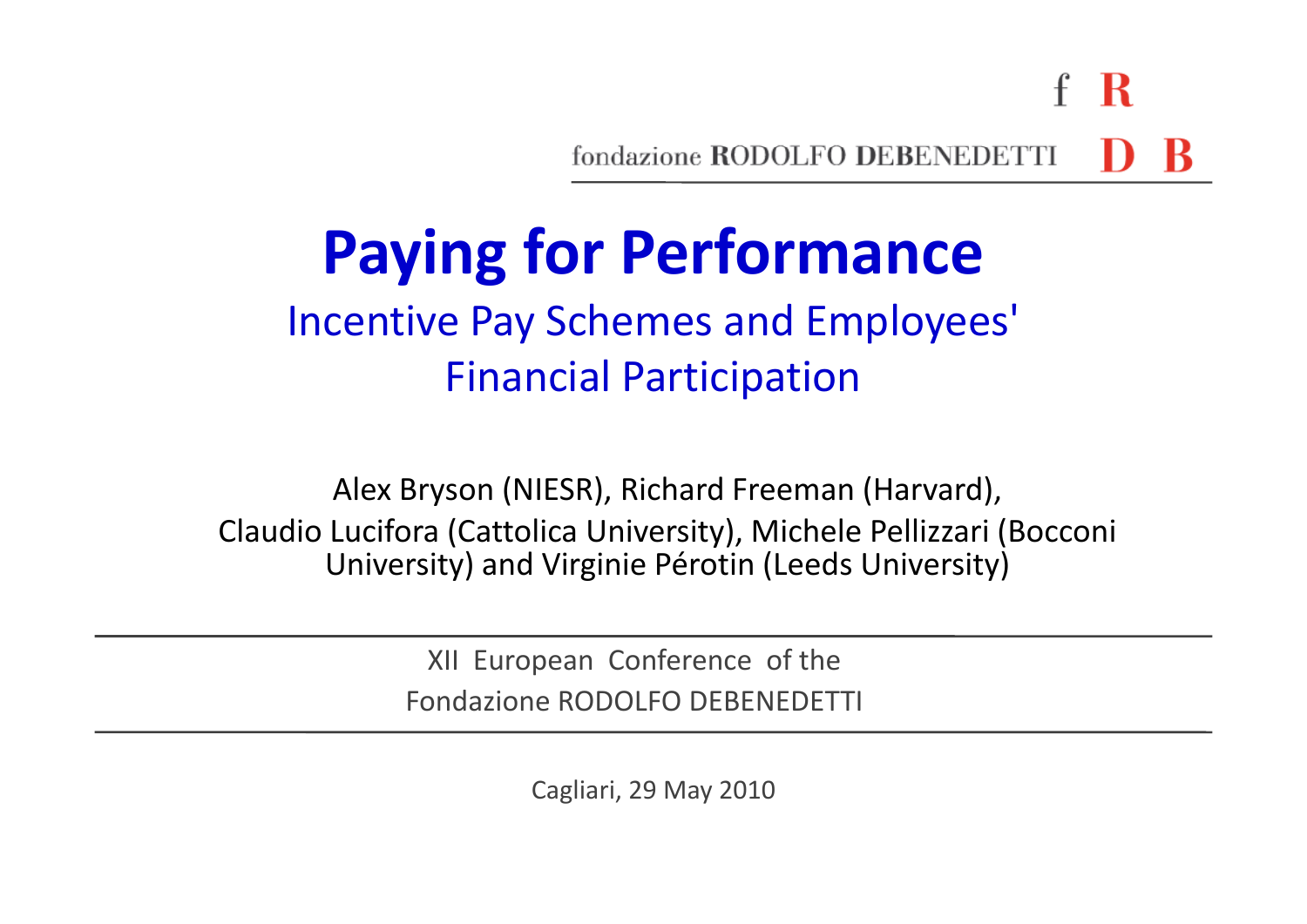### **Motivation**

R

- A growing proportion of firms are moving toward compensation systems which make part of pay depend on performance
- Incentive schemes are expected to:
	- motivate workers to be more efficient
	- increase attachment and identification with the interests of the firm
	- $-$  improve interpersonal relationships
	- raise job satisfaction
	- lower absenteeism and waste of intermediate material or capital
	- lower turnover rates
- •… all of which should produce lasting effect on company performance
- Still, there is significant heterogeneity in the share of firms adopting incentive pay schemes as well as in the type of schemes implemented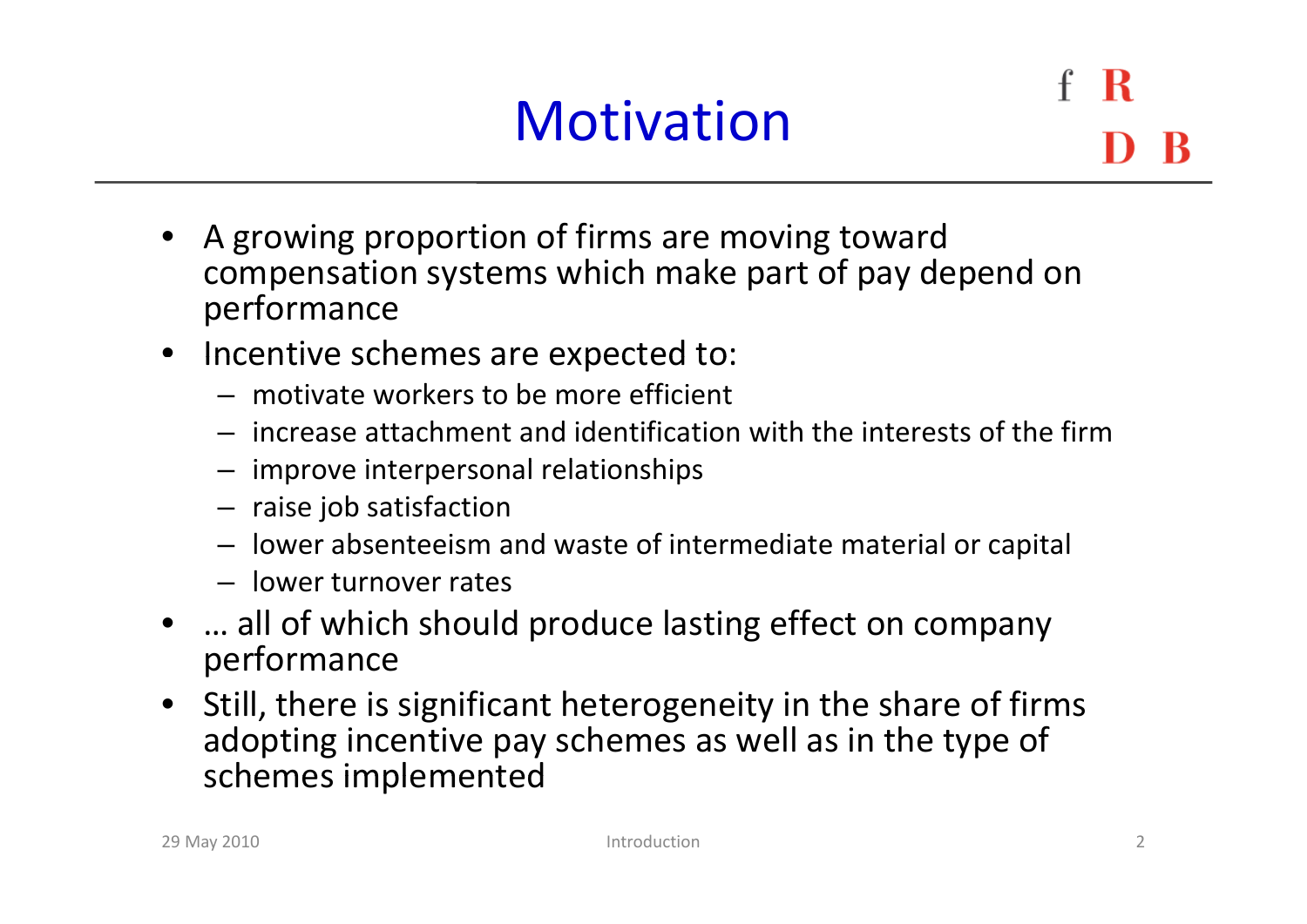- Critical reading of the existing literature, both theoretical and empirical
- Documents a wide array of empirical results on the patterns of performance related pay both within and across countries
- Three 'case studies' in personnel economics, which use company‐specific data, and provide new evidence on the economic effects of incentive schemes
- Should government intervene to support the implementation of incentive pay schemes?
	- $-$  In the light of the current economic recession, we ask whether the introduction or <sup>a</sup> wider diffusion of incentive pay may be regarded as <sup>a</sup> way to consolidate and speed up the recovery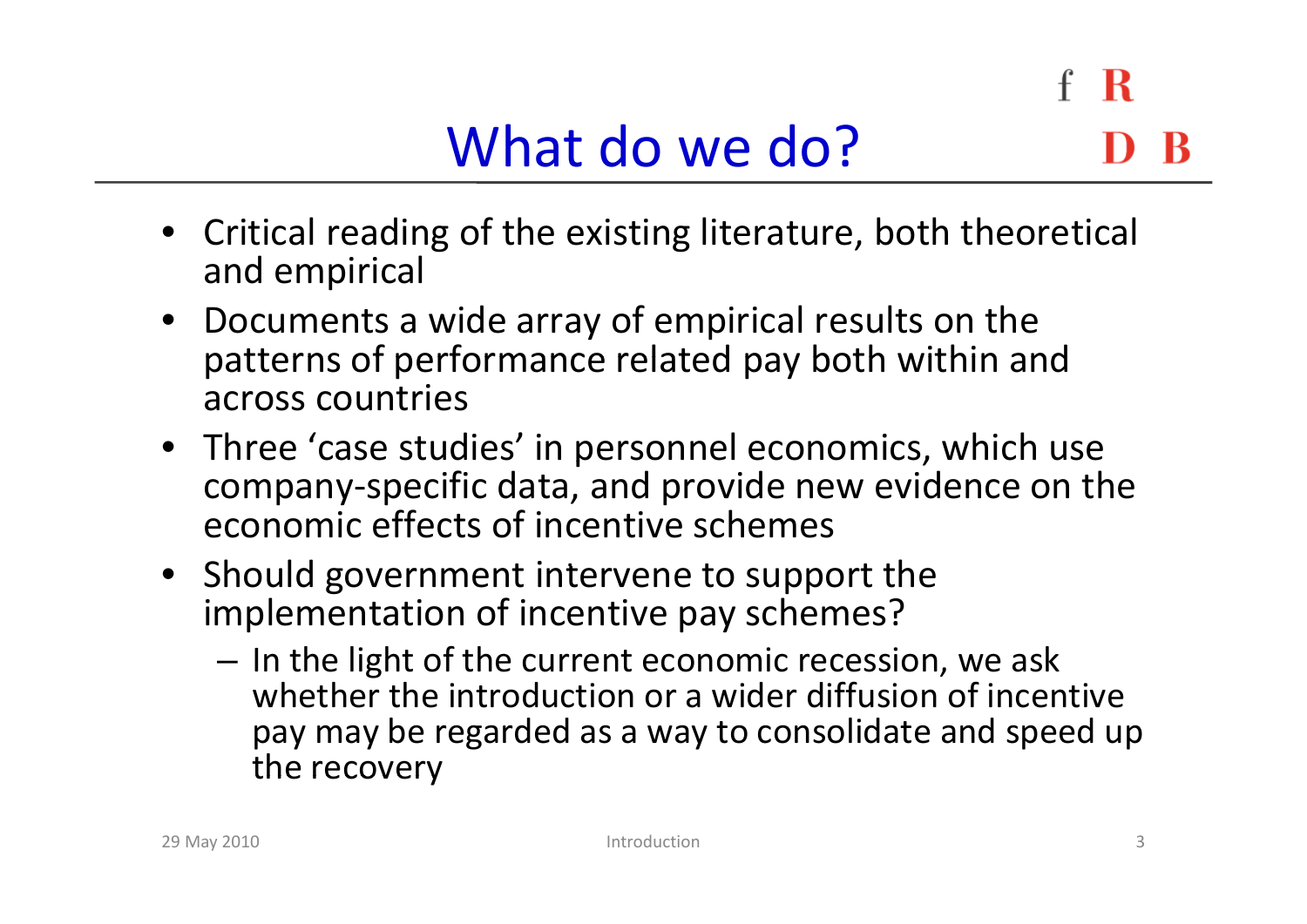- R

### Plan of the talk

- $\bullet$ Introduction
- Forms of incentive pay
- Some empirical regularities
- The theory of incentive pay
- What do we know? Empirical evidence
- New evidence on performance pay
	- – Three "case study" on the effects of PRP on firm's performance
- What policies ?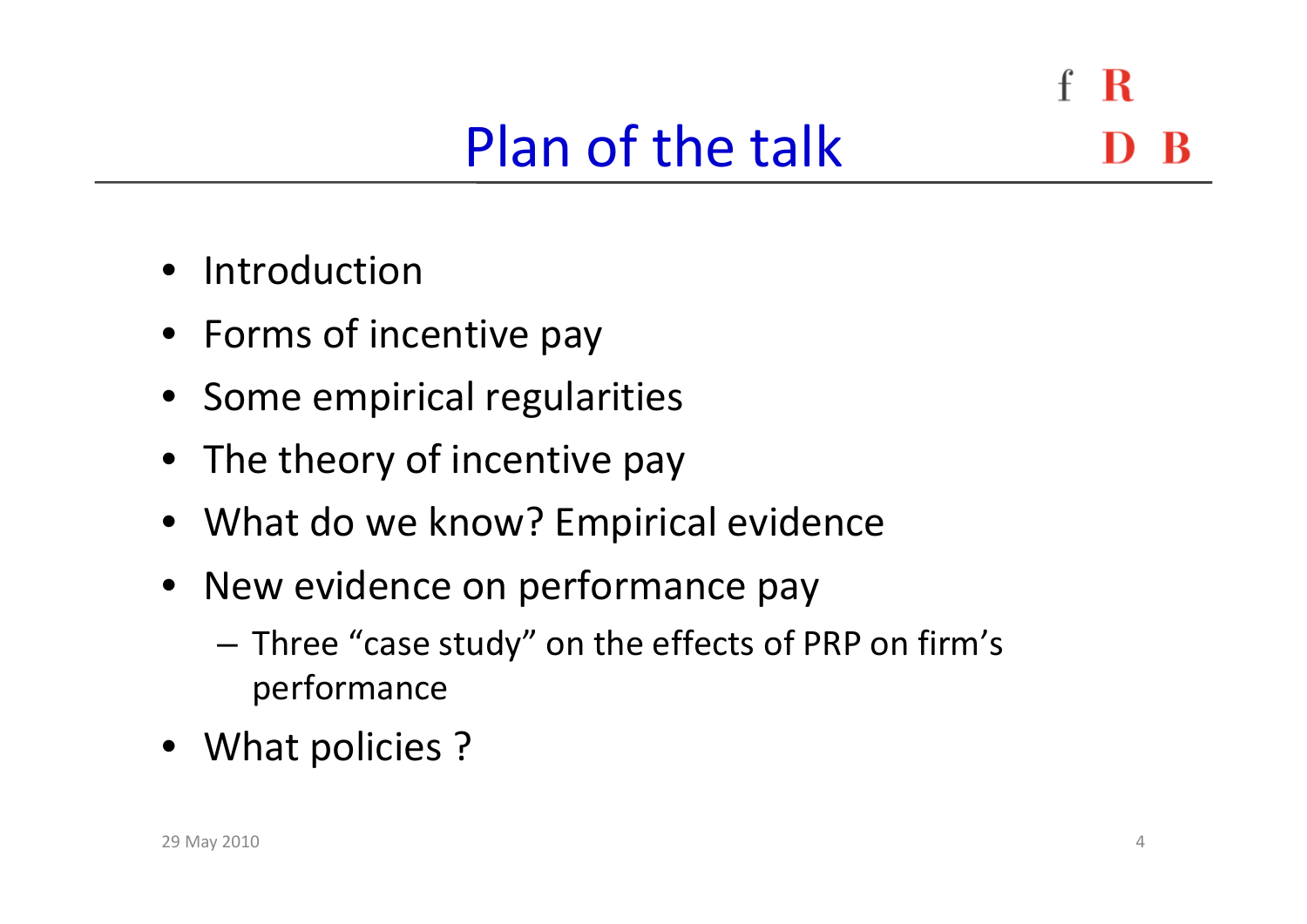#### $\mathbf{f}$ R Plan of the talk

- **•** Introduction
- Forms of incentive pay
- Some empirical regularities
- The theory of incentive pay
- What do we know? Empirical evidence
- New evidence on performance pay
	- – $-$  Three "case study" on the effects of PRP on firm's performance
- What policies ?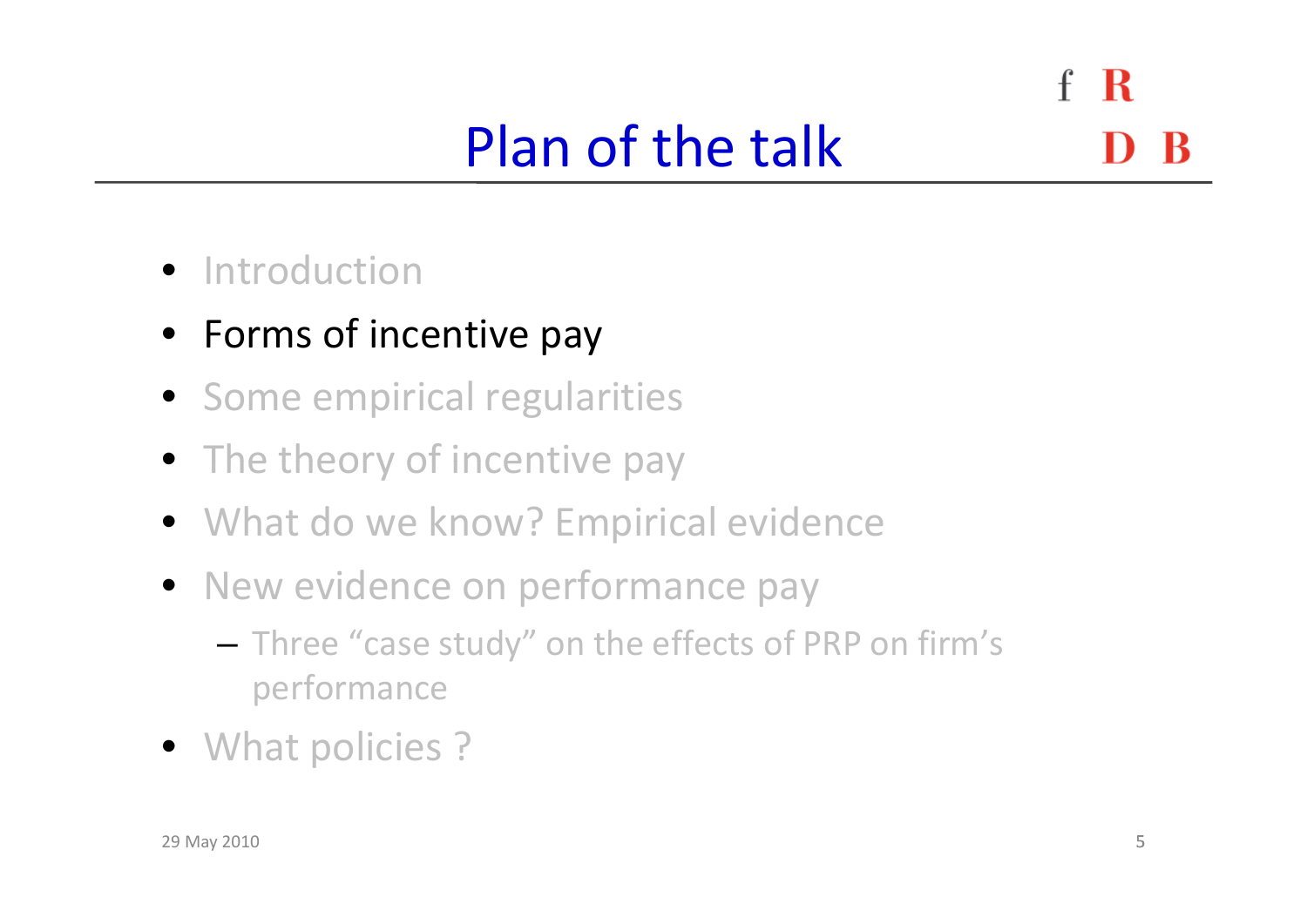R

# Forms of incentive pay

- **Principle** : better performance is rewarded (as opposed to time spent at work)
- Old idea: sharecropping in agriculture, piece rates documented in the 1700s, employee ownership in the 1800s
- Two broad types:
	- –performance pay (for individual or team)
	- – $-$  financial participation where property rights shared with employees (profit sharing and employee share ownership)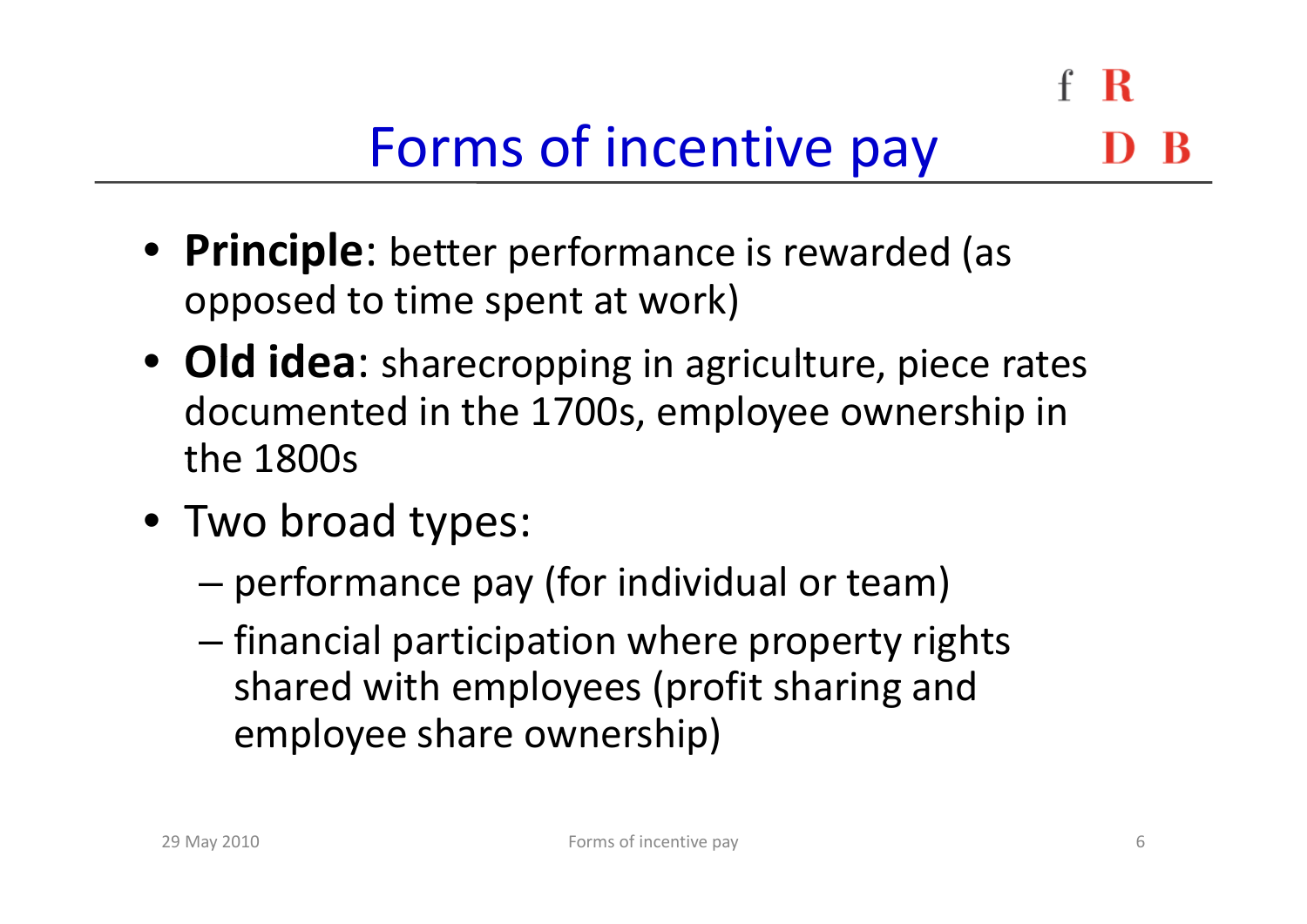# Performance Related Pay (PRP)

#### •**Individual**

- – $-$  Pay depends on individual employee's performance (i.e. piece rates, sales commissions, tips)
- – $-$  Performance measure is objective or subjective ("merit pay" based on performance appraisal) or <sup>a</sup> combination
- –- Subjective measures especially vulnerable to prejudice/ discrimination, objective measures can be too narrow

#### $\bullet$ **Group**

- –Bonuses based on small‐group performance
- A number of measures used

examples: project completion, output, rejects, time down for repairs, customer complaints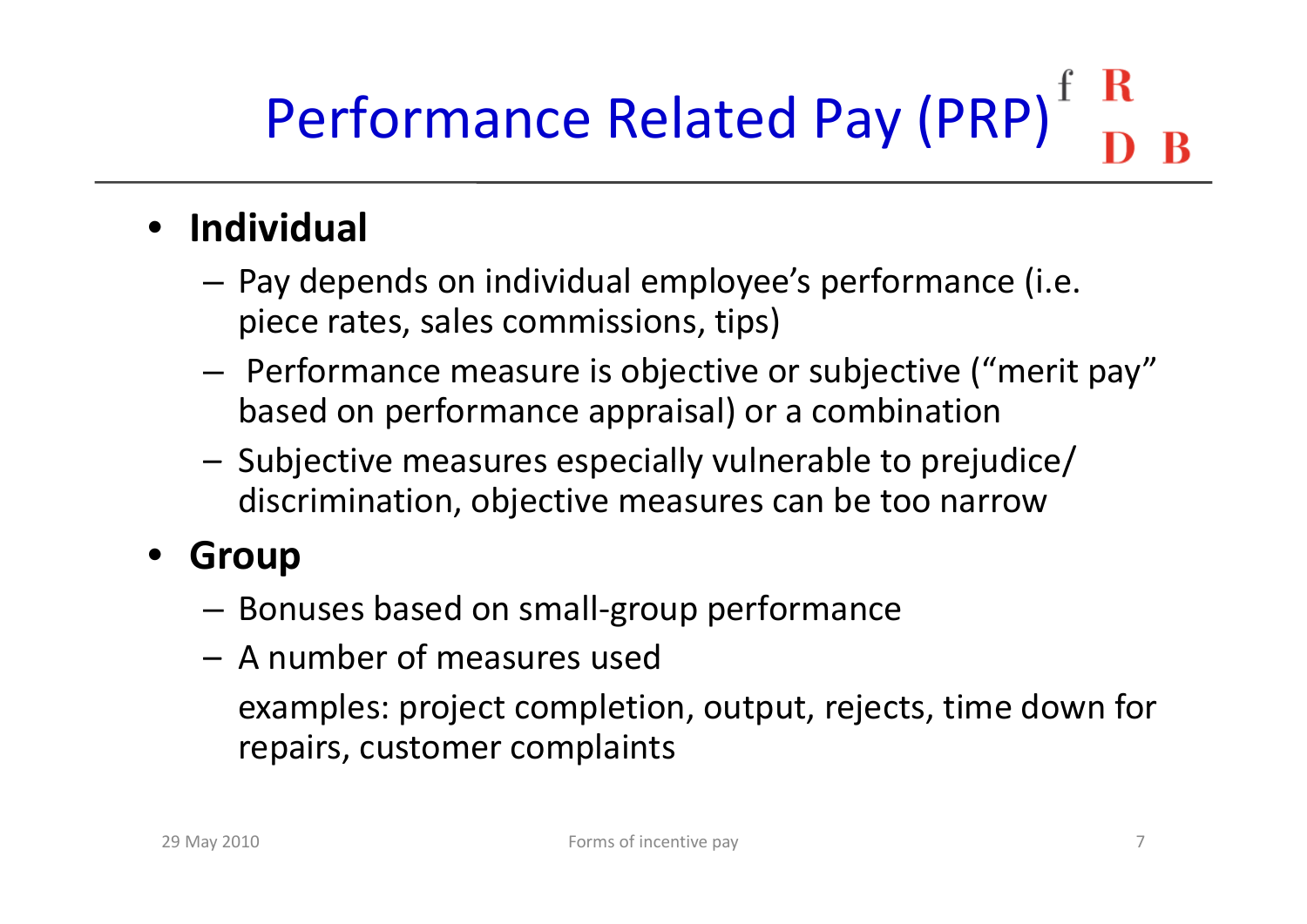# Financial Participation

- **profit sharing** (i.e. share of profit)
	- ‐ based on firm‐level performance (profit and/or productivity, quality indicators, etc.)
	- ‐- cash or deferred or even in company shares
	- ‐ bonuses may depend on pay, length of service, absenteeism, etc.
- **share ownership** (i.e. appreciation in share value)
	- Free or discounted shares offered to employees as part of incentive plan or in privatisation (one‐off operation)
	- Affects income and employee's wealth as share price varies (losses possible)
	- Shares may be freely tradable or held in trust for employees (employees often but not always involved in governance / managing their shares)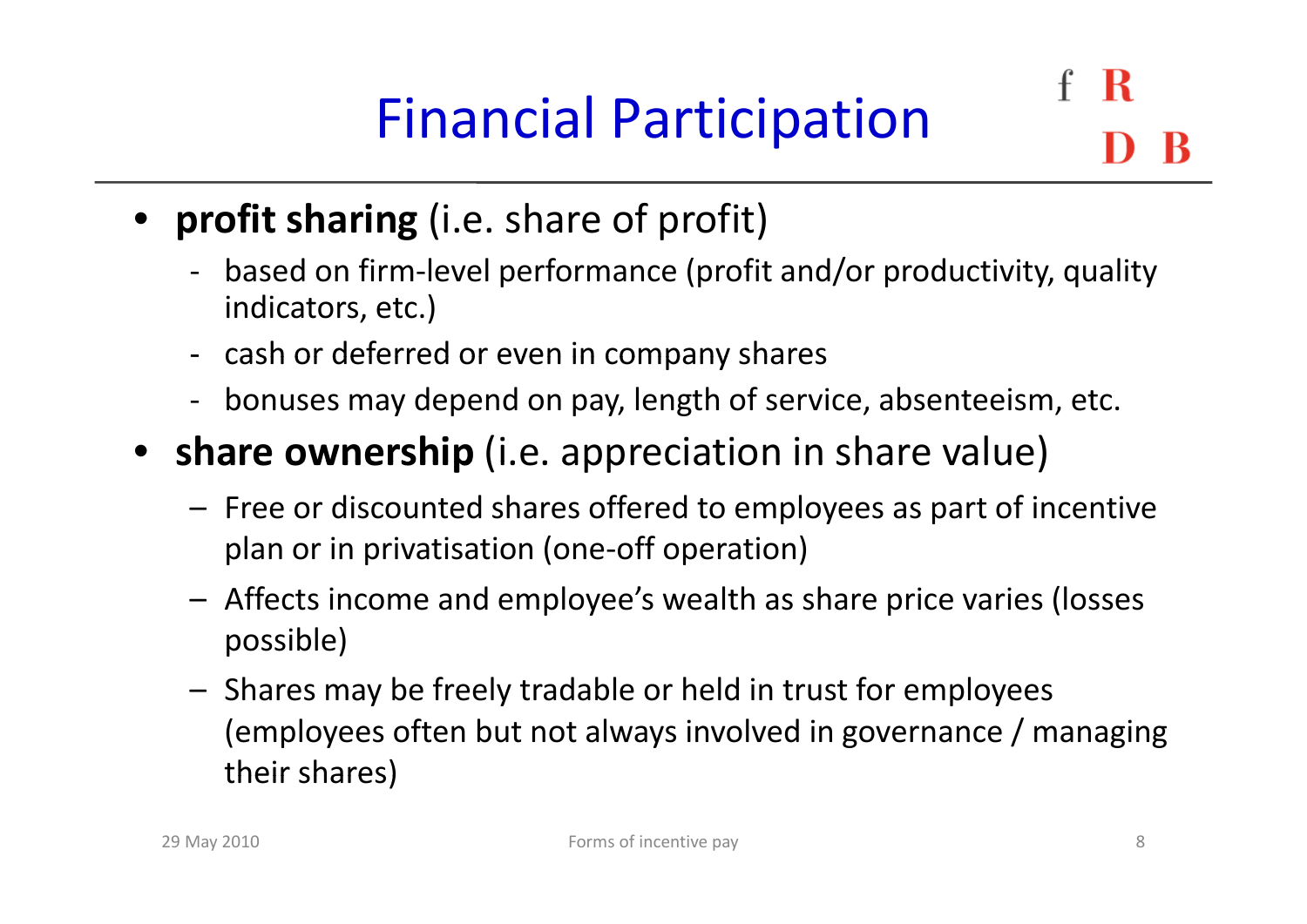## Institutional details

R

### • **Government support**

- ‐- **Aims**: redistribute wealth, employees involvement in firms
- ‐ mostly come in form of **tax breaks** (especially on payroll and/or corporate tax)
	- ‐ **US:** ESOP scheme subsidises bank loan to buy shares for employees
	- **FR:** profit sharing compulsory in medium‐sized and large firms, schemes have to be offered to all employees on the same terms
	- ‐ **UK:** schemes are regulated, same terms for all workers

#### $\bullet$ **Social partners**

- Schemes often negotiated with labour unions (in France, Ireland, Italy)
- firms may also introduce financial participation to keep unions out (also as defence against hostile takeovers)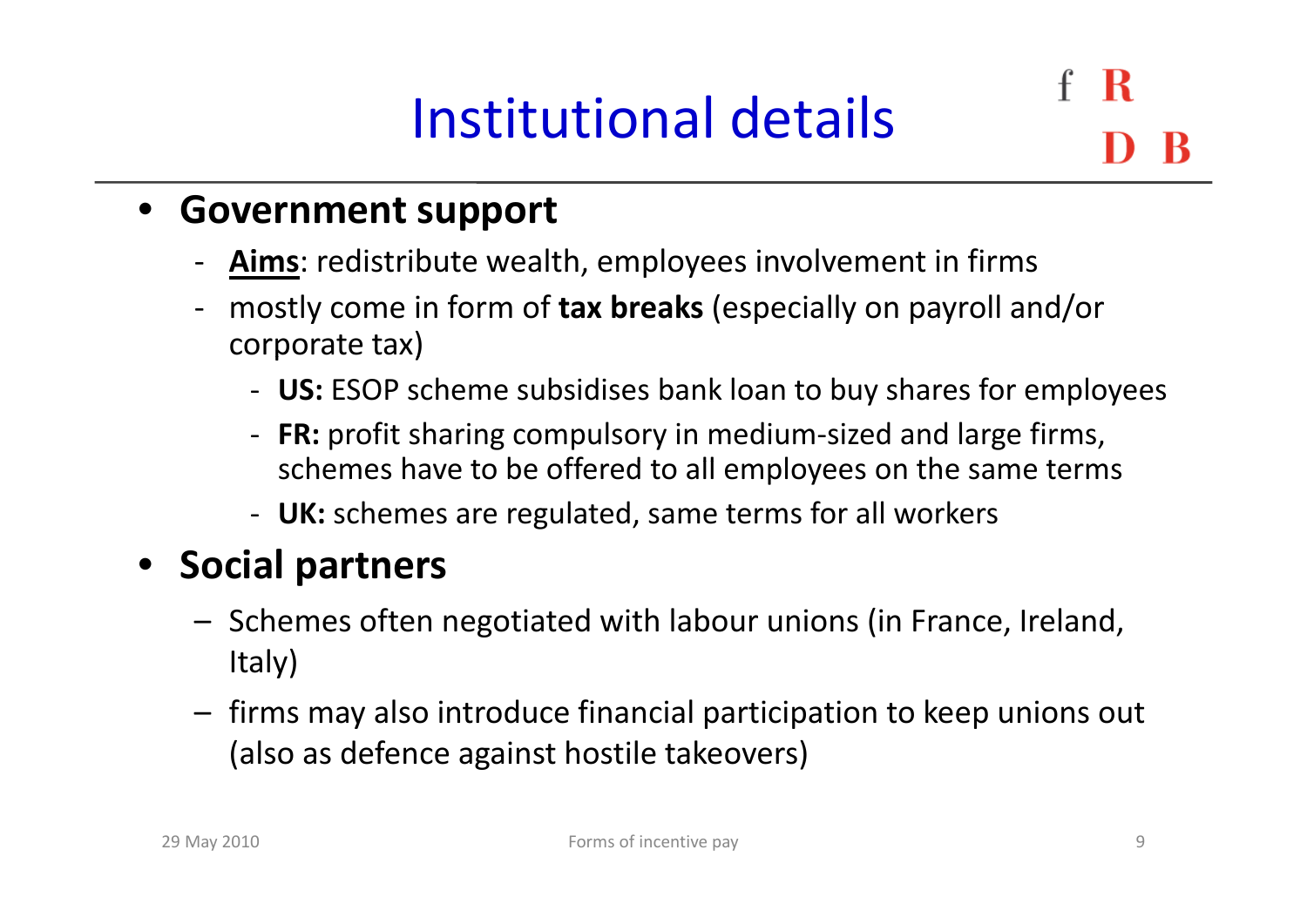$\mathbf{f}$ R Plan of the talk

- **•** Introduction
- Forms of incentive pay
- Some empirical regularities
- The theory of incentive pay
- What do we know? Empirical evidence
- New evidence on performance pay
	- – $-$  Three "case study" on the effects of PRP on firm's performance
- What policies ?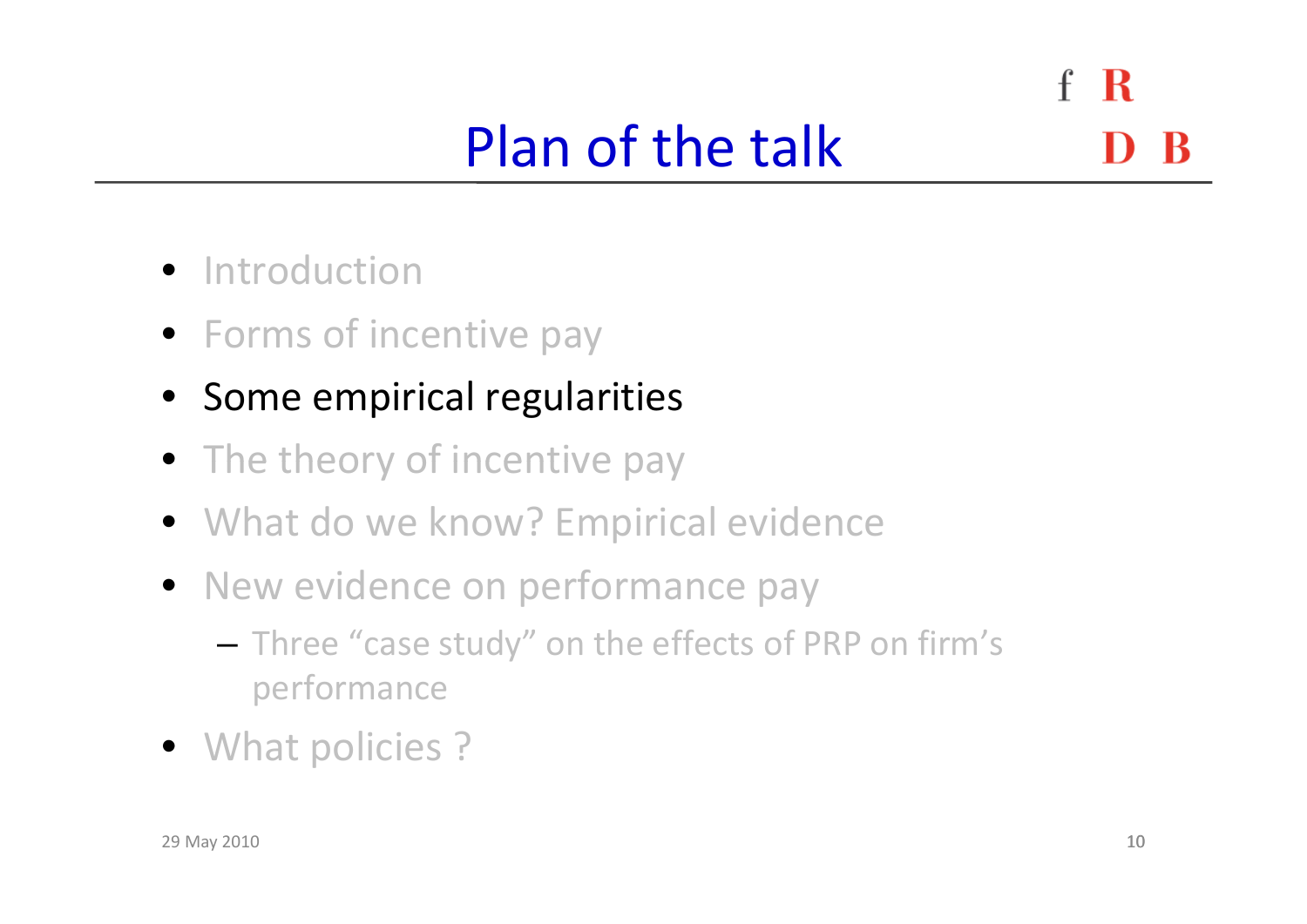- *Are there significant differences in the diffusion of incentive schemes across and within countries?*
- Difficult to make strong comparative statements about country differences in incentive schemes

 $\Rightarrow$  data from official sources on the incidence and diffusion is relatively scarce

- **US studies** report significant growth in the percentage of employees covered by incentive pay schemes in recent decades (but significant heterogeneity in statistics)
- **EU studies** show that the overall incidence of incentive schemes, in the private sector, has been growing, still falls short of the levels in the US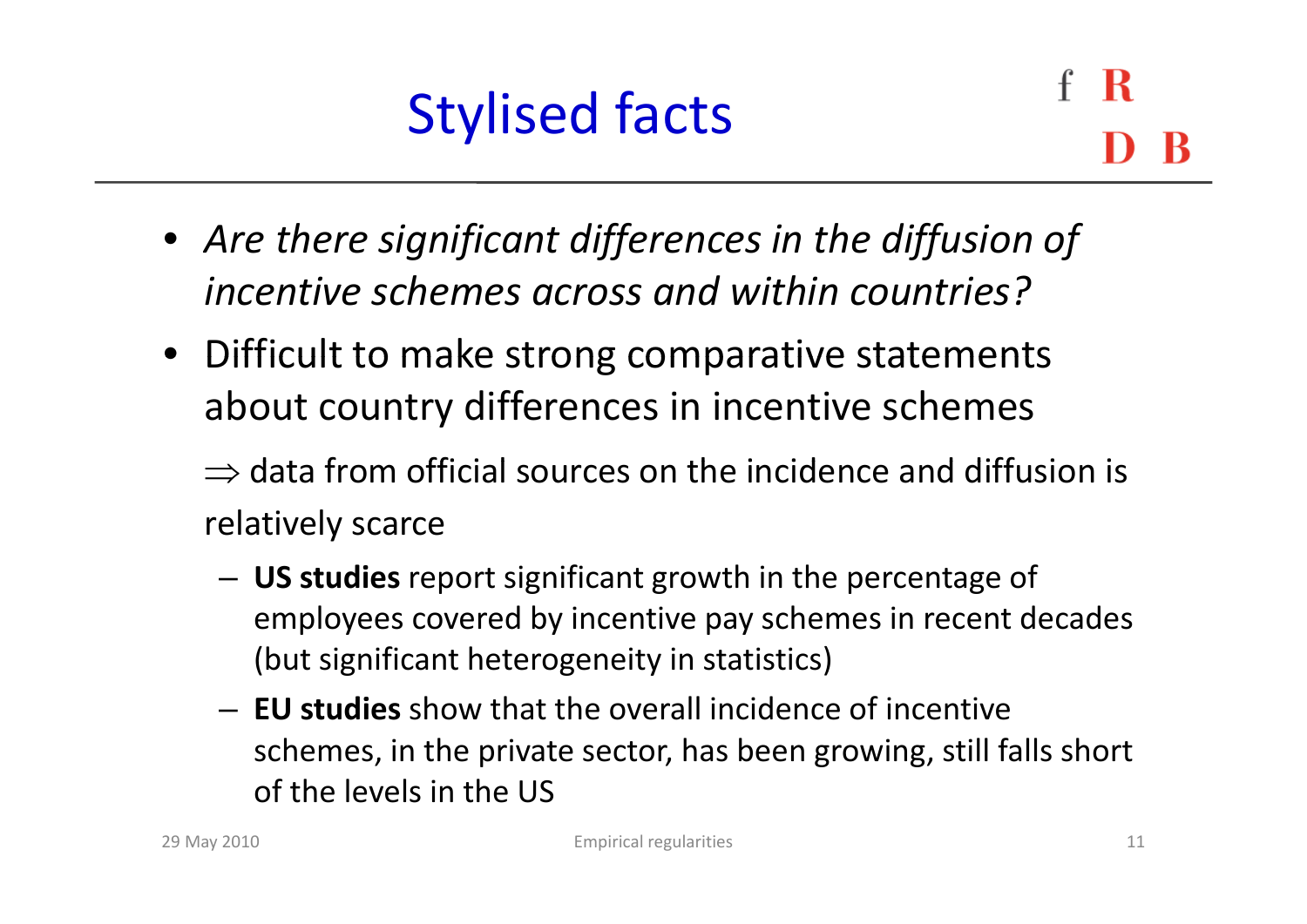- Evidence on incentive pay and financial participation in two surveys of individuals in households
	- – **European Working Conditions Survey** (EWCS) ‐ years 2000 and 2005
	- – **General Social Survey** (GSS) – years 2002 and 2006 ("shared capitalism" module)
- **Sample selection**: employees with a permanent contract, employed in private sector and in profit oriented firms. Managers and CEOs are excluded

(i.e covered in Part 1 ‐ Conyon *et al*., 2010)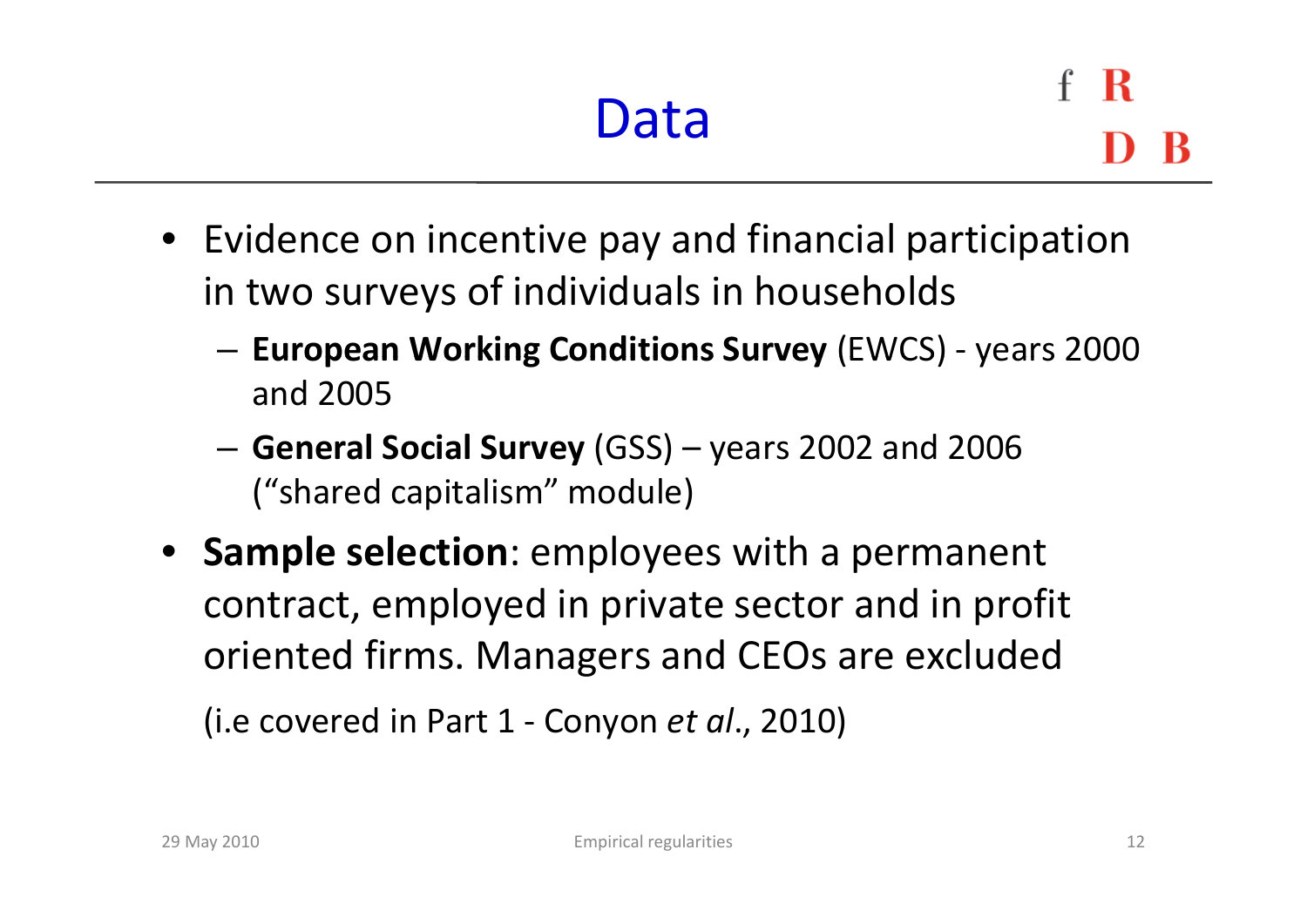#### Incidence of incentive pay R  $\mathbf{f}$ across countries



Incentive pay  $\blacksquare$  Incentive pay(standardised)

May 2010 13 Empirical regularities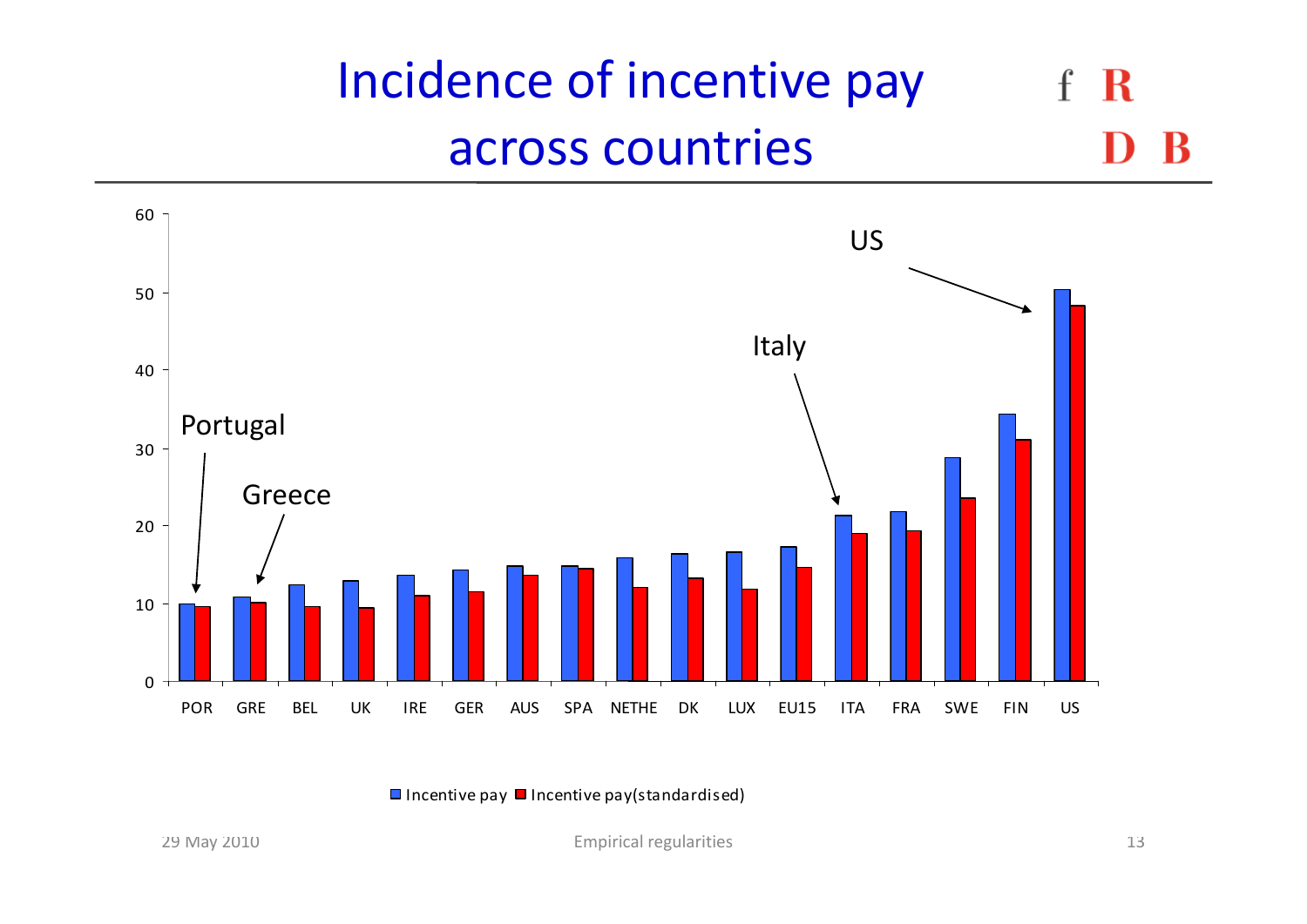#### Individual PRP and financial  $\mathbf R$ participation

#### a) Europe  $(2000-2005)^{\S}$  b) US  $(2002-2006)^{\S}$



Source: EWCS (2000‐2005) and GSS (2002‐2006) data. Note: figures are computed using sampling weights § <sup>Y</sup>‐axis , EU and US have different scale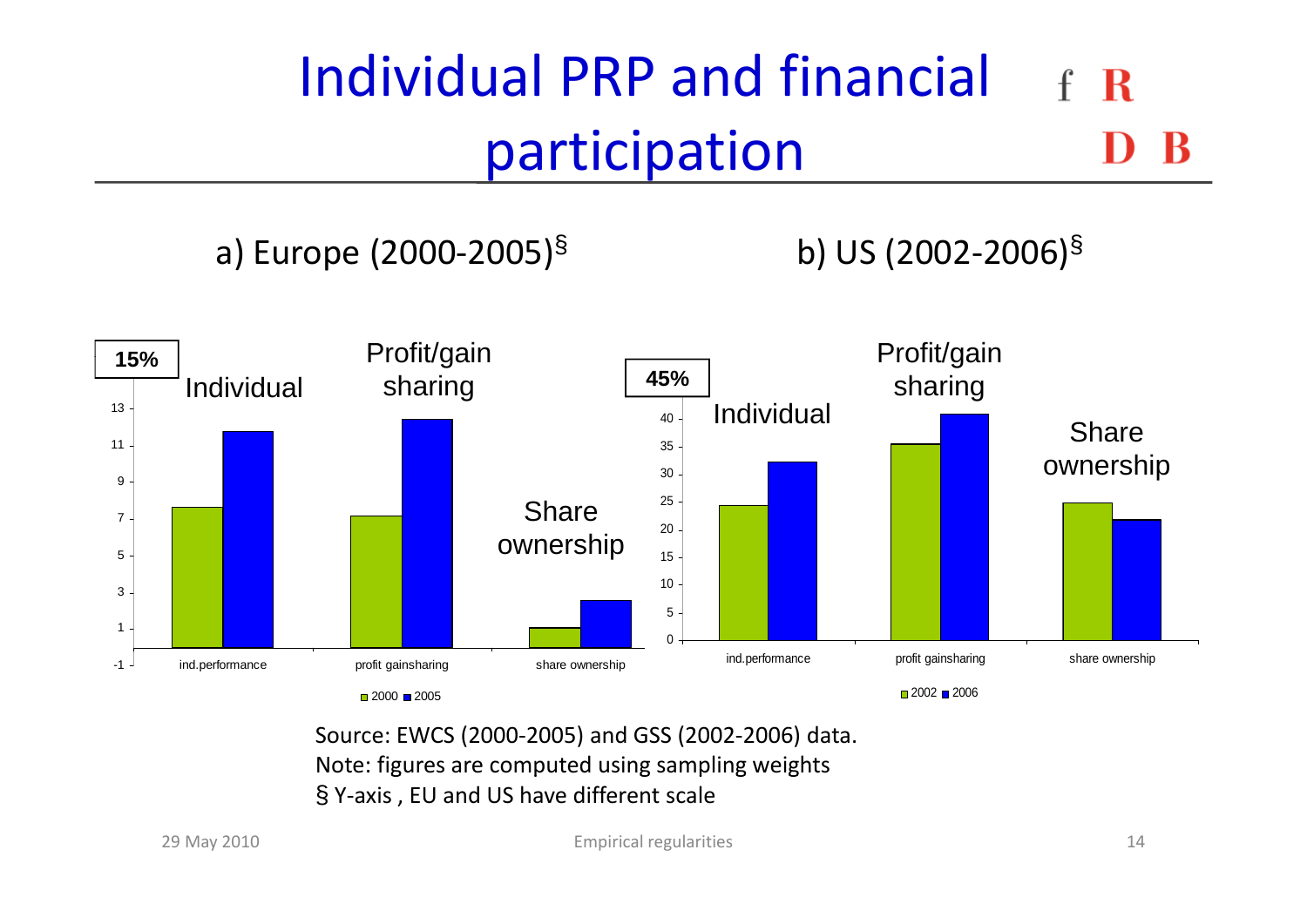#### Incentive schemes by R occupation

professionals **professionals** professionals and professionals and professionals and professionals service workers clerkstechniciansclerks technicians plant and machine operators craft, trade workers and agriculture skilled plant and machine operators craft, trade workers and agriculture skilled service workers 0 2 4 6 8 10 12 14 16 18elementary occupations individual performance  $\Box$  profit gainsharing  $\Box$  share ownership 0 10 20 30 40 50 60elementary occupations

) E b) US a)Europe

individual performance  $\Box$  profit gainsharing  $\Box$  share ownership

Source: EWCS (2000‐2005) and GSS (2002‐2006) data. Note: figures are computed using sampling weights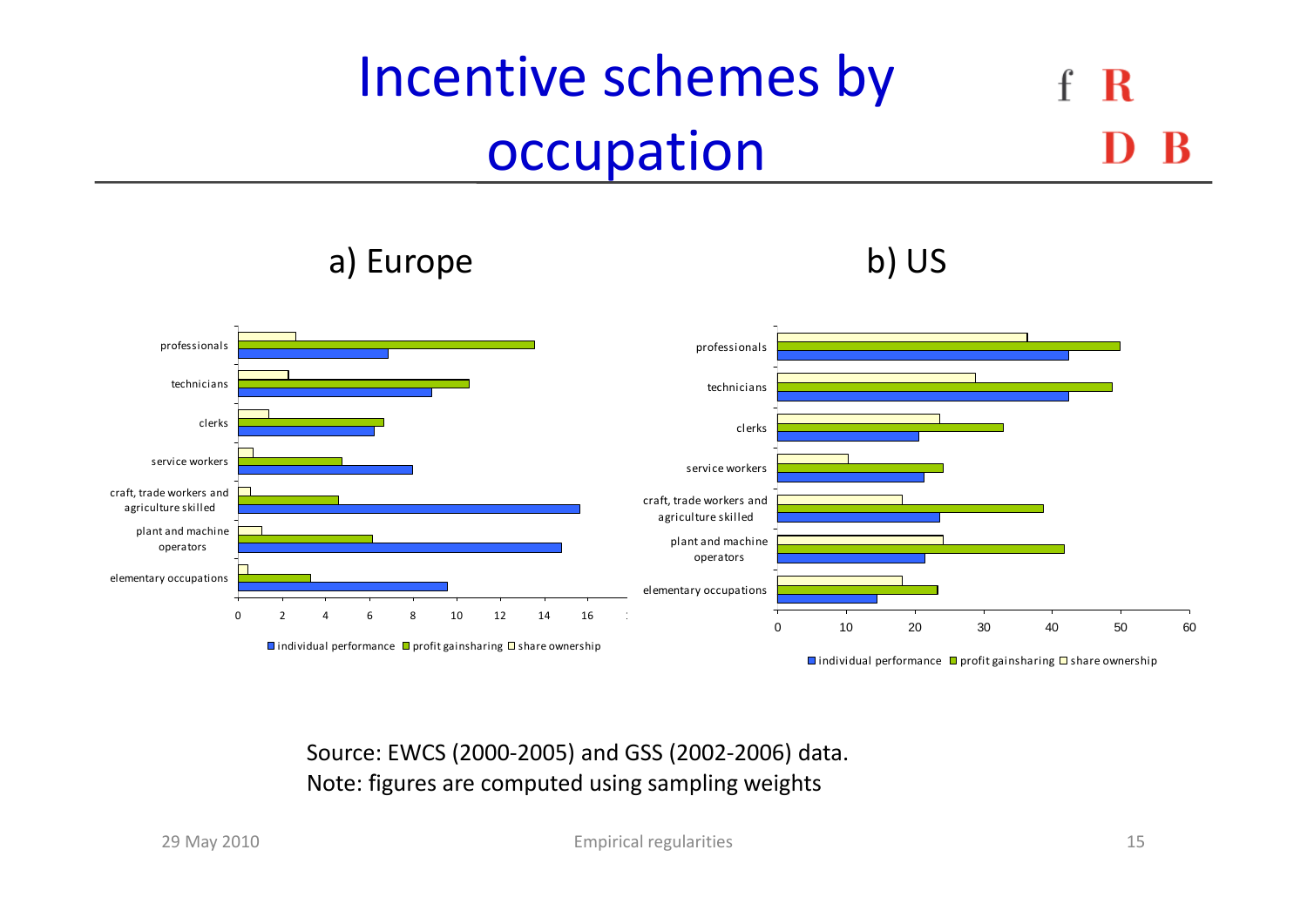#### $\mathbf{f}$ R Incentive schemes by firm size



Source: EWCS (2000‐2005) and GSS (2002‐2006) data. Note: figures are computed using sampling weights § EU and US have different firm‐size classes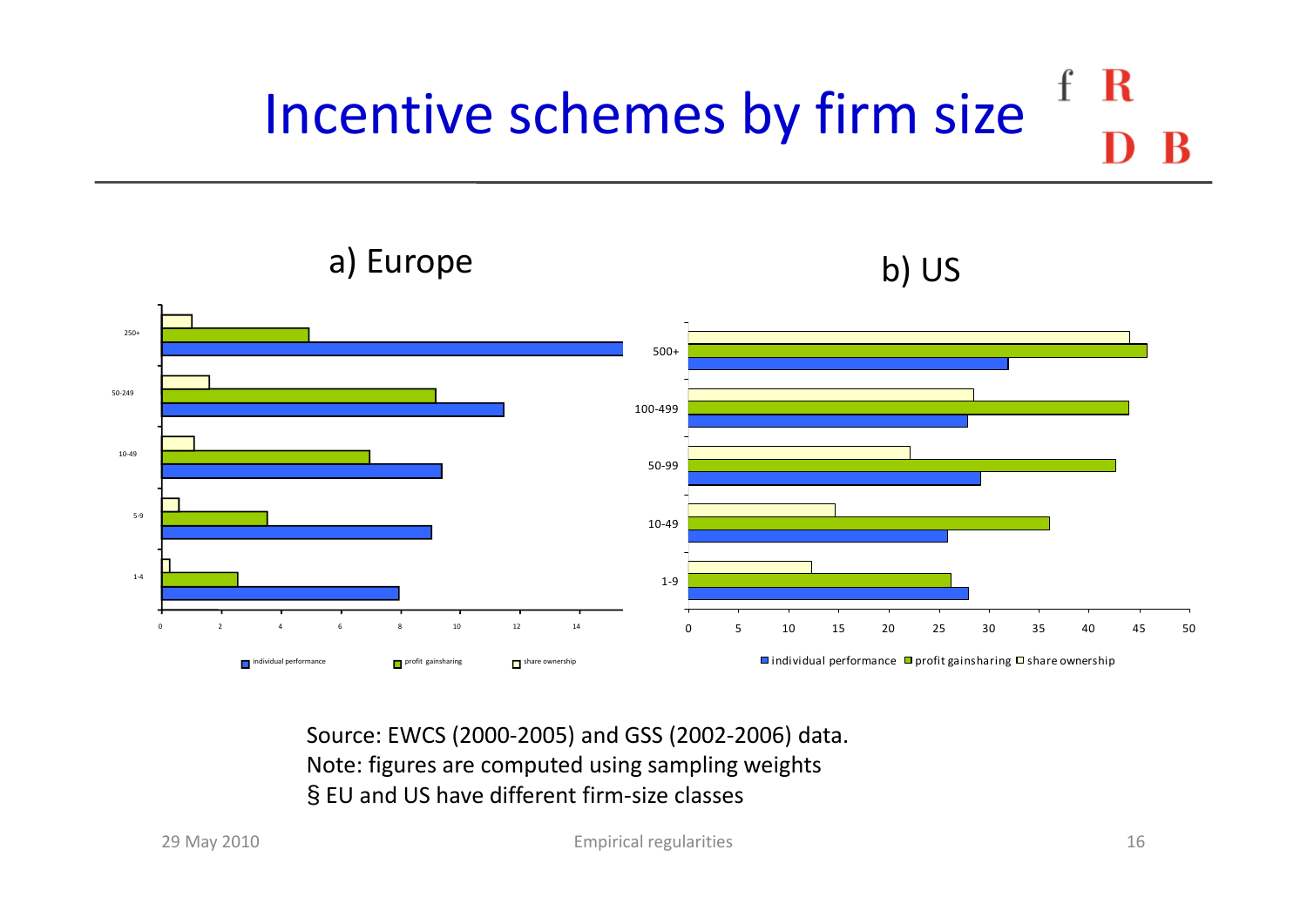- Employees on incentive pay versus fixed pay are (*partial effects from probit*):
	- – $-$  more likely to be males (+8% EU; +12% US)
	- more highly educated (+5% EU; 25% US)
	- work in large sized firms (EU+250: +13%; US +500: +25%)
- Incentive pay scheme are more likely where firms adopt "high involvement management" practices
- The proportion of workers covered by two (or more) schemes is higher in the US (25.2 percent) as  $\;\;$  compared to EU (1.4 percent)<br>Empirical regularities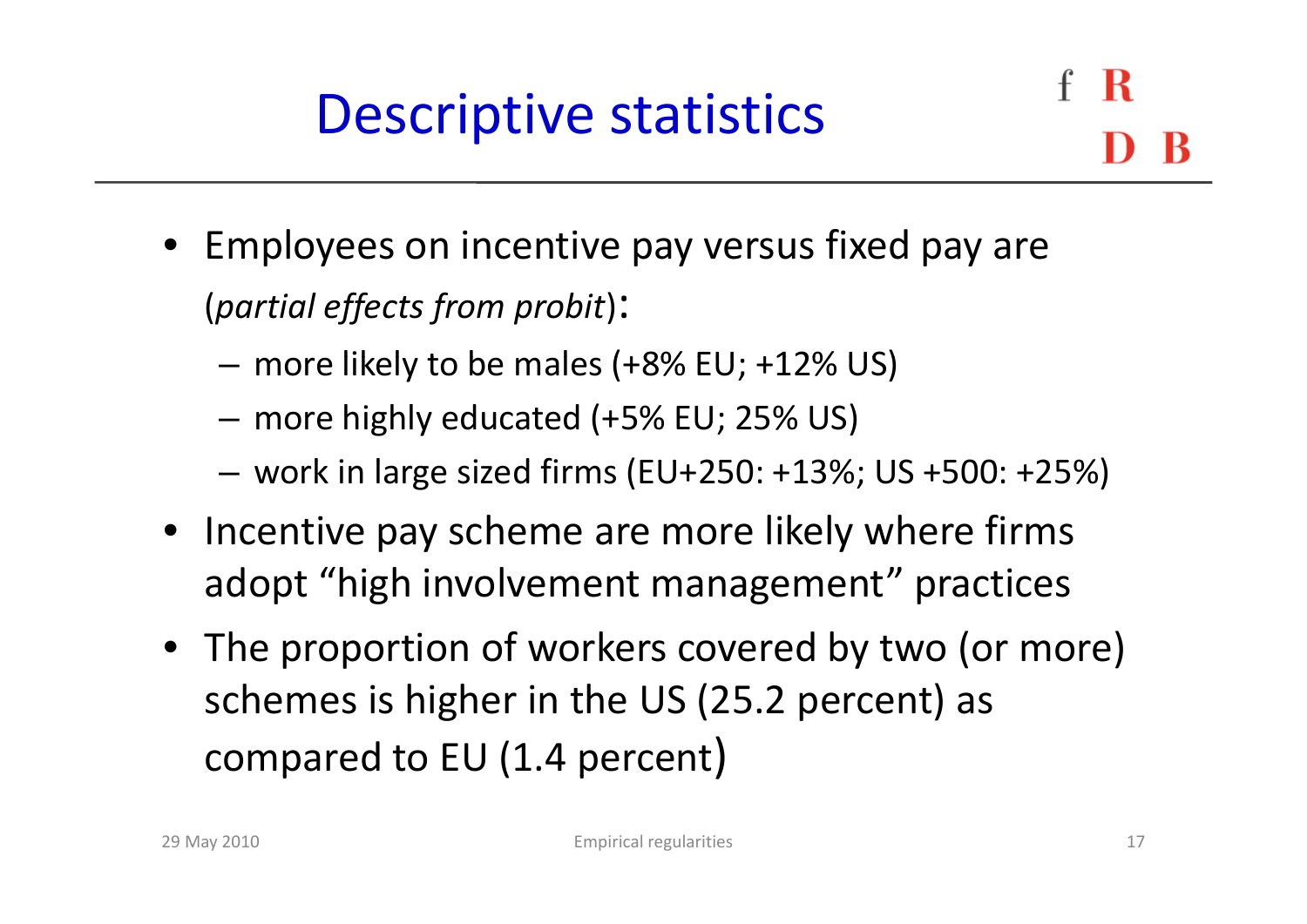#### $\mathbf{f}$ R Decomposition (Blinder-Oaxaca)

#### **Decomposition over time (2000 versus 2005)**

|                  |          | EU      |        | US    |  |  |
|------------------|----------|---------|--------|-------|--|--|
|                  | coef     | %       | coef   | %     |  |  |
| Characteristics  | $-0.002$ | $-3.63$ | 0.0177 | 37.92 |  |  |
| Coefficients     | 0.742    | 103.62  | 0.029  | 62.07 |  |  |
| Raw differential | 0.0716   | 100     | 0.0467 | 100   |  |  |

#### **Decomposition Europe versus US**

|                  | US vs EU |       |  |
|------------------|----------|-------|--|
|                  | coef     | $\%$  |  |
| Characteristics  | 0.0513   | 14.96 |  |
| Coefficients     | 0.292    | 85.04 |  |
| Raw differential | 0.342    | 100   |  |

Note: Blinder–Oaxaca type decomposition for non linear estimation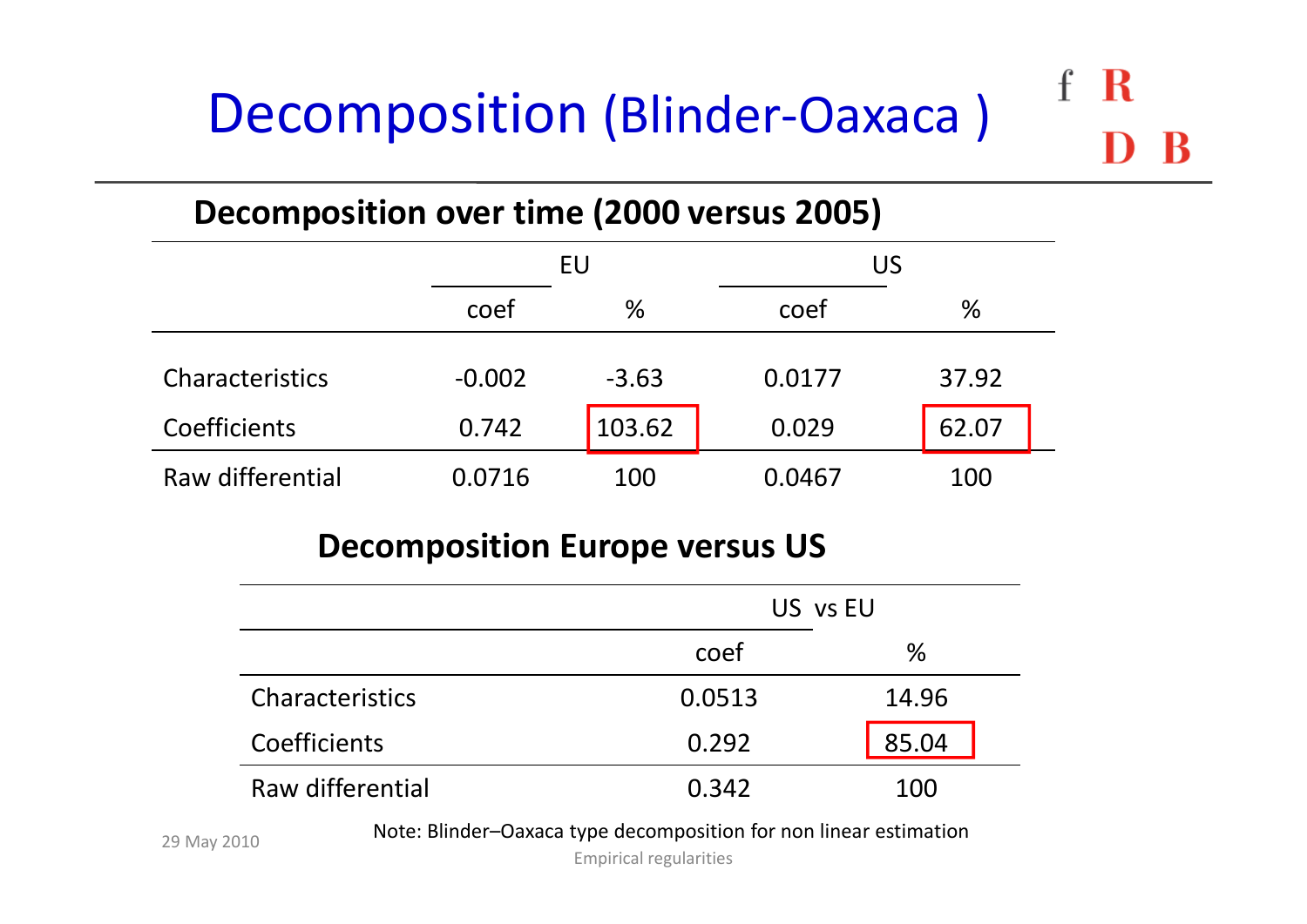- We detected <sup>a</sup> number of empirical regularities between the diffusion of incentive pay schemes and selected country characteristics
	- Share of small firms
	- –Unionisation and excess bargaining power
	- $-$  Product and Labour market regulation
	- Capital markets development
	- –Output variability
	- $-$  Index "high involvement management practices"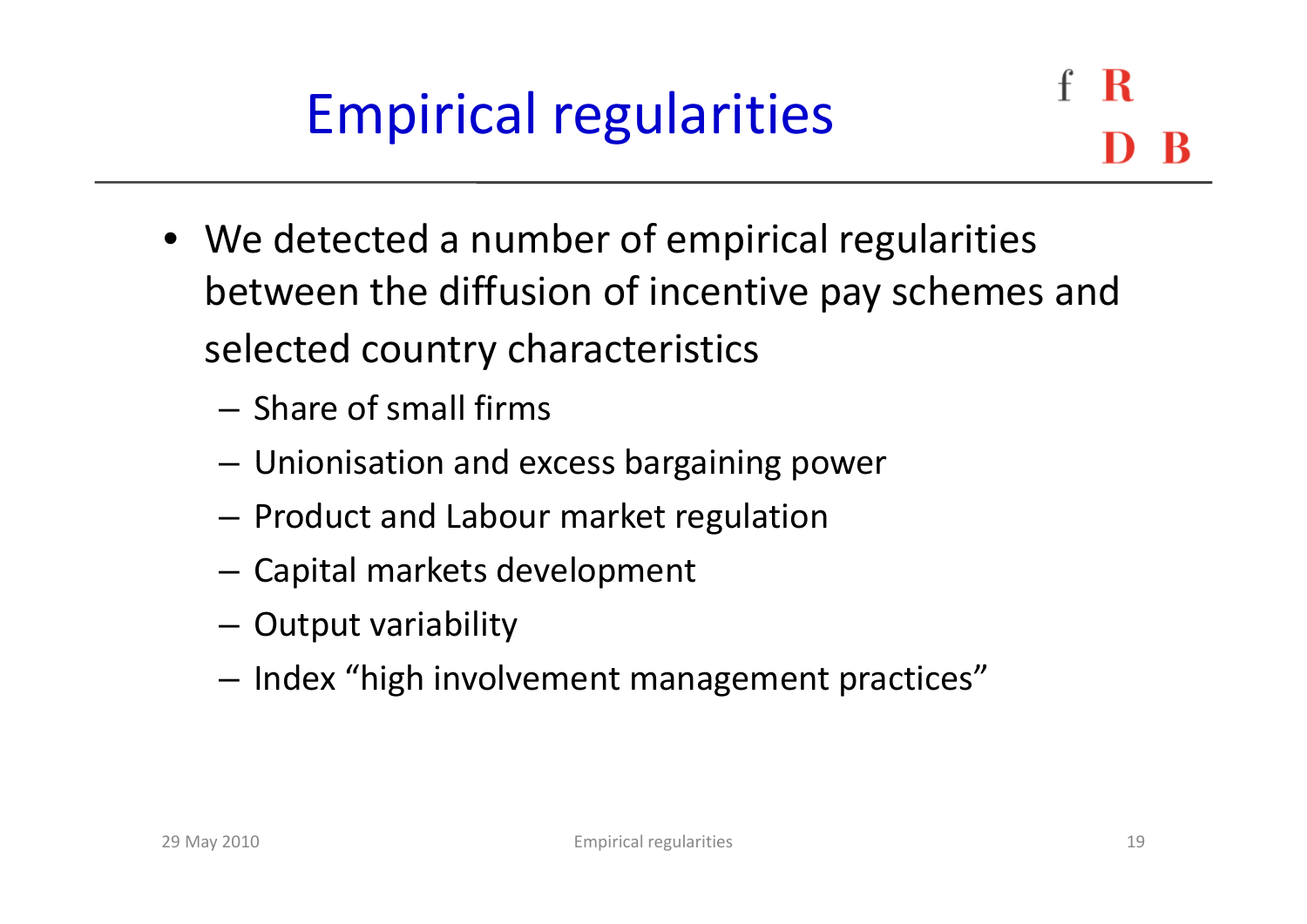# Empirical regularities/1

 $\mathbf{f}$ 

#### **Incentive pay and unionisation**



Source: EWCS, GSS and OECD institutional data. Note: country averages (2000-2005 EWCS; 2002-2006 GSS)

May 2010 20 Empirical regularities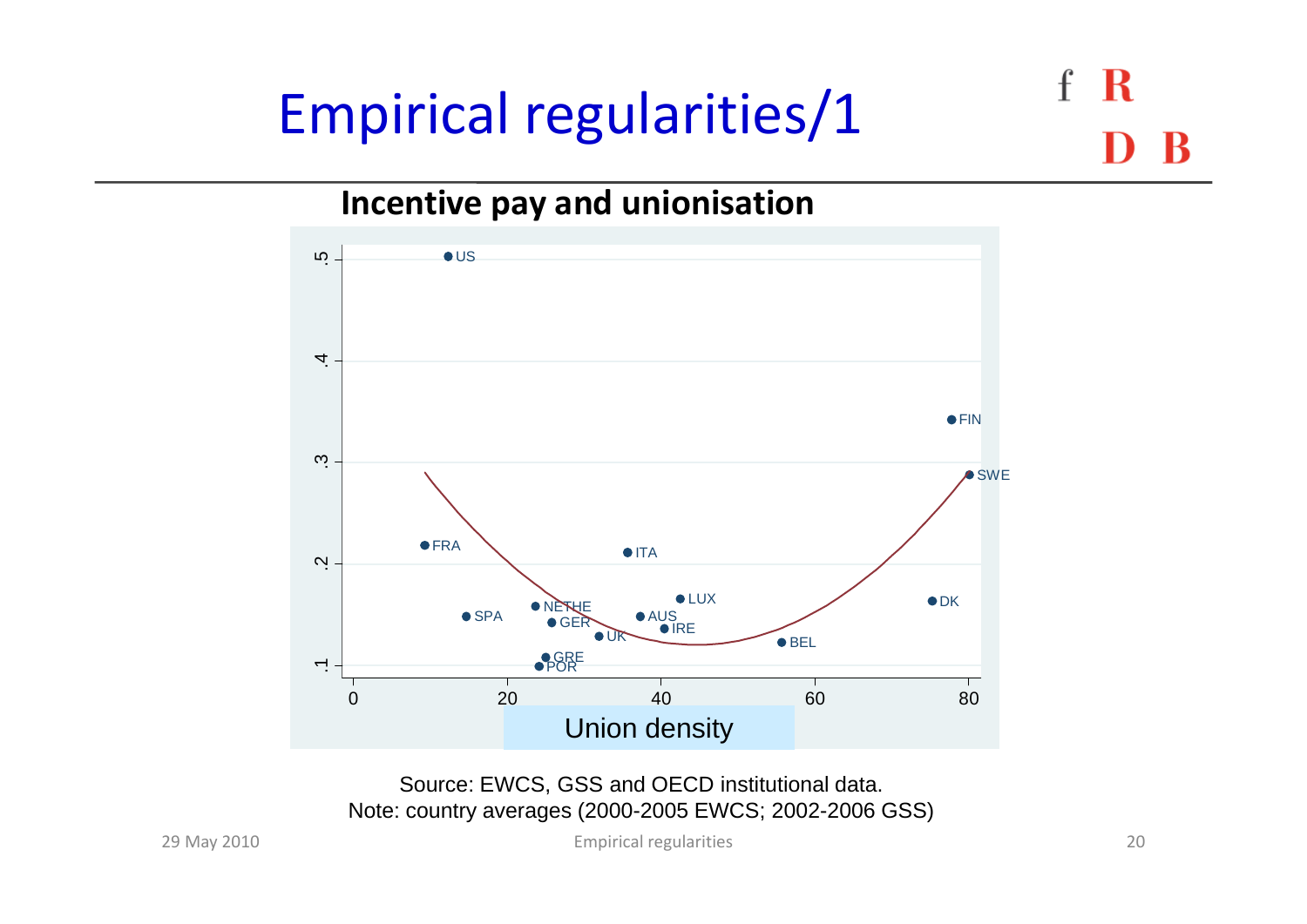# Empirical regularities/2

#### **Incentive pay and market regulation**



Source: EWCS, GSS and OECD institutional data. Note: country averages (2000-2005 EWCS; 2002-2006 GSS)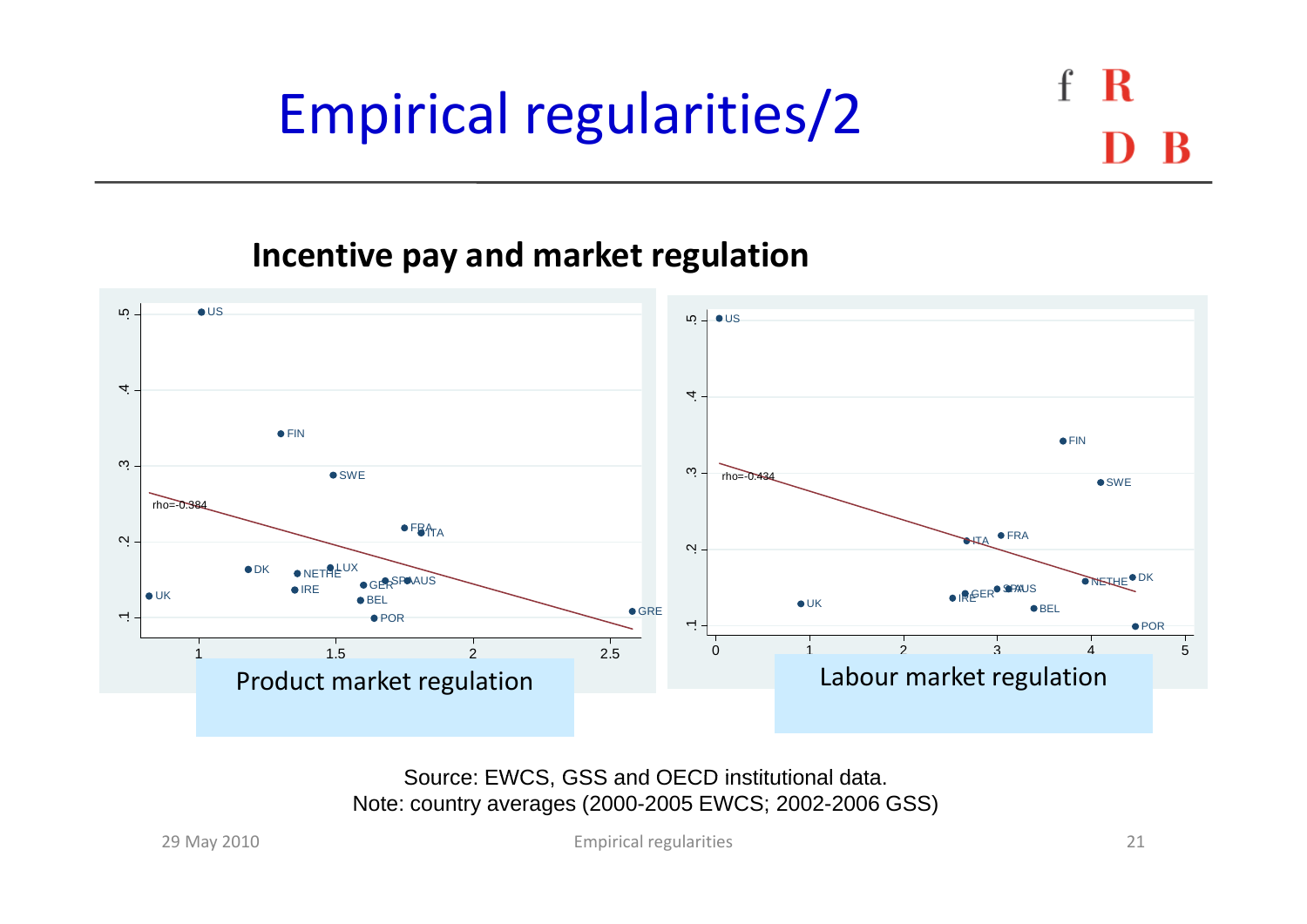## Empirical regularities/3

**Incentive pay and capital markets development**



Source: EWCS, GSS and World Bank Capital market index.

May 2010 22 Empirical regularities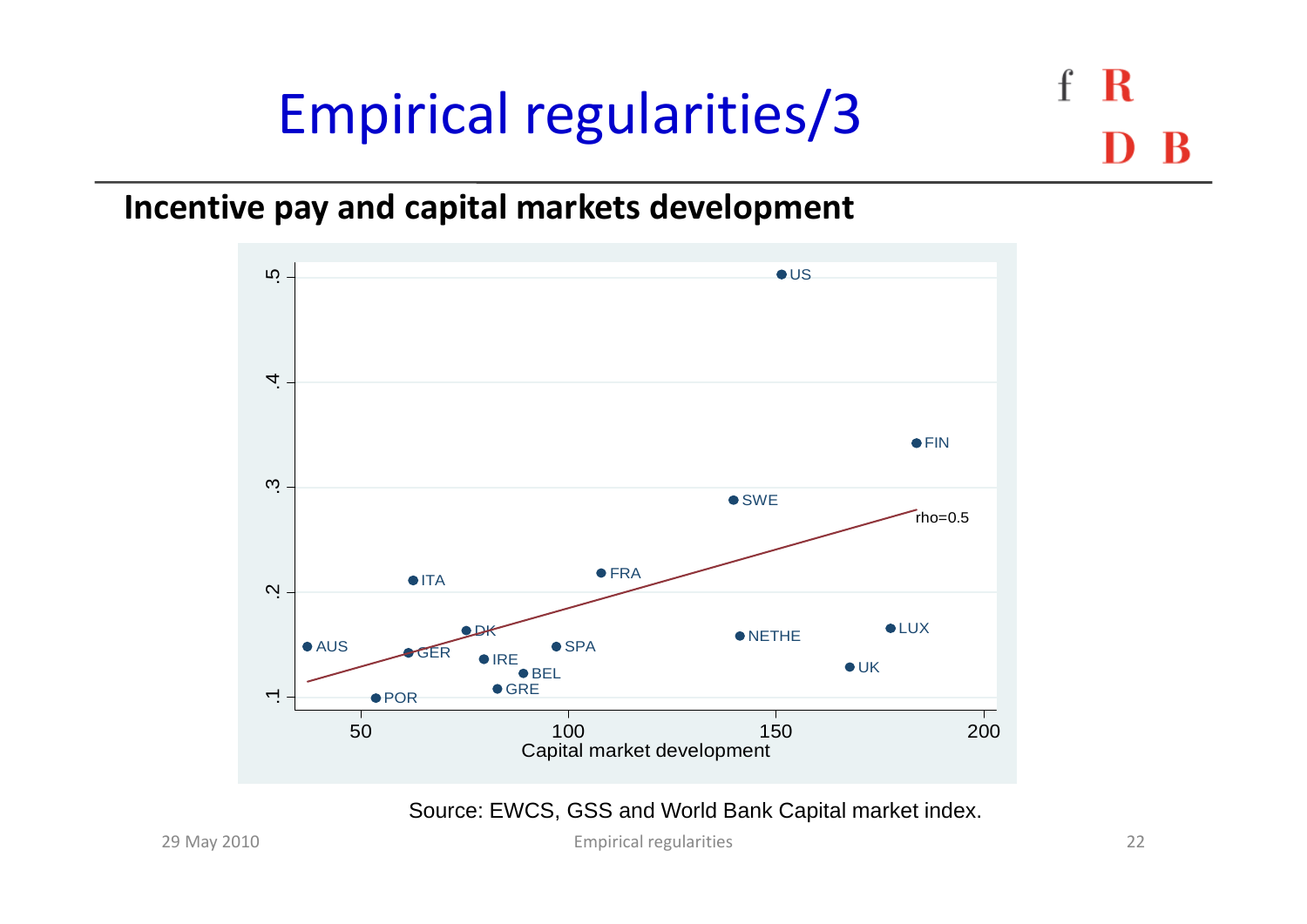$\mathbf{f}$ R Plan of the talk

- **•** Introduction
- Forms of incentive pay
- Some empirical regularities
- The theory of incentive pay
- What do we know? Empirical evidence
- New evidence on performance pay
	- – $-$  Three "case study" on the effects of PRP on firm's performance
- What policies ?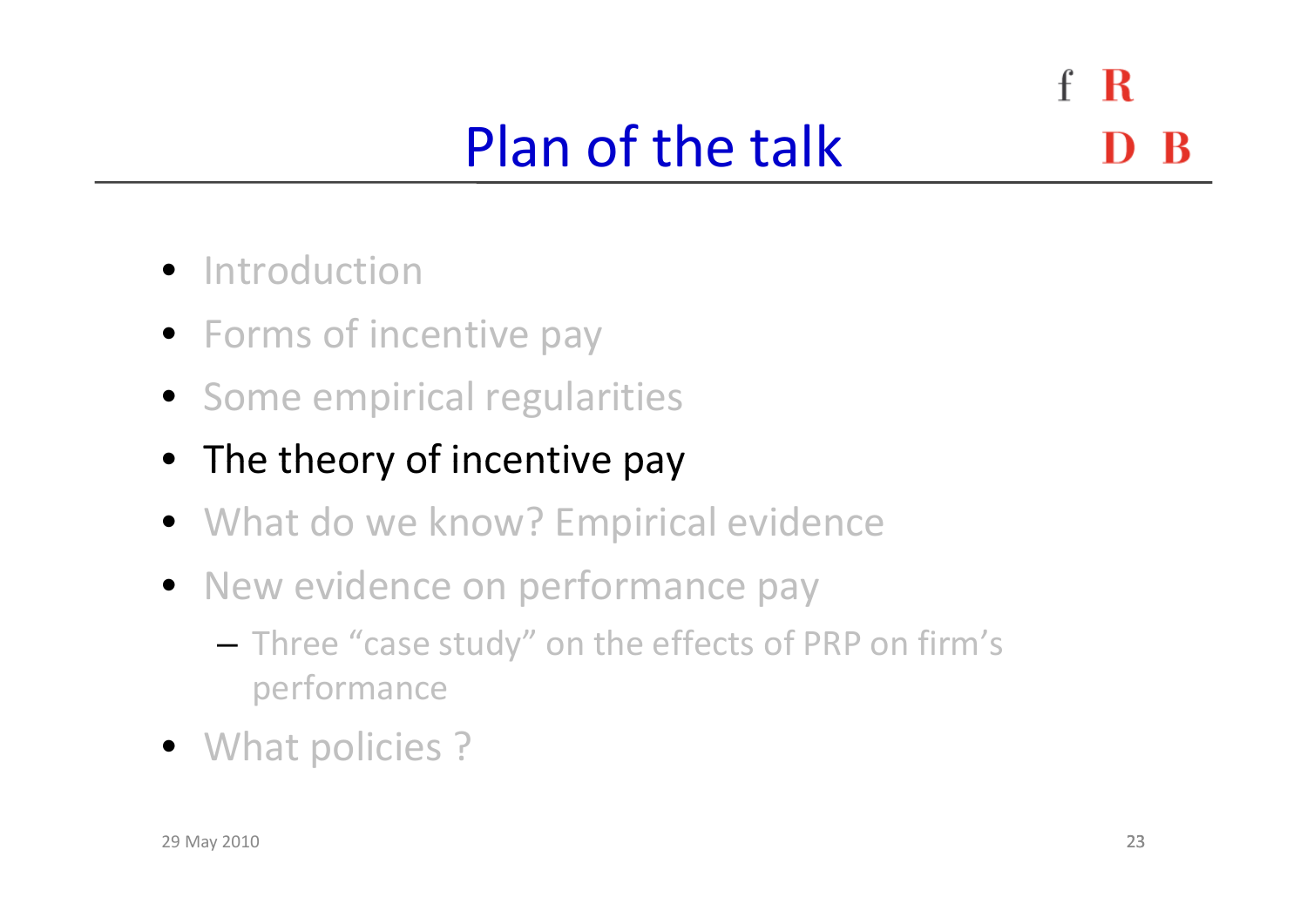- Why do firms adopt incentive pay and what are the effects?
- Imperfect information: "moral hazard"…
	- Employers do not observe employees' effort, only output
	- Under fixed-wages employees exert less-than optimal effort
	- Performance related pay induces higher effort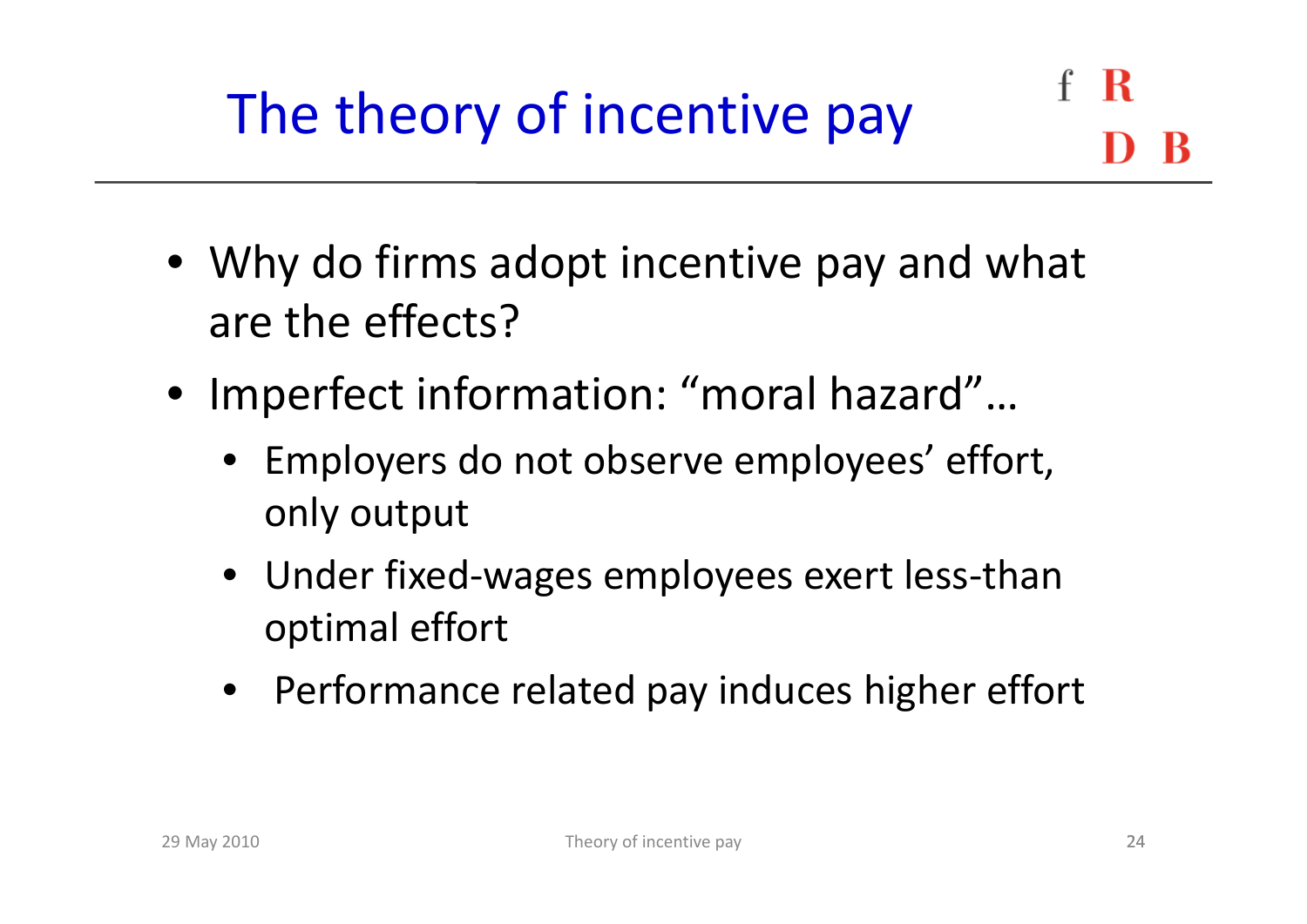### Extensions

- Extensions:
	- Workers are **heterogenous**: *High* and *Low* productivity "adverse selection"
	- - Individual output is **not perfectly observable**:  $\Rightarrow$  group output  $\Rightarrow$  free riding  $\Rightarrow$  monitoring
	- -**- Multitasking**  $\Rightarrow$  aggregate performance, subjective evaluations (favoritism)
- What is (still) missing:
	- ‐Unions: monitoring agency, adverse to wage dispersion
	- Adoption: experimentation, multiple schemes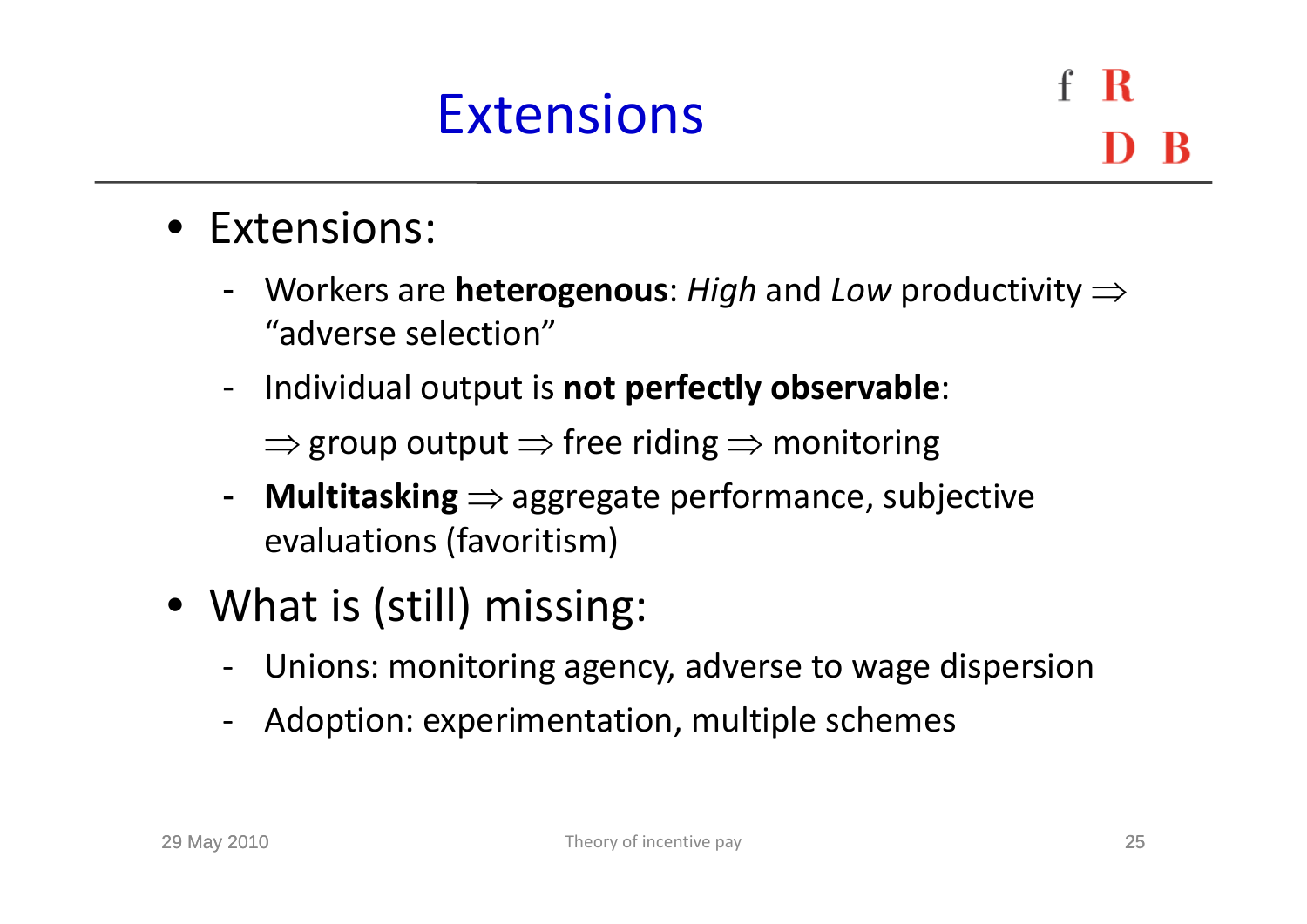$f \, R$ Plan of the talk

- **•** Introduction
- Forms of incentive pay
- Some empirical regularities
- The theory of incentive pay
- What do we know? Empirical evidence
- New evidence on performance pay
	- – $-$  Three "case study" on the effects of PRP on firm's performance
- What policies ?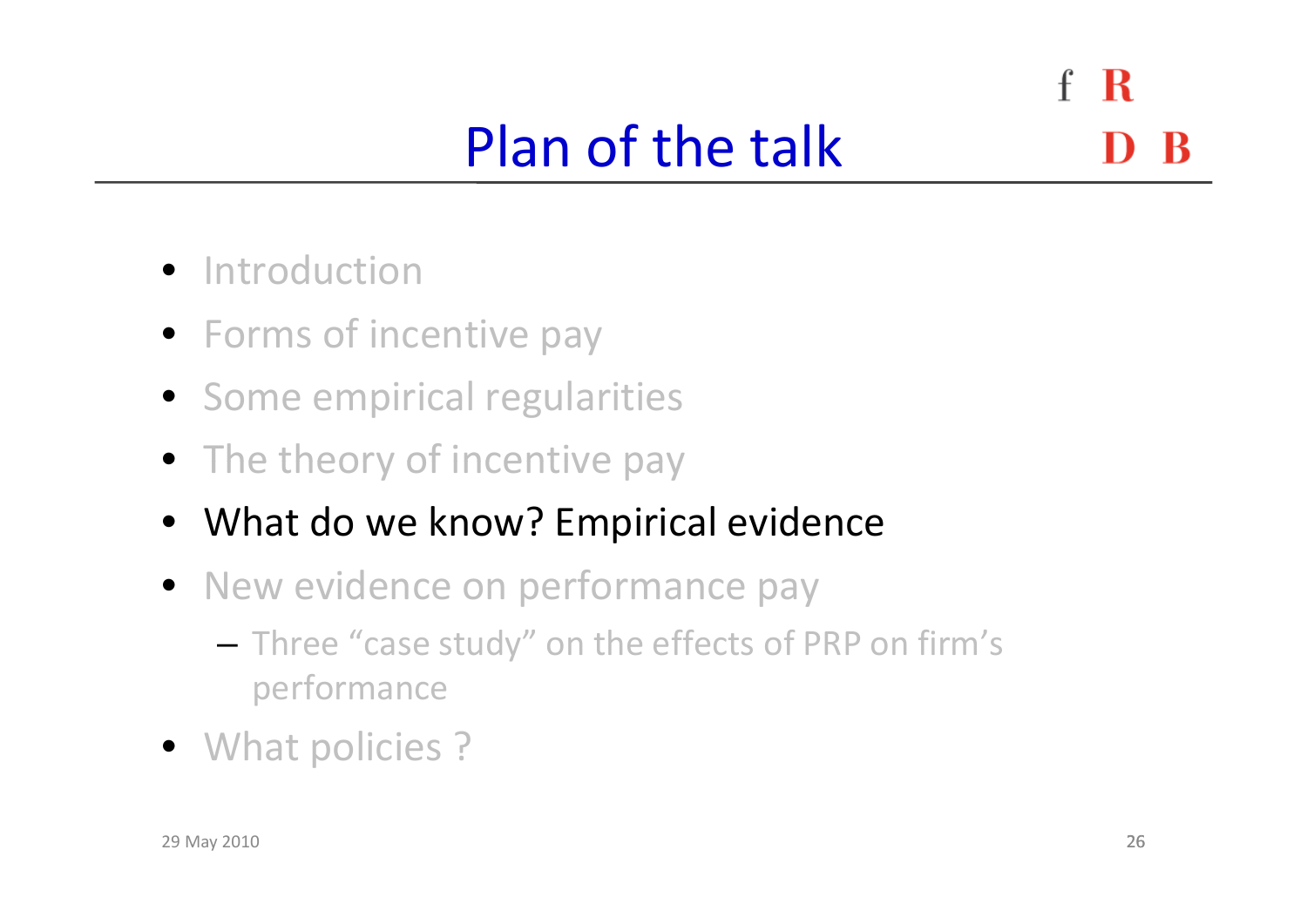Empirical Literature: R What do we know?

- A number of empirical studies on the association of profit‐sharing and employee ownership with productivity yield **modest positive relations** that may or may not reflect "causal" patterns
	- -- production function type analyses
- Some recent studies compare performance for the same firm or workers when they operate under **fixed wages** and under some **pay for performance scheme**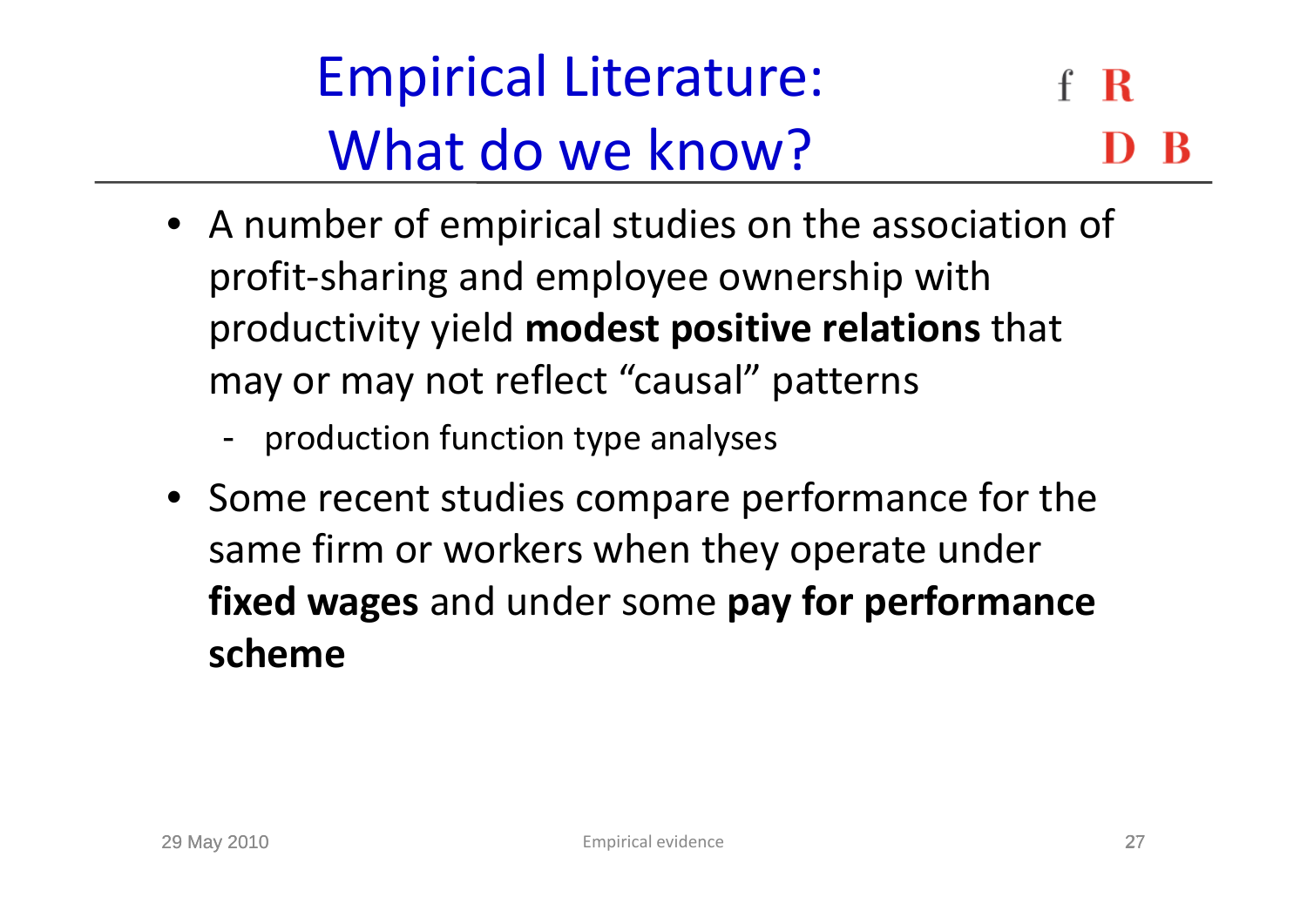### R Methodological Challenges

- Firms that adopt pay for performance may do so for reasons correlated with their actual performance:
	- - Maybe firms adopt PRP schemes when they are doing well (badly)?
	- -Maybe PRP simply indicates <sup>a</sup> "good management"
	- Often PRP introduced along with other changes (ie. new managers, work re-organisation, team work, etc.)?
- If we ignore these  $\Rightarrow$  (upward) bias in estimation
	- ‐ Need to know the (unobserved) counterfactual outcome, that is, productivity/profits in the absence of performance pay …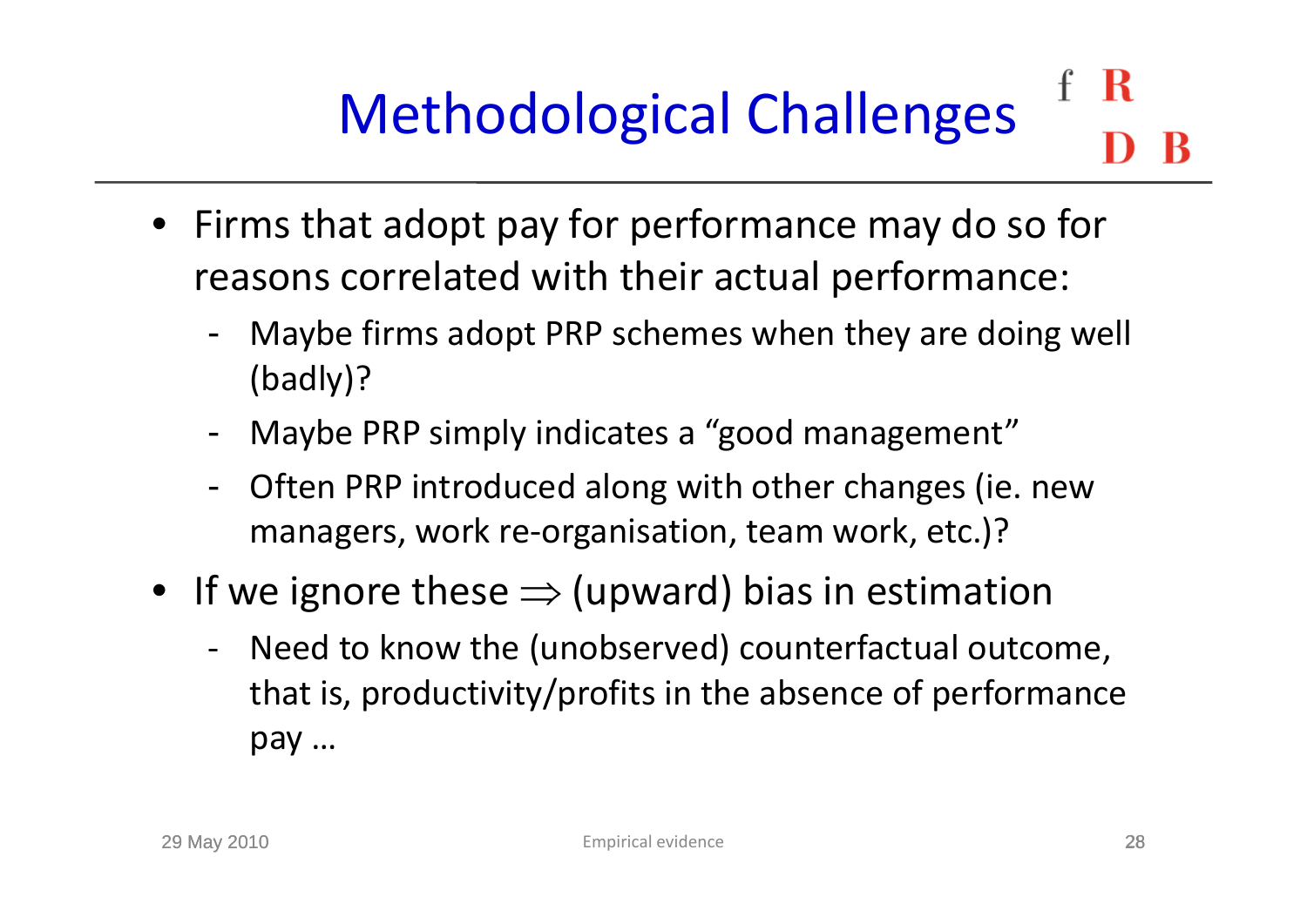### Empirical studies

R

- • Different **strategies in empirical studies**:
	- -- Best evidence from " random assignment" (ie. experiments quite rare)
	- - Exploit "natural" or "institutional" shifts in assignement: Before&After, Diff‐In‐Diff (with fixed effects), etc.
	- -Dynamic panel modelling
- Still, how do we know whether positive effects for one firm/place/time will translate into positive effects for **new adopters**?
	- -- due to heterogeneity and interactions with country-level institutions
- • External validation: extrapolating from results based on <sup>a</sup> subset of current adopters may be problematic for policy (ATT  $\neq$  ATE)
	- single firm case studies ("insider econometrics")
	- -- specific sectors or occupations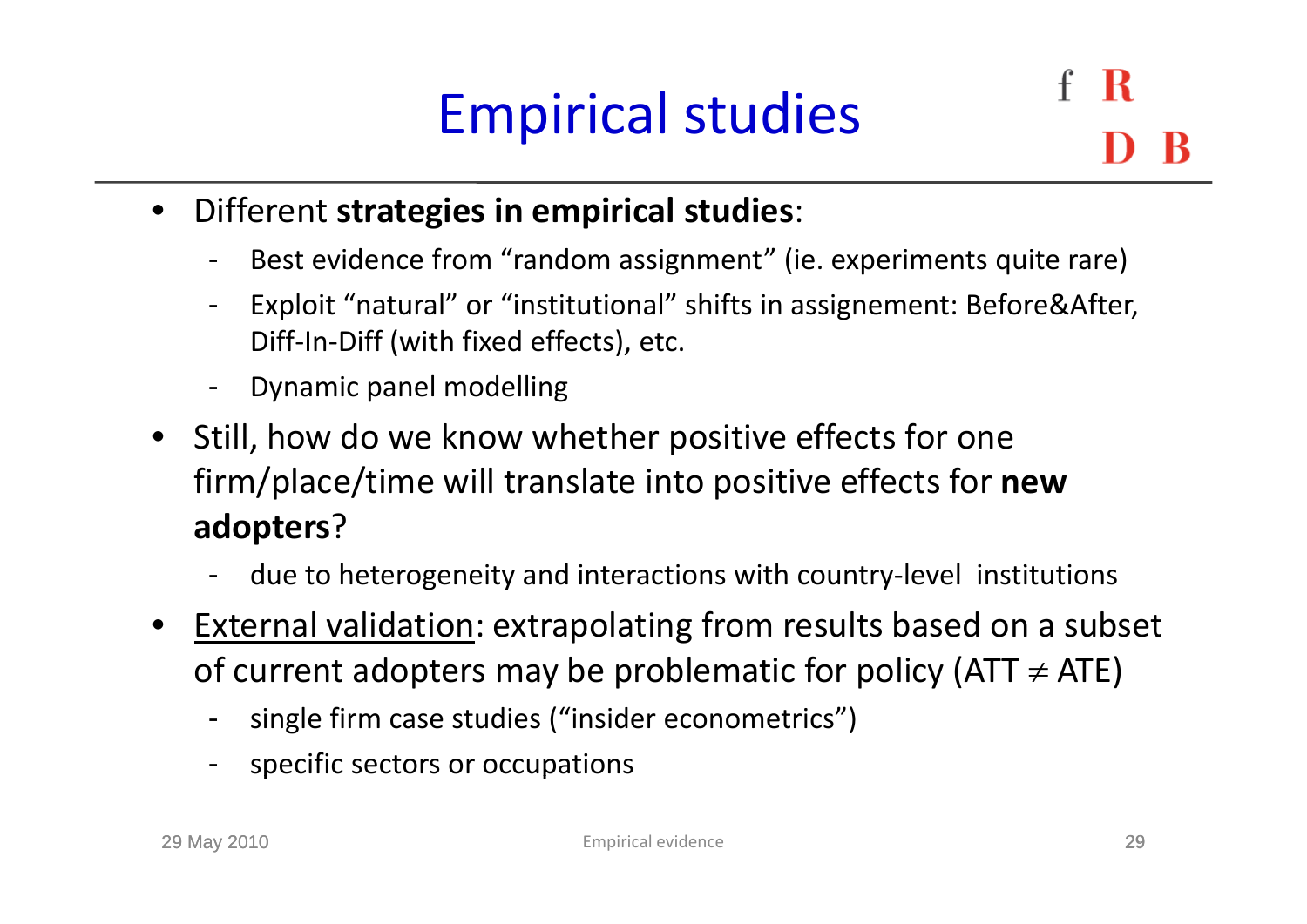### R Individual performance pay

- Focus on cases where **output** easy to observe, **inputs** costly to monitor, workers can improve performance via own efforts (i.e. tree‐planting, fruit pickers, jockeys, etc.)
- $\bullet$  Substantial productivity gains in switching to piece‐rates
	- Part due to **worker sorting**, part is **incentive effect** [Lazear, 2000]
- $\bullet$ However, costs can outweigh productivity gains
	- costly monitoring under piece‐rates can make time‐rate pay more profitable [Freeman and Kleiner, 2005]
- •• <u>Further problems</u>:
	- - Endogeneity: unobserved factors affect both the choice of pay system and productivity (some exceptions, [Shearer, 2004])
	- -- Piece-rates: no evidence on "merit pay" yet it is more prevalent
	- -- lack of information: proportion of pay linked to performance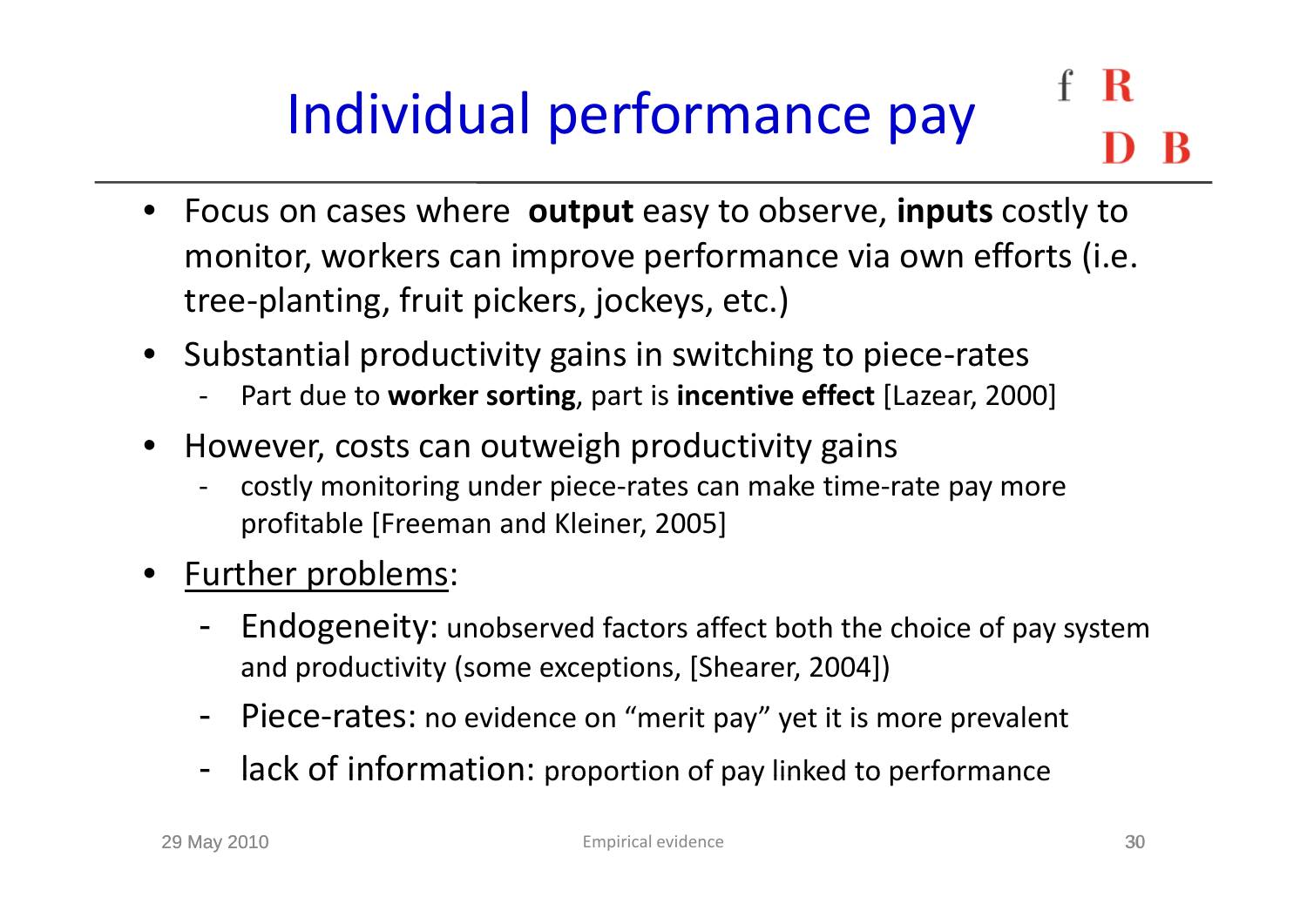### Group incentive pay

- Focus on cases where there is <sup>a</sup> switch from piece‐rates to group incentive pay
	- ‐ Positive productivity effects despite "free riding" (i.e. 1/N problem)
	- Show importance of worker co-monitoring
	- ‐ Effects often consistent with social interactions of the kind predicted by behavioural economists (i.e. social connections, norms and peer effects) [Bandiera et al. 2009]

#### • Further problems:

-Endogeneity: Usually examine switch from piece to group pay but difficulties isolating pay change from other changes, i.e. introduction of team working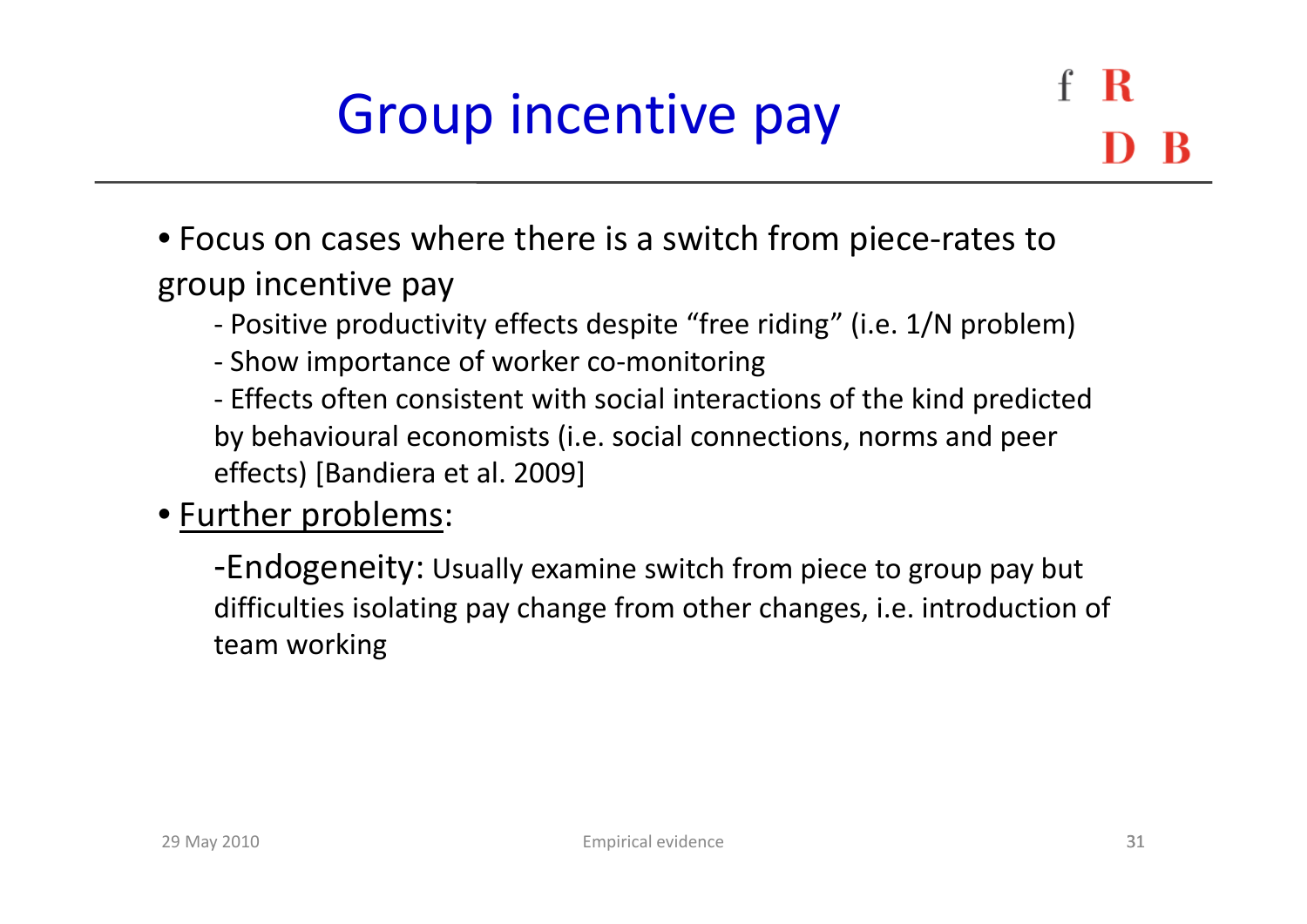# Financial participation

• Focus on cases where there is <sup>a</sup> switch from time‐rate pay to profit sharing and/or share ownership

- ‐ Often **small positive effects** but evidence of upward bias (adoption when firm "do well") or downward bias (adoption when firm "do badly")
- ‐ C bi ti Combinations of fi i l nancialparti i ti ticipation with **other incenti <sup>e</sup> incentivepay schemes** often key to success (i.e. explain firm switching across pay regimes)
- ‐ Importance of interactions with **HR practices** and other governance practices
- ‐ Importance of institutional features: *Japan* "strong effect" [Jones et al. 1995; Kato et al. 2002] versus *Finland* "no effect" [Jones et al. 2010]

#### • Further problems:

-Endogeneity: difficulties in plausibly identifying causal effects, standard approach is dynamic panel modelling (no randomisation, more confounding factors, etc.)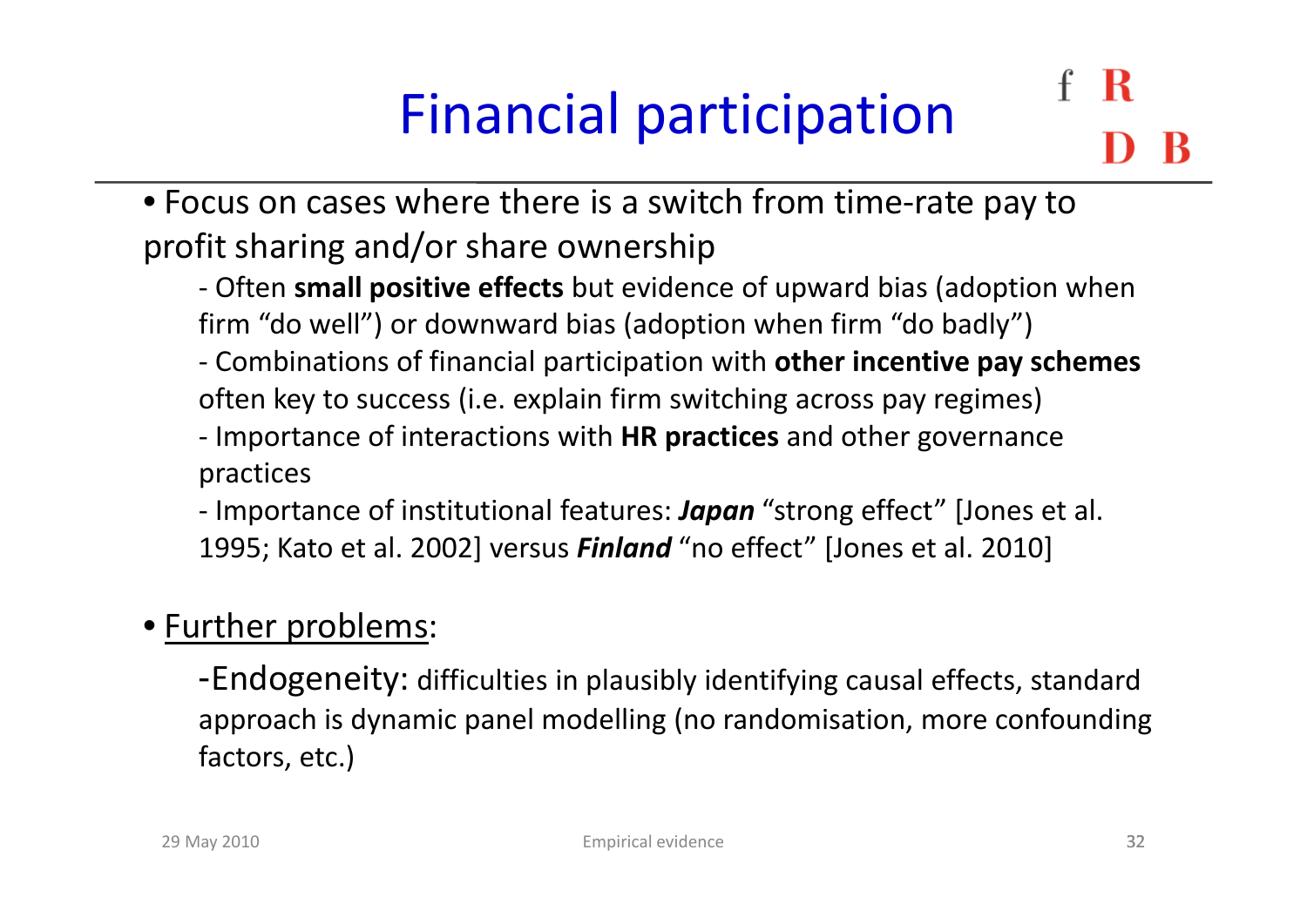$\mathbf{f}$ R Plan of the talk

- **•** Introduction
- Forms of incentive pay
- Some empirical regularities
- The theory of incentive pay
- What do we know? Empirical evidence
- New evidence on performance pay
	- – Three "case study" on the effects of PRP on firm's performance
- What policies ?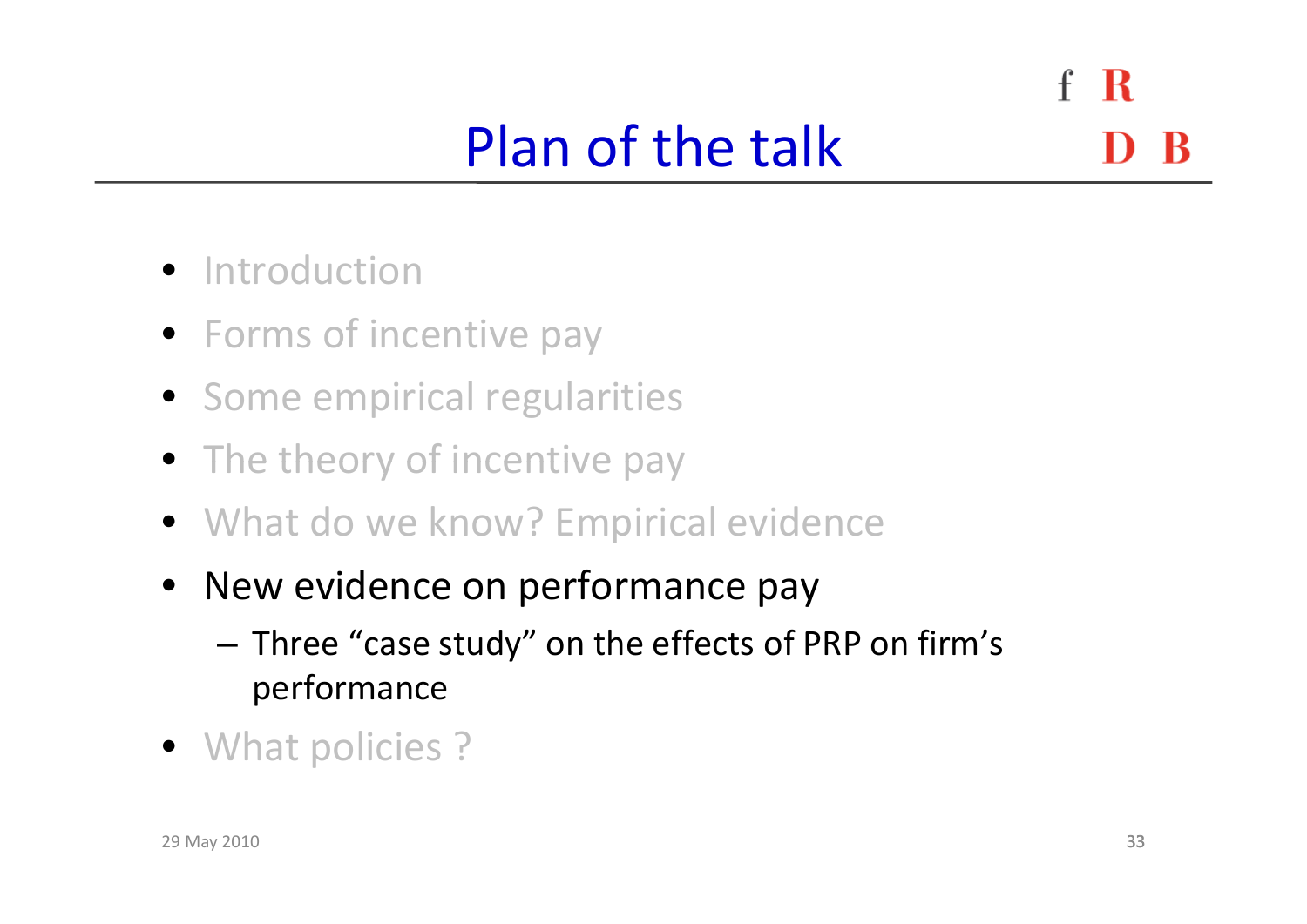Case study 1: "Incentive effects of PRP in a catering services company"

- Chain of stores in Italy
	- Store managers are paid for performance
	- ‐- Other employees are on fixed wages
	- Store managers have (partial) control of employees working hours
	- Measure of performance changed from sales to profits
- Very common set‐up but rarely studied
	- Chains of shops, restaurants, retail banks, some public sector services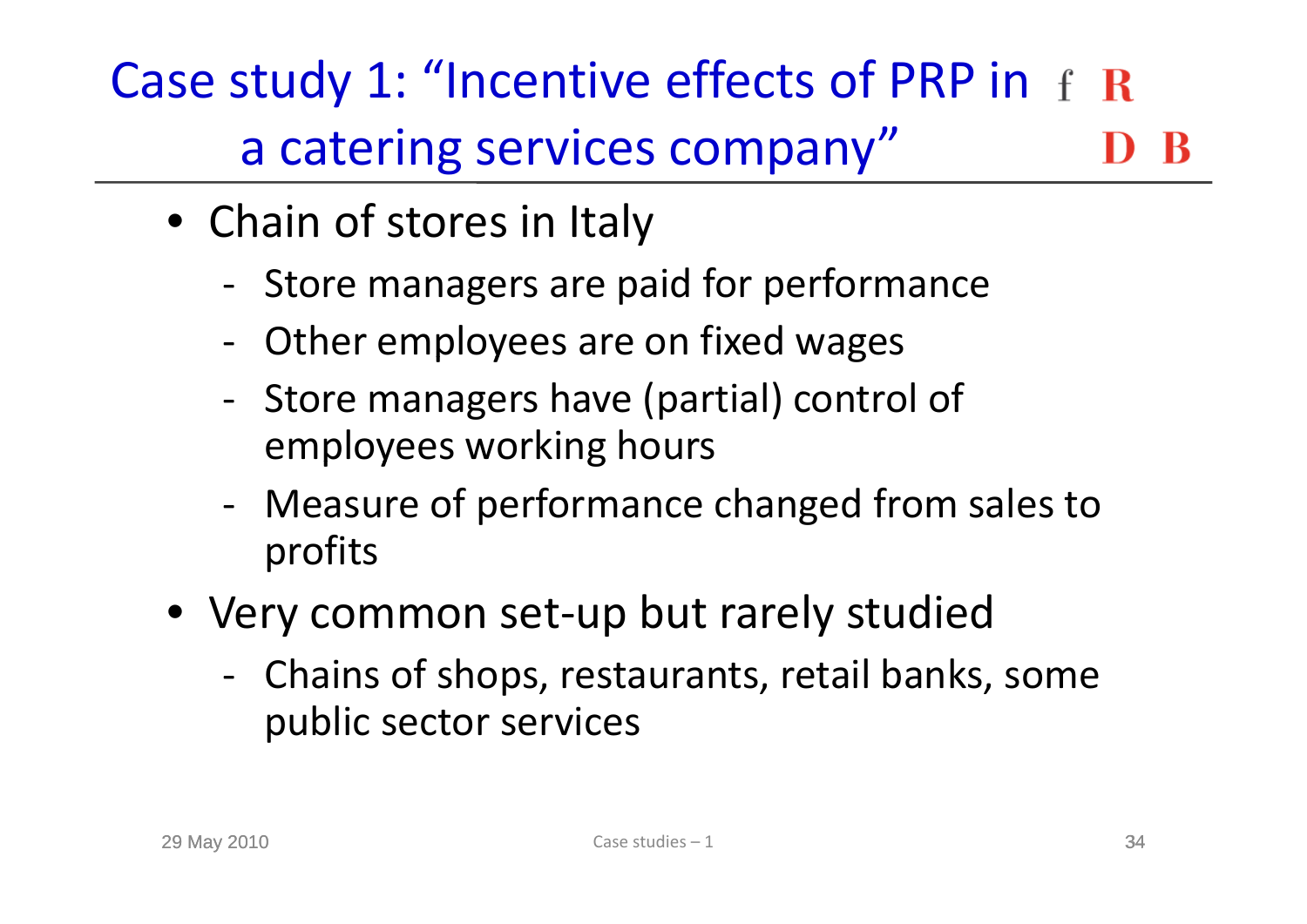

R

- When performance is measured with **sales** there is an incentive to use excess labour  $-$  i.e. the cost of production inputs is not internalised
	- ‐Hence, excess working hours and lower productivity
- When **profits** replace sales (as <sup>a</sup> measure of the manager's performance) we expect sales to decrease and labour productivity to rise
	- ‐ the manager will seek to reduce the cost of salaried workers
	- ‐ less room to adjust to demand shock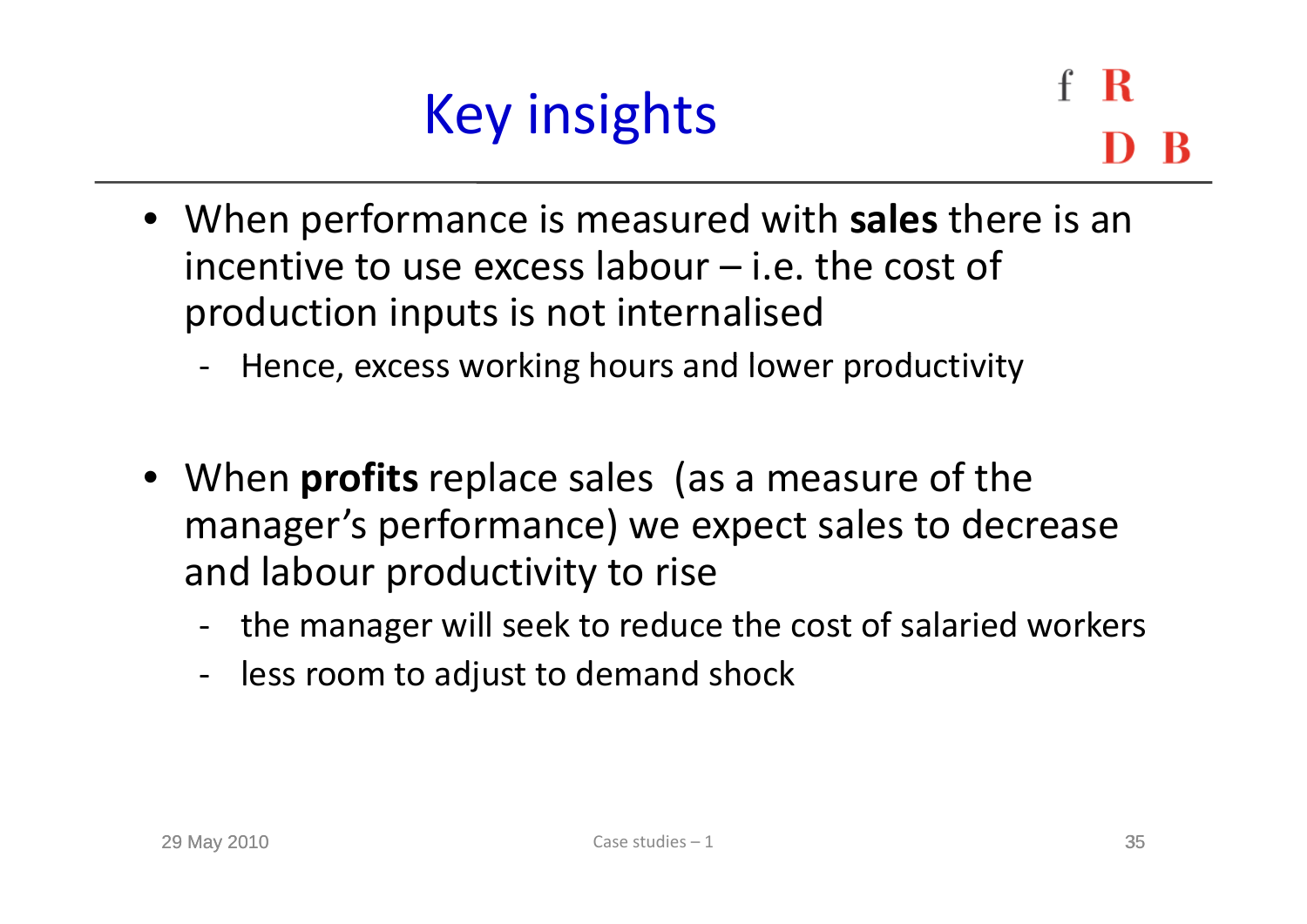R

- Quarterly data for 186 stores (bars and restaurants) from 2000:Q1 to 2006:Q4
- Available info: sales, worked hours, profits, wages, manager ID and demographics
- Stores provide services to travellers on main European roads (additional data on: traffic flows)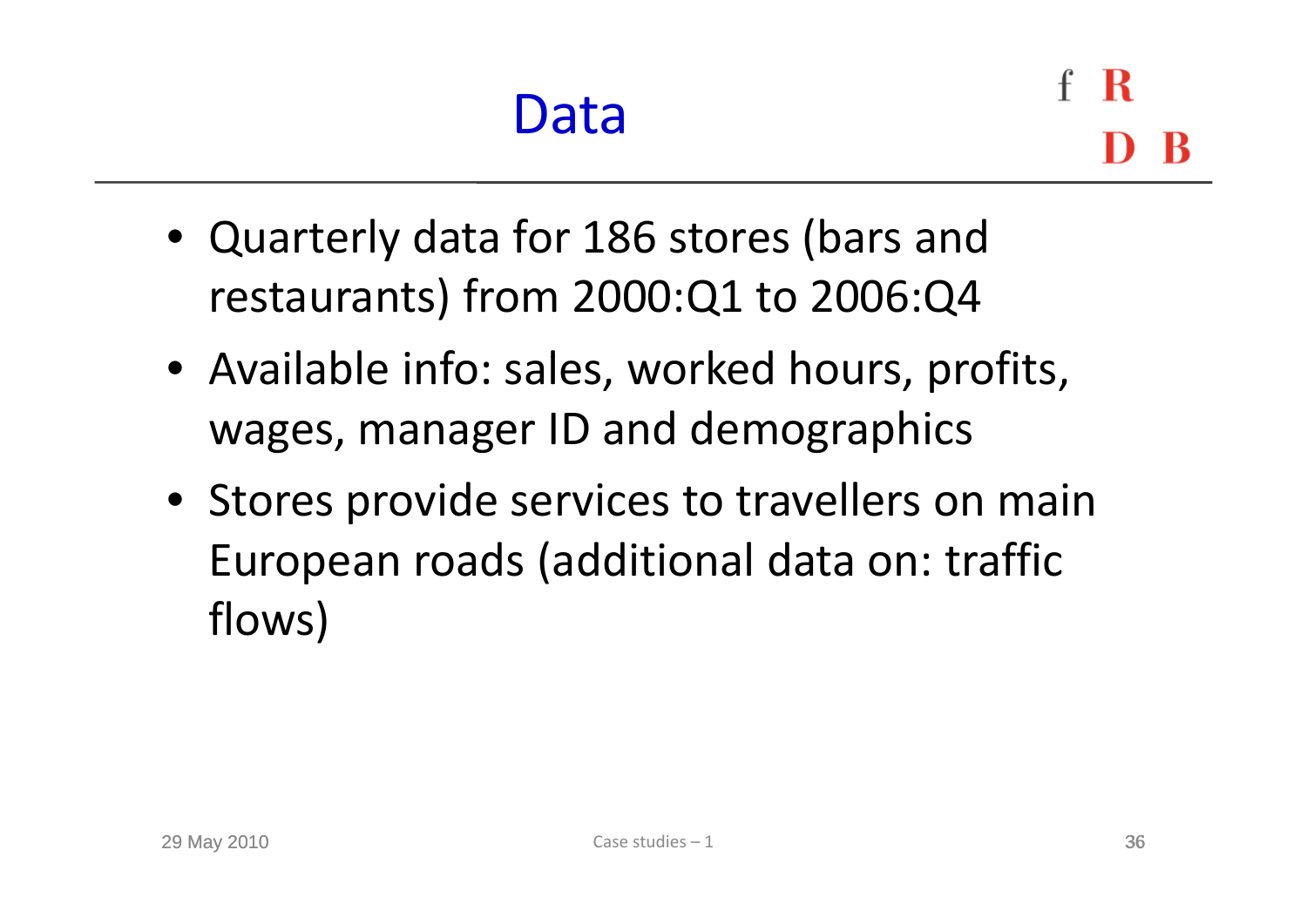### Identification

 $\mathbf R$ 

- All store change performance measurement at the same time
	- ‐ time effects are collinear to the effect of the newsystem
- Alternative identification strategies:
	- ‐ Assume specific functional form for the time effects (quadratic polynomial)
	- ‐ Look at interaction with traffic flows (arguably exogenous)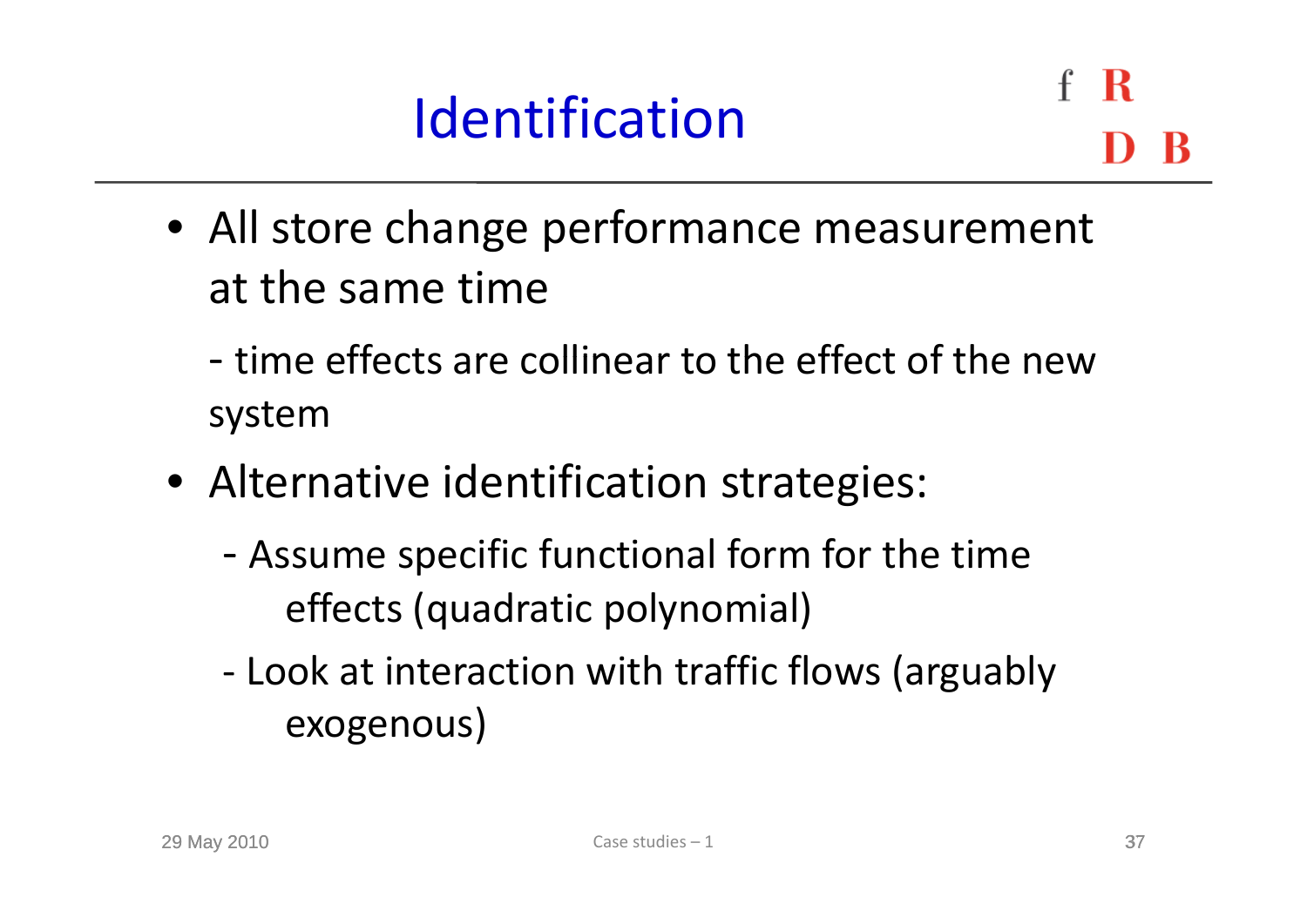# Results (1)

|                         | Log worked hours | Log sales  | Log productivity $1$ | Log profits $^{2}$ |  |  |
|-------------------------|------------------|------------|----------------------|--------------------|--|--|
|                         | (1)              | (2)        | (3)                  | (4)                |  |  |
| Panel A                 |                  |            |                      |                    |  |  |
| 1= $a$ fter 2003q1      | $-0.037***$      | $-0.022**$ | $0.016***$           | $-0.084***$        |  |  |
|                         | (0.007)          | (0.009)    | (0.004)              | (0.014)            |  |  |
| Manager characteristics | no               | no         | no                   | no                 |  |  |
| Manager fixed effects   | no               | no         | no                   | no                 |  |  |
| Panel B                 |                  |            |                      |                    |  |  |
| 1= $a$ fter 2003q1      | $-0.037***$      | $-0.022**$ | $0.016***$           | $-0.080***$        |  |  |
|                         | (0.007)          | (0.009)    | (0.005)              | (0.014)            |  |  |
| Manager characteristics | yes              | yes        | yes                  | yes                |  |  |
| Manager fixed effects   | no               | no         | no                   | no                 |  |  |
| <b>Panel C</b>          |                  |            |                      |                    |  |  |
| 1= $a$ fter 2003q1      | $-0.035***$      | $-0.022**$ | $0.013**$            | $-0.086***$        |  |  |
|                         | (0.007)          | (0.009)    | (0.006)              | (0.017)            |  |  |
| Manager characteristics | yes              | yes        | yes                  | yes                |  |  |
| Manager fixed effects   | yes              | yes        | yes                  | yes                |  |  |
| Observations            | 4,258            | 4,259      | 4,259                | 2,831              |  |  |
| Number of stores        | 186              | 186        | 186                  | 186                |  |  |
| Number of managers      | 348              | 348        | 348                  | 296                |  |  |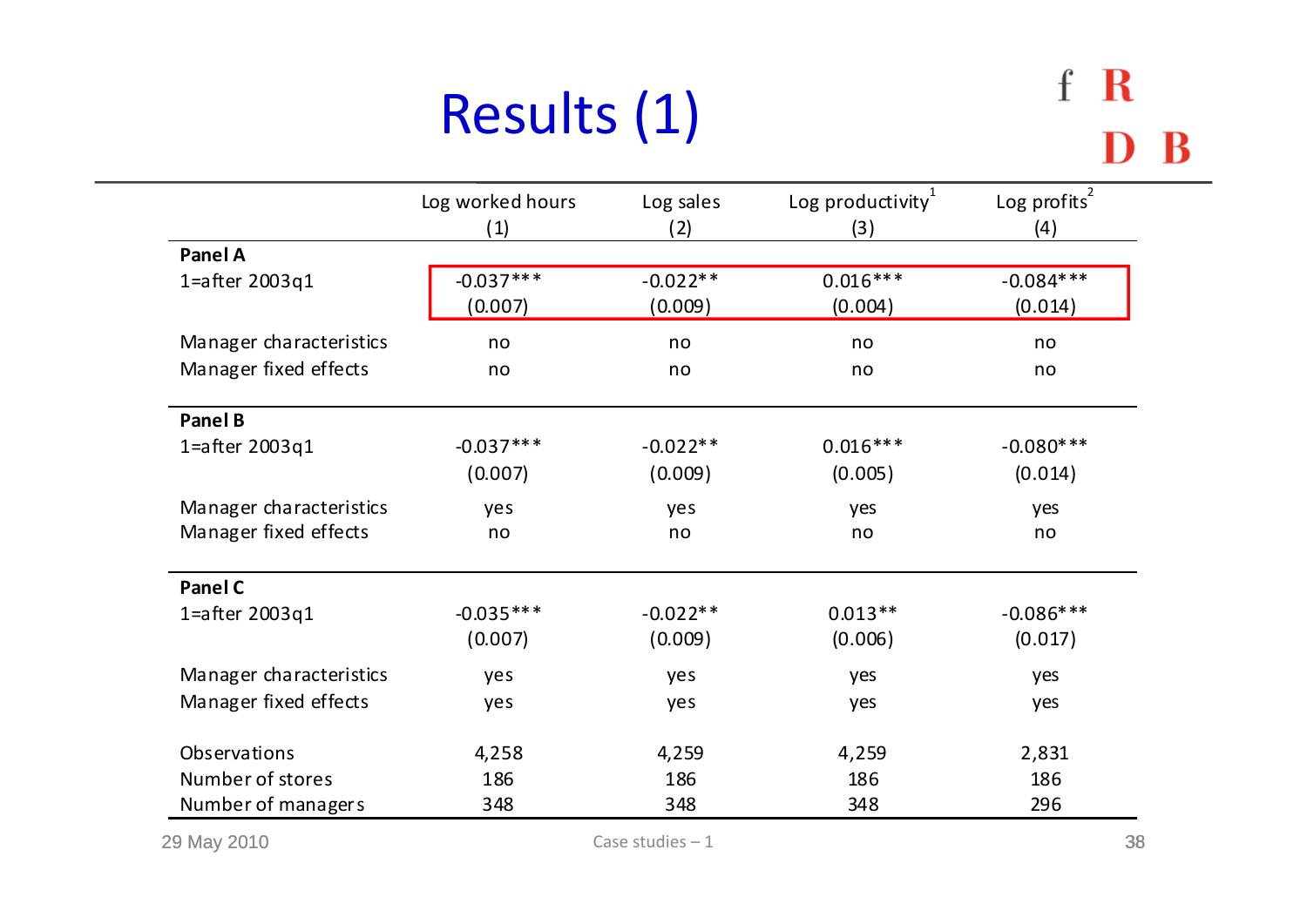# Results (2)

### f R D B

|                                    | Log worked hours | Log sales      | Log productivity | Log profits    |
|------------------------------------|------------------|----------------|------------------|----------------|
|                                    | (1)              | (2)            | (3)              | (4)            |
| Panel A                            |                  |                |                  |                |
| Log of Traffic                     | $0.026***$       | $0.045***$     | $0.019***$       | $0.069***$     |
|                                    | (0.007)          | (0.010)        | (0.005)          | (0.016)        |
| $[1 = after 2003q1]$ x log Traffic | $0.011*$         | $0.019**$      | 0.008            | 0.009          |
|                                    | (0.006)          | (0.009)        | (0.005)          | (0.013)        |
| Manager characteristics            | $\overline{no}$  | n <sub>o</sub> | n <sub>o</sub>   | n <sub>o</sub> |
| Manager fixed effects              | no               | no             | no               | no             |
| Panel B                            |                  |                |                  |                |
| Log of Traffic                     | $0.024***$       | $0.042***$     | $0.018***$       | $0.071***$     |
|                                    | (0.008)          | (0.010)        | (0.005)          | (0.016)        |
| $[1 = after 2003q1]$ x log Traffic | $0.012**$        | $0.020**$      | 0.008            | 0.006          |
|                                    | (0.006)          | (0.009)        | (0.005)          | (0.013)        |
| Manager characteristics            | yes              | yes            | yes              | yes            |
| Manager fixed effects              | no               | no             | no               | no             |
| Panel C                            |                  |                |                  |                |
| Log of Traffic                     | $0.029***$       | $0.048***$     | $0.019***$       | $0.063***$     |
|                                    | (0.008)          | (0.011)        | (0.005)          | (0.017)        |
| $[1 = after 2003q1]$ x log Traffic | 0.009            | 0.014          | 0.005            | 0.015          |
|                                    | (0.007)          | (0.011)        | (0.006)          | (0.015)        |
| Manager characteristics            | yes              | yes            | yes              | yes            |
| Manager fixed effects              | yes              | yes            | yes              | yes            |
| Observations                       | 3,480            | 3,481          | 3,481            | 2,316          |
| Number of stores                   | 151              | 151            | 151              | 151            |
| Number of managers                 | 300              | 300            | 300              | 256            |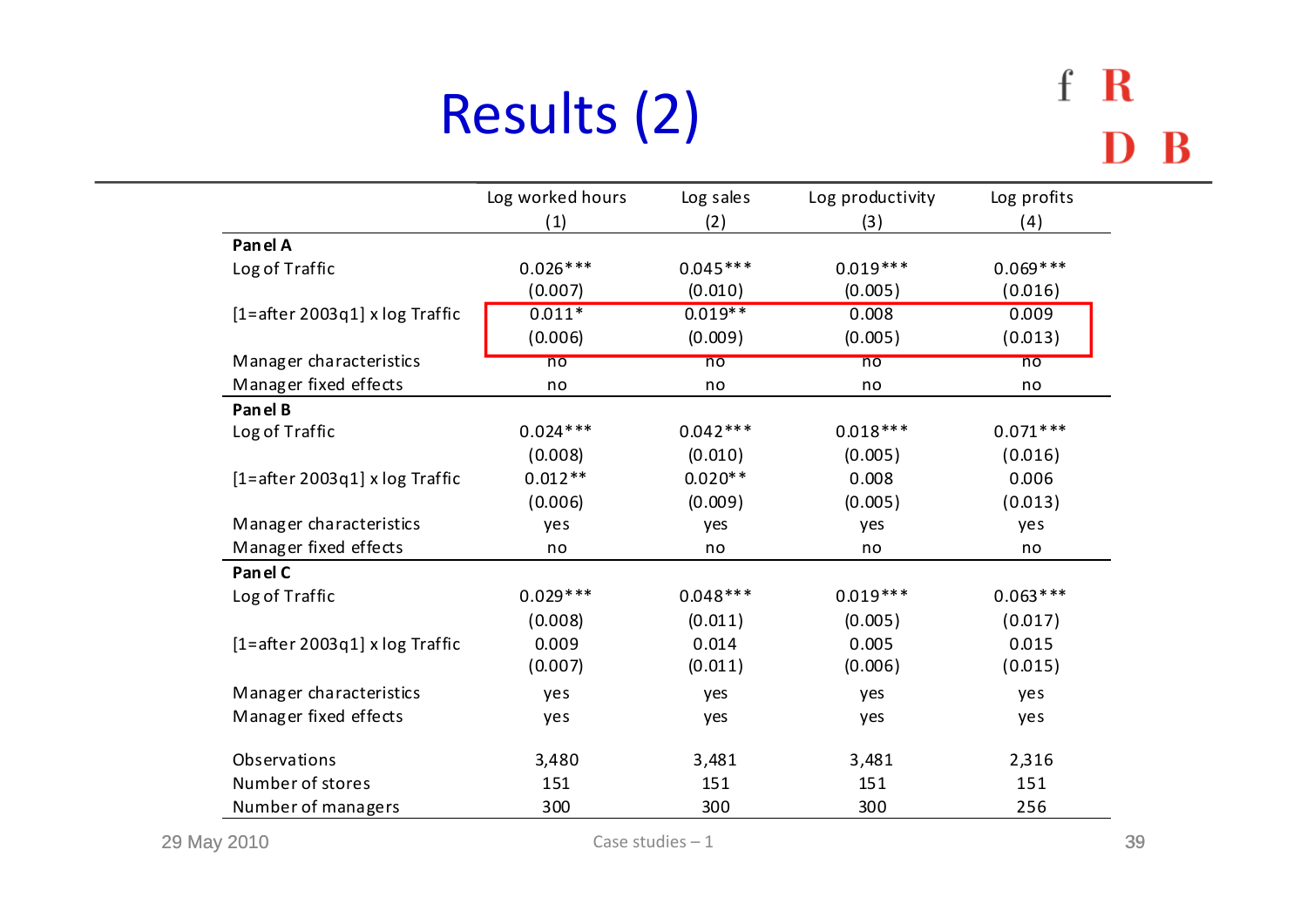### Case study 2: "Decentralised bargaining and firm performance"

- In Italy (1993), was introduced <sup>a</sup> two‐stage bargaining system: (1st) National‐level, (2nd) Firm‐level
	- – **National level**: maintain purchasing power of wages
	- **Firm level**: collective performance related pay schemes linking wage increases to firm's performance indicators (productivity, profitability or other) to be determined by the employers and local unions
	- – $-$  Tax breaks (weak and not until 1997)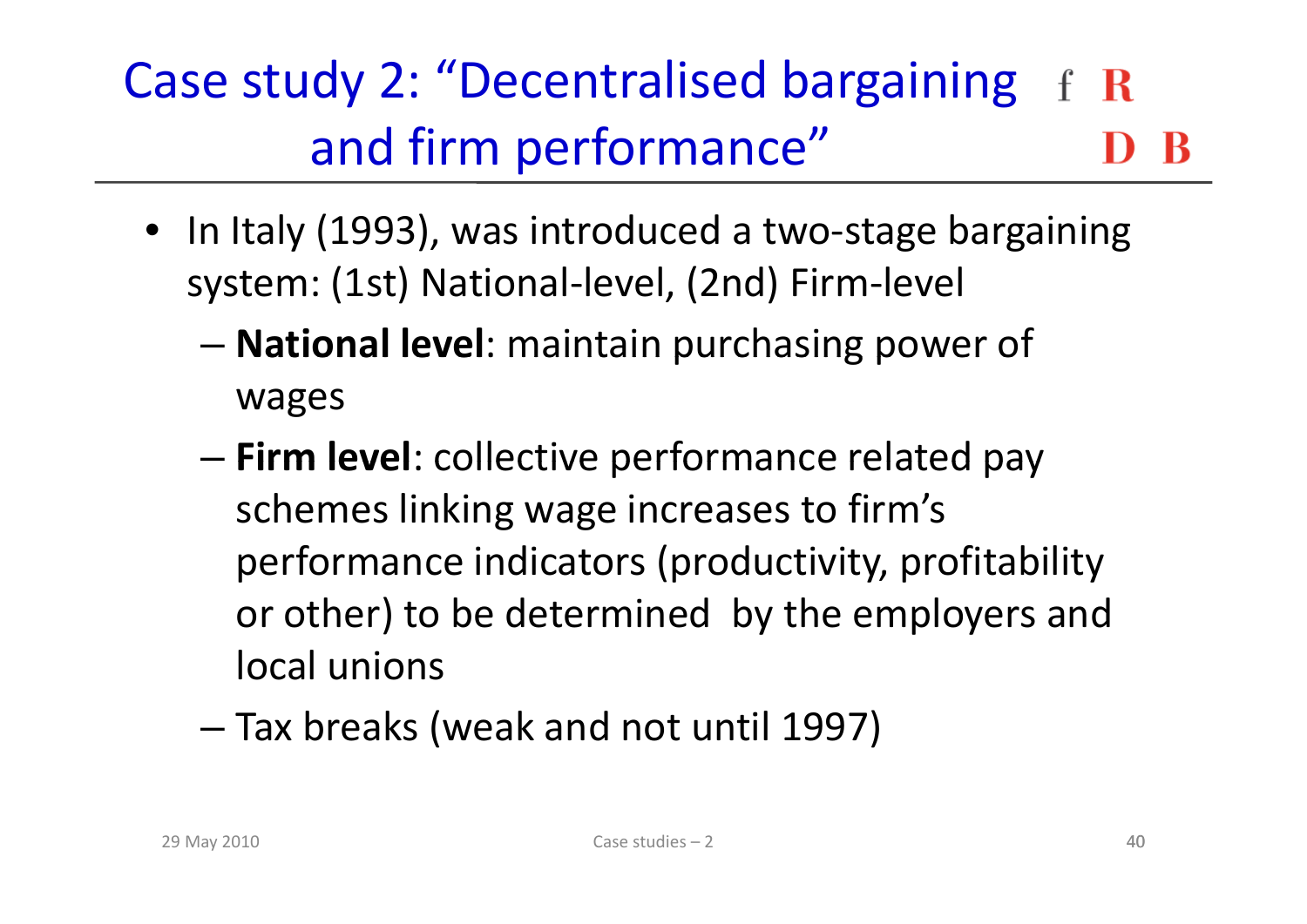- Sample of Italian metal engineering firms (Federmeccanica)
	- – Approximately 3,000 establishments per year (425,000 employees) covering (10% of firms and 25% of workers)
	- $-$  waves from 1989 to 2007 (info on productivity up to 2001)
	- –Collectively bargained pay increase: "premio di risultato"
	- –Firms in South Italy under‐represented
- 10% of firms and 40% of total workers (20% and 55% in metal engineering) introduced firm level bargaining and some performance‐related pay scheme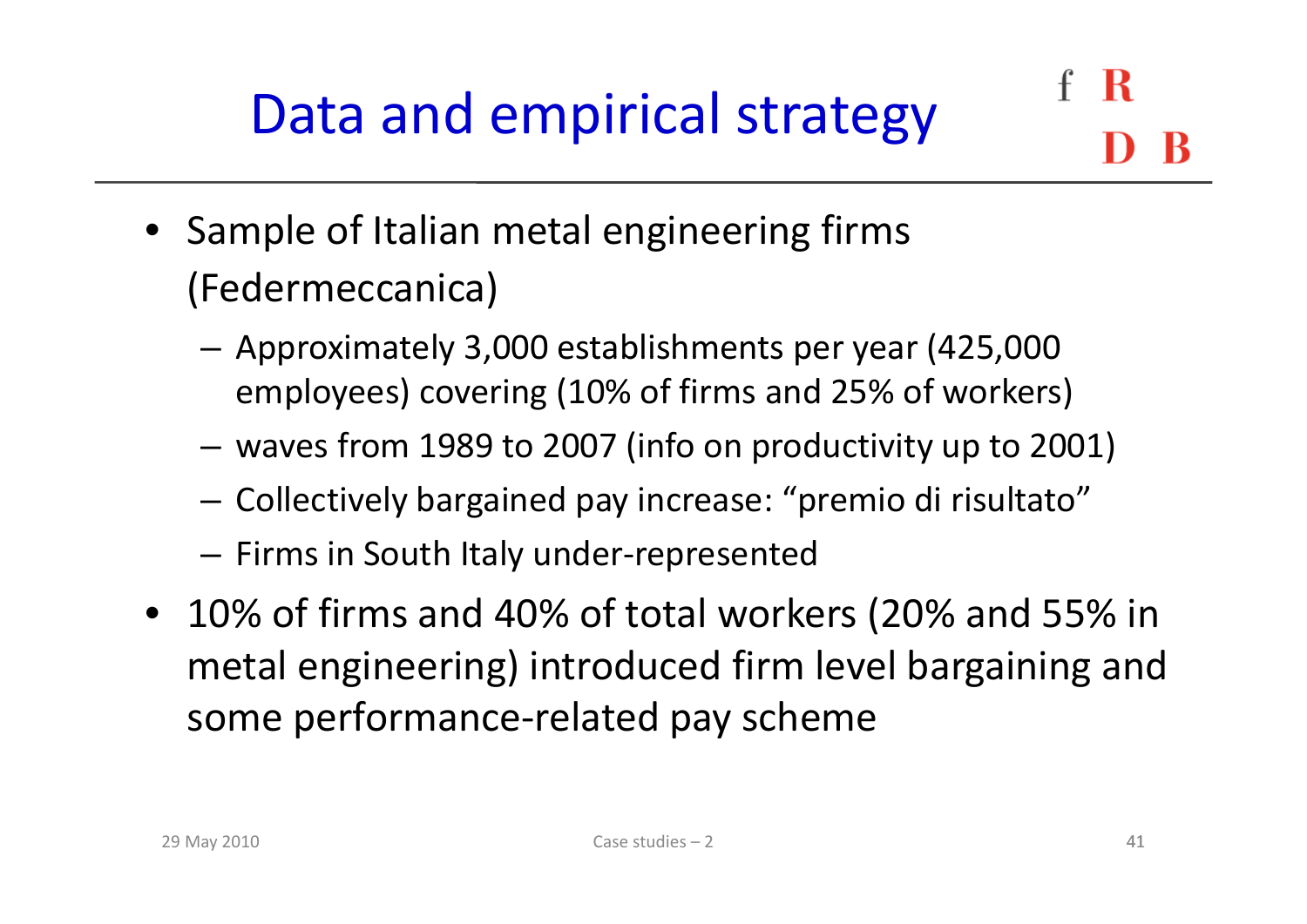#### R  $\mathbf{f}$ Incidence of collective PRP

Incidence of firm-level contract and collective PRP, 1989-2007





29 May 2010

May 2010 42 Case studies – 2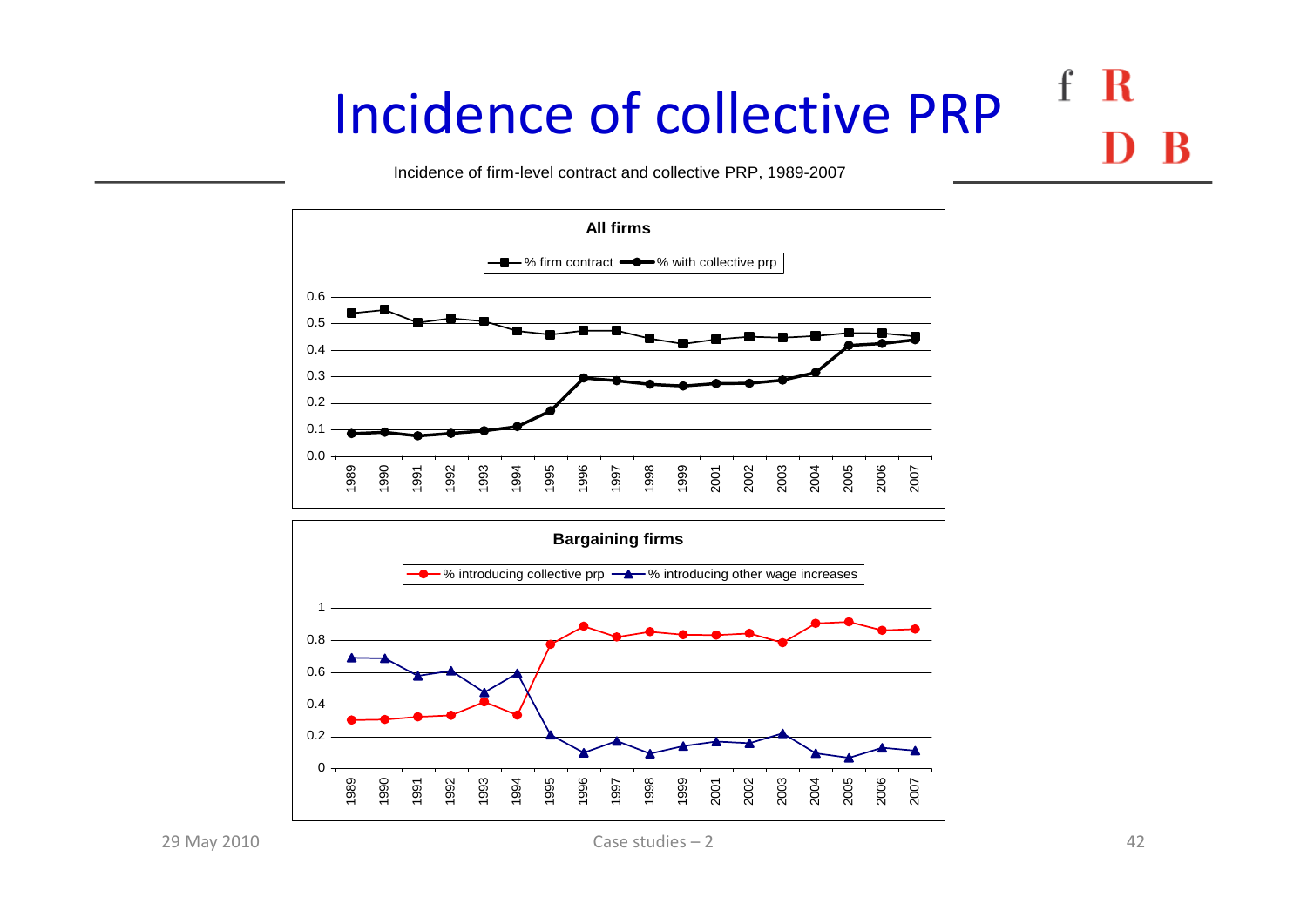# Empirical strategy

- **Treatment evaluation problem**, where the "treatment" (*T*) is the introduction of collective PRP
	- – $Y_{it}$  is the outcome (performance in firm *i* at time *t*)
	- *T* is equal to 1 when collective PRP is in place
	- vector of time-variant control variables
	- –*θ<sup>i</sup>* firm specific fixed effect
- to account for the (potential) endogeneity of treatment we use the 1993 Agreement as "natural experiment"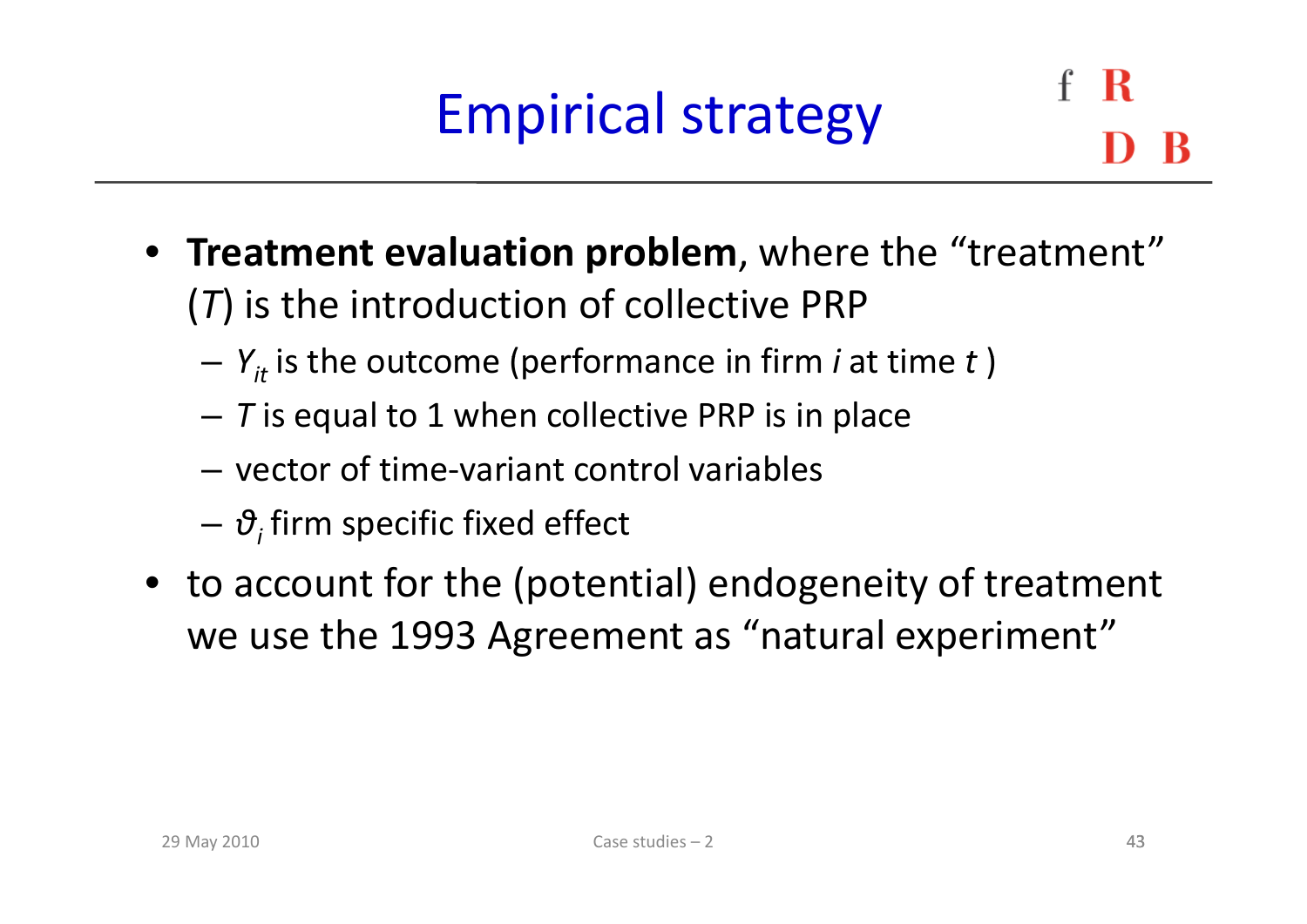# Descriptive statistics

- firms introducing collective PRP schemes are quite different from the other firms in terms of :
	- $-$  Size, workforce composition, working time, industrial relations
- Also firms with collective PRP are more productive, pay higher wages, have lower turnover rates, less absenteeism and more within wage inequality (differences are statistically significant)
- Oaxaca decomposition: 88% of productivity differential (with and without collective PRP) due to different observable characteristics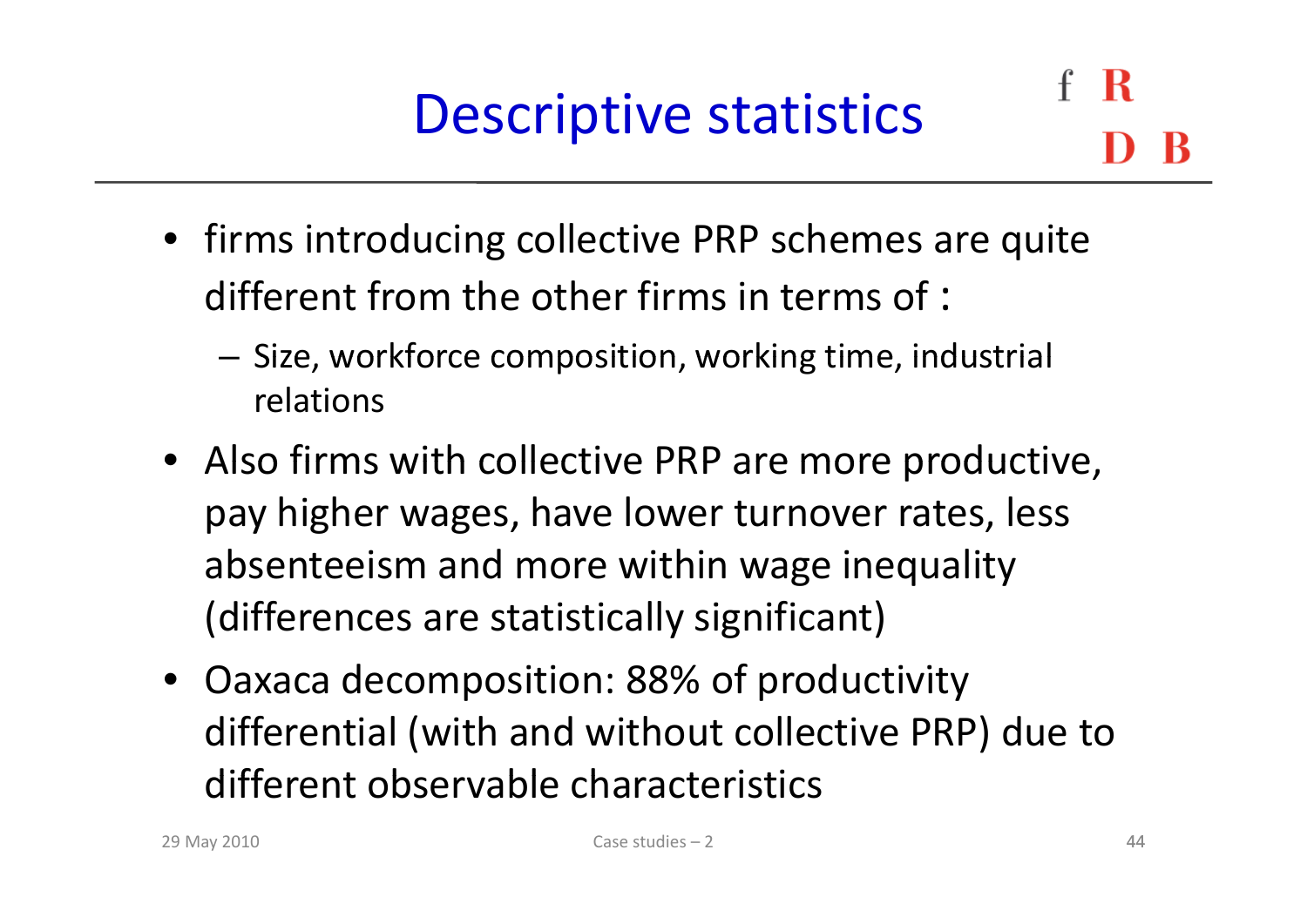#### $\mathbf R$  $\mathbf f$ Effect of PRP on productivity

#### $-$  Table 6.2.2 Effect of PRP on labour productivity, 1989-99

Linear FE estimates; dep var: log of real sales per worker

|                                                                                                                                              | All                               |                                    |                                     |                                      | Only firms<br>with<br>contract        | Treated firms<br>introducing prp<br>since 1995 |                                        |                                        |
|----------------------------------------------------------------------------------------------------------------------------------------------|-----------------------------------|------------------------------------|-------------------------------------|--------------------------------------|---------------------------------------|------------------------------------------------|----------------------------------------|----------------------------------------|
|                                                                                                                                              | 1                                 | 2                                  | 3                                   | 4                                    | 5                                     | 6                                              |                                        | 8                                      |
| PRP                                                                                                                                          | $0.064***$<br>(0.01)              | $0.065***$<br>(0.01)               | $0.066***$<br>(0.01)                | (0.01)                               | (0.01)                                | $0.059***0.059***0.052***$<br>(0.01)           | $0.046***$<br>(0.01)                   | $0.050***$<br>(0.01)                   |
| time fixed effects<br>firm size<br>workforce characteristics<br>working time schedules<br>other firm characteristics<br>industrial relations | Yes<br>No<br>No<br>No<br>No<br>No | Yes<br>Yes<br>No<br>No<br>No<br>No | Yes<br>Yes<br>Yes<br>No<br>No<br>No | Yes<br>Yes<br>Yes<br>Yes<br>No<br>No | Yes<br>Yes<br>Yes<br>Yes<br>Yes<br>No | Yes<br>Yes<br>Yes<br>Yes<br>Yes<br>Yes         | Yes<br>Yes<br>Yes<br>Yes<br>Yes<br>Yes | Yes<br>Yes<br>Yes<br>Yes<br>Yes<br>Yes |
| R2 (overall)<br>N obs<br>N firms                                                                                                             | 0.234<br>29153<br>8604            | 0.226<br>29153<br>8604             | 0.266<br>27618<br>8212              | 0.284<br>27618<br>8212               | 0.296<br>27618<br>8212                | 0.297<br>27618<br>8212                         | 0.325<br>14128<br>4326                 | 0,303<br>26206<br>8066                 |

Note: Robust standard errors in brackets. \*\*\* Statistically significant at 1%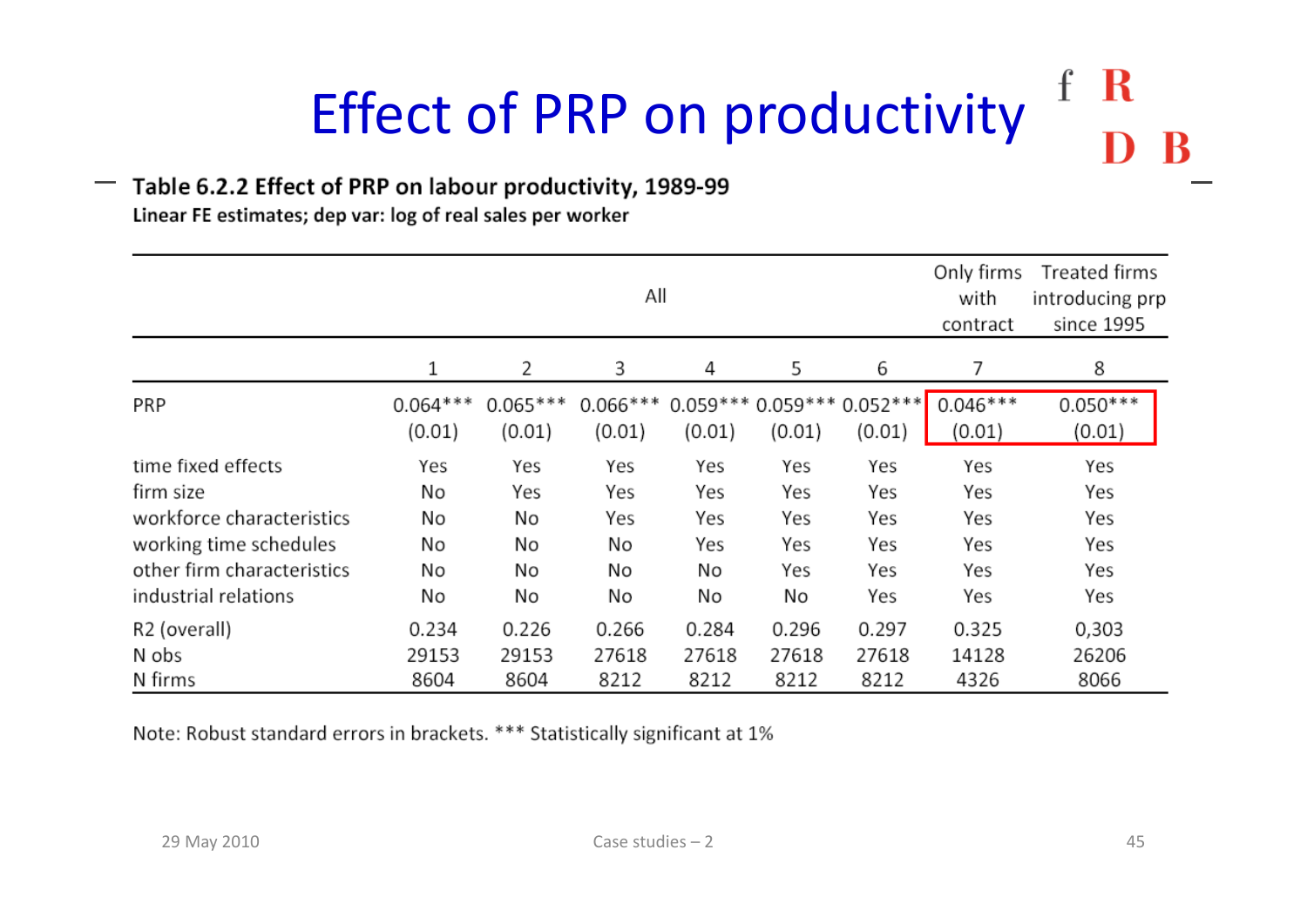### Other effects

- **Type of scheme**: productivity effects are smaller in firms whose collective PRP scheme is relatively complex or linked to profitability indicators
- **Employment**: overall effect of collective PRP on employment is usually positive but small (less than 1%);
	- – $-$  higher employment stability (retention of white collar workers) particularly during adverse business cycles
- Wage inequality: introduction of PRP increases wage inequality (by around 3%)
	- – $-$  Regardless of the inequality measure used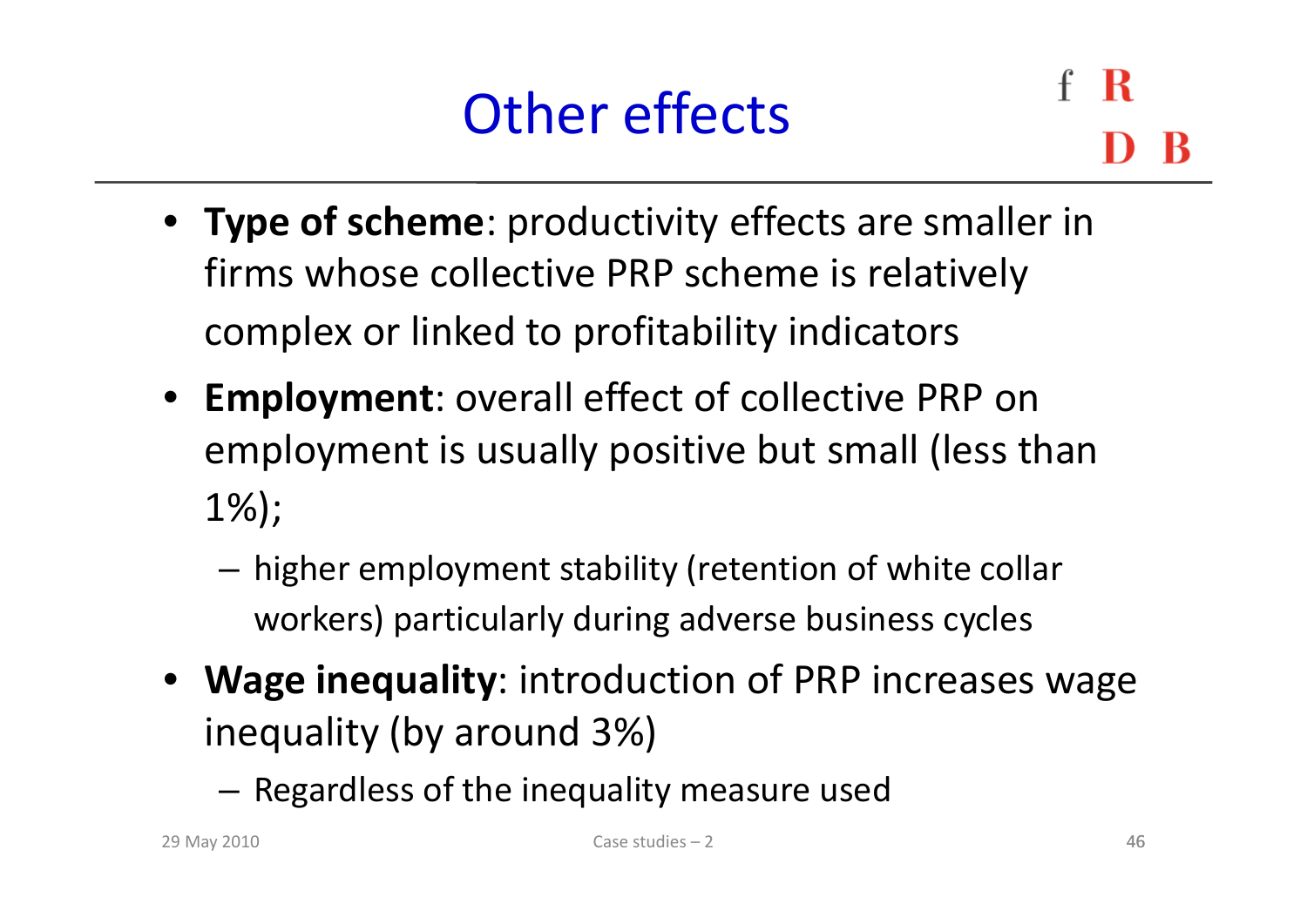#### Case study 3: "Profit Sharing, Work R Pressure and Productivity"

- Since the late 1950s France has had regulated profit‐ sharing schemes (mandatory for medium‐large firms)
- Consider the possibility that incentive pay may be associated with increased work pressure and adverse effect on productivity
	- – $-$  employees over-exert themselves with detrimental effects on (their) health and (firm) long-run performance
	- – $-$  also ambiguous welfare implications, as employees may accept more pressure at <sup>a</sup> given pay level than would be optimal for themselves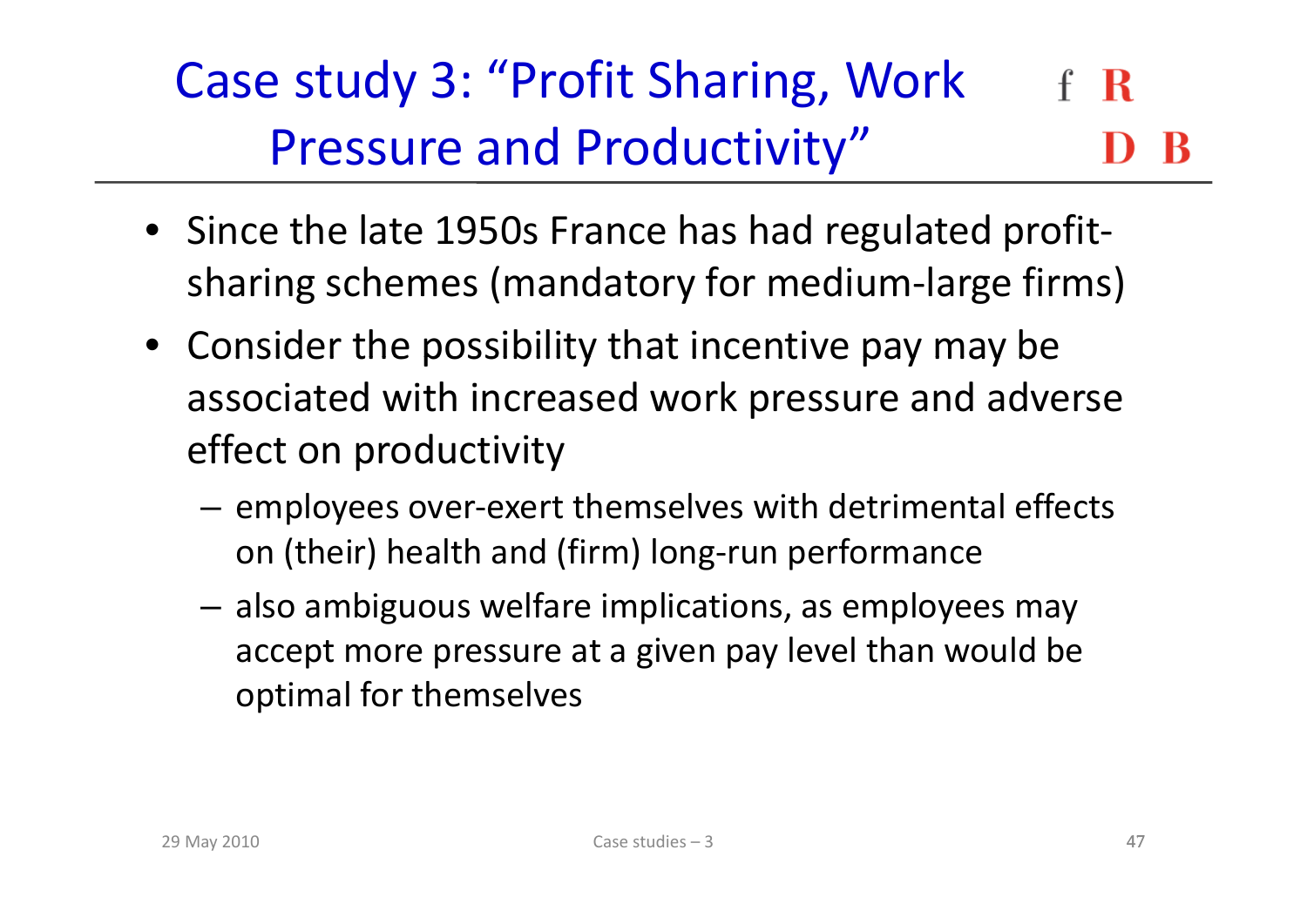### R Data and Empirical Strategy

- 'REPONSE' ‐ employer‐employee survey
	- $-$  info on incentive schemes, employee motivation, etc. for a sample of employees in each firm
	- representative sample of 910 firms in industry and services, observed in 1998 and 2004
- • Hypotheses:
	- $-$  profit sharing increases work pressure
	- Both work pressure and profit sharing affect performance
- • Measures
	- work pressure: binary (value 1 if employees say they "always" have to rush in their work, 0 otherwise)
	- firm performance: **(a) Binary** (1 if profitability "much better" or "better" than competitors', 0 otherwise); **(b) value added, fixed assets, employment** (note: only for 338 manufacturing firms)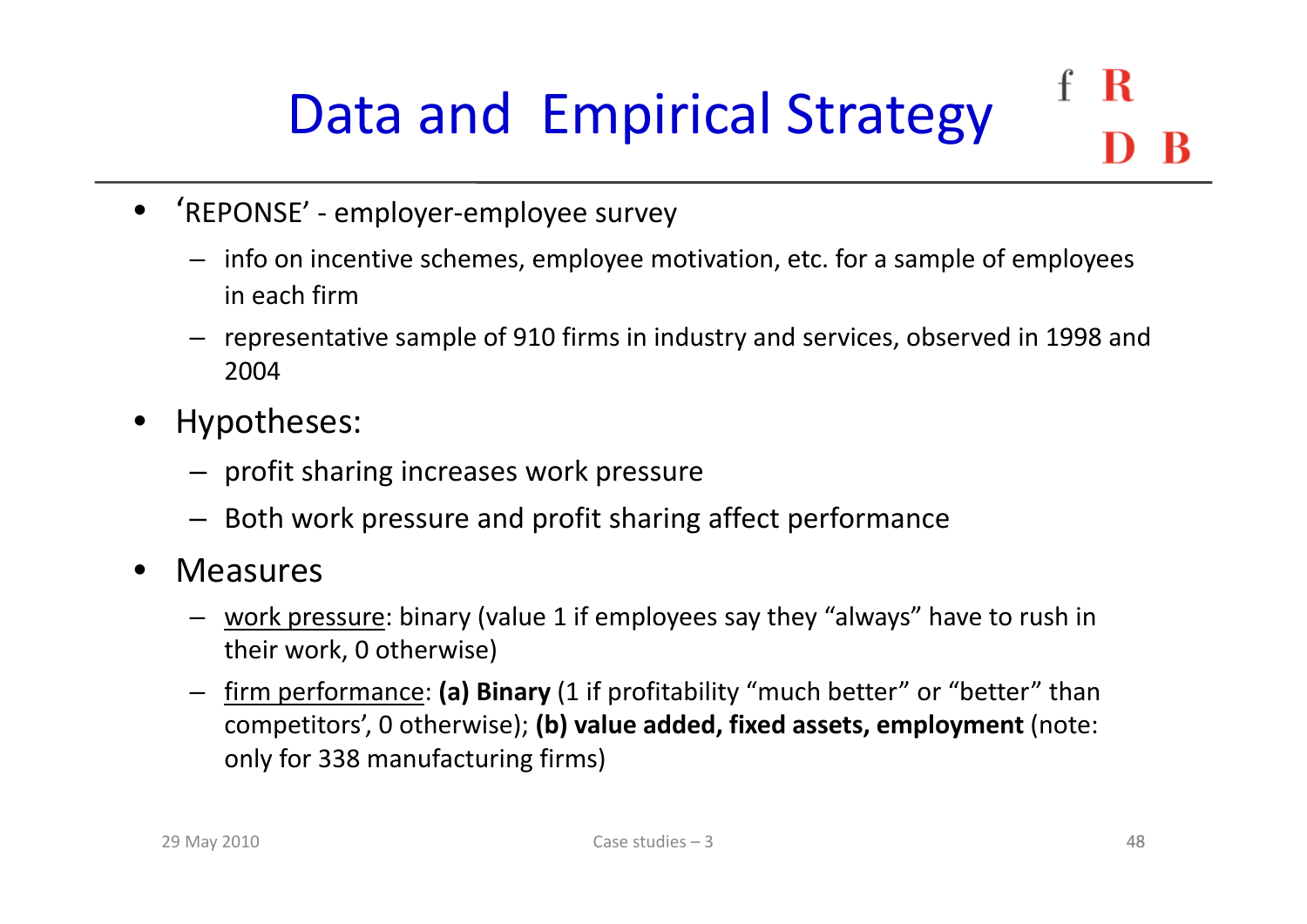### Estimation

R

#### • **Work pressure equation** (**individual level**)

- demographics, incentive schemes, employee involvement, hours worked, etc; firm attributes, size, market strategy, etc.)
	- Profit sharing instrumented (i.e. lagged firm-level attributes)

#### • **Performance equation** (**firm level**)

- a) **Performance indicator (1,0)**: firm‐level attributes, average work pressure, profit sharing
	- Work pressure and Profit sharing instrumented
- b) **Performance indicator (log of output)**: employment, fixed assets, firm‐level attributes, average work pressure, profit sharing (note: only Manufacturing firms)
	- Work pressure and Profit sharing instrumented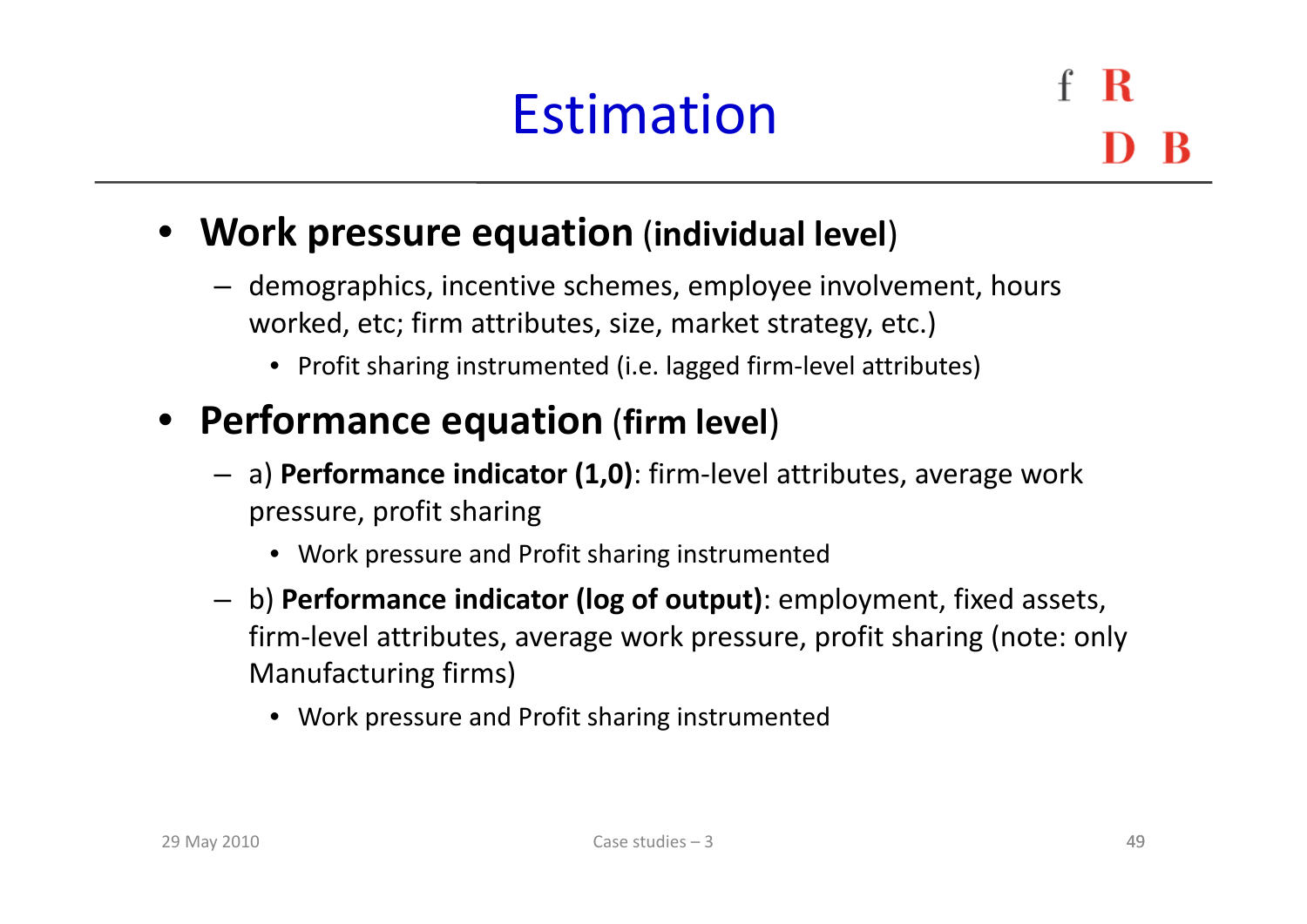### • **Profit sharing**

- – profit‐sharing plan decreases work pressure reported by employees; other incentive schemes may increase work pressure when they are targeted at management (less robust)
- **P f er ormance equation** (**firm l l eve** )
	- a) **Performance indicator (1,0)**: both profit sharing and work pressure increase performance
	- – b) **Performance indicator (log of output)**: profit sharing increases performance in Manufacturing firms, while work pressure (now) decreases productivity
	- $-$  Employee share ownership has a neutral effect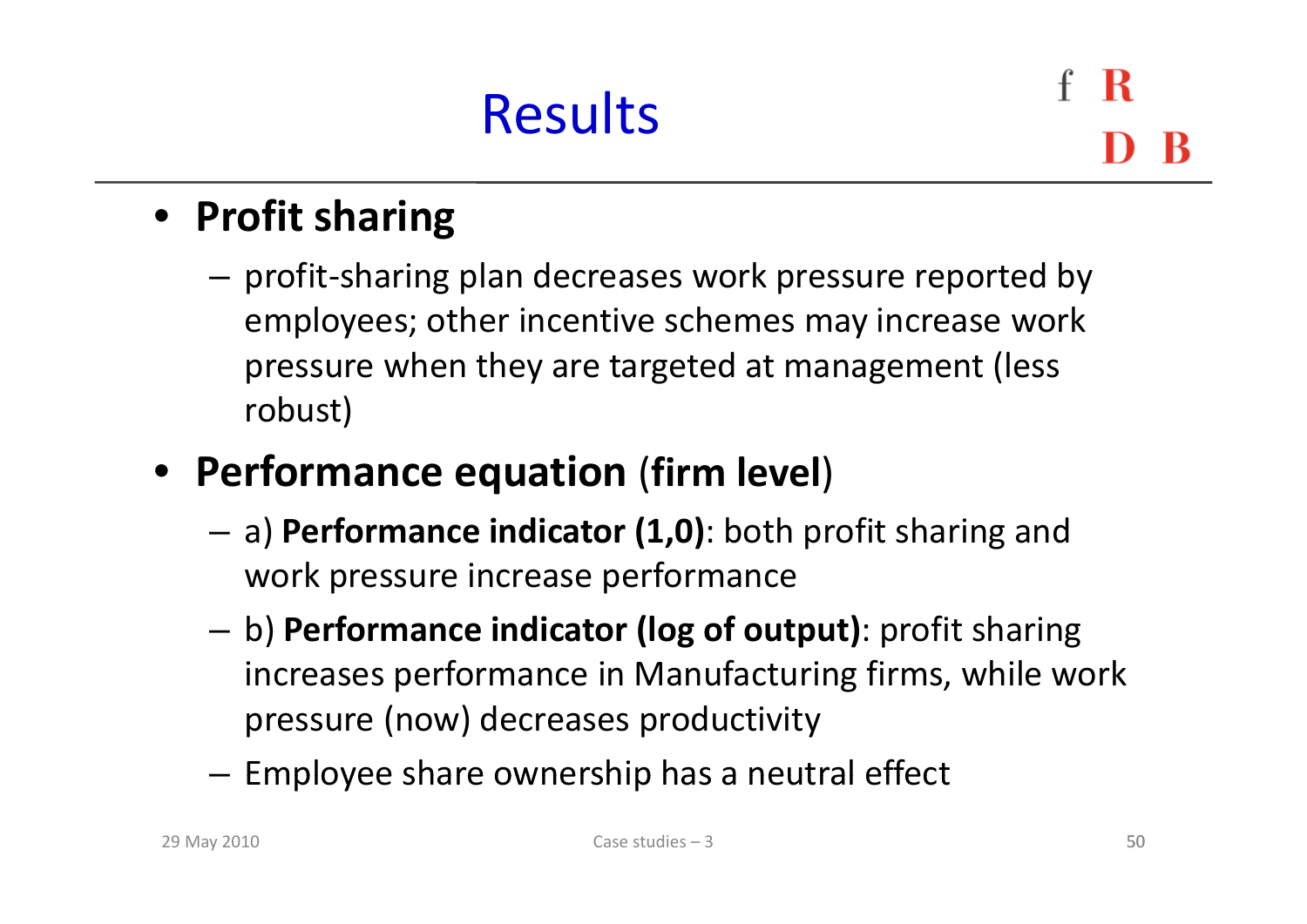$f \, R$ Plan of the talk

- **•** Introduction
- Forms of incentive pay
- Some empirical regularities
- The theory of incentive pay
- What do we know? Empirical evidence
- New evidence on performance pay
	- – $-$  Three "case study" on the effects of PRP on firm's performance
- What policies ?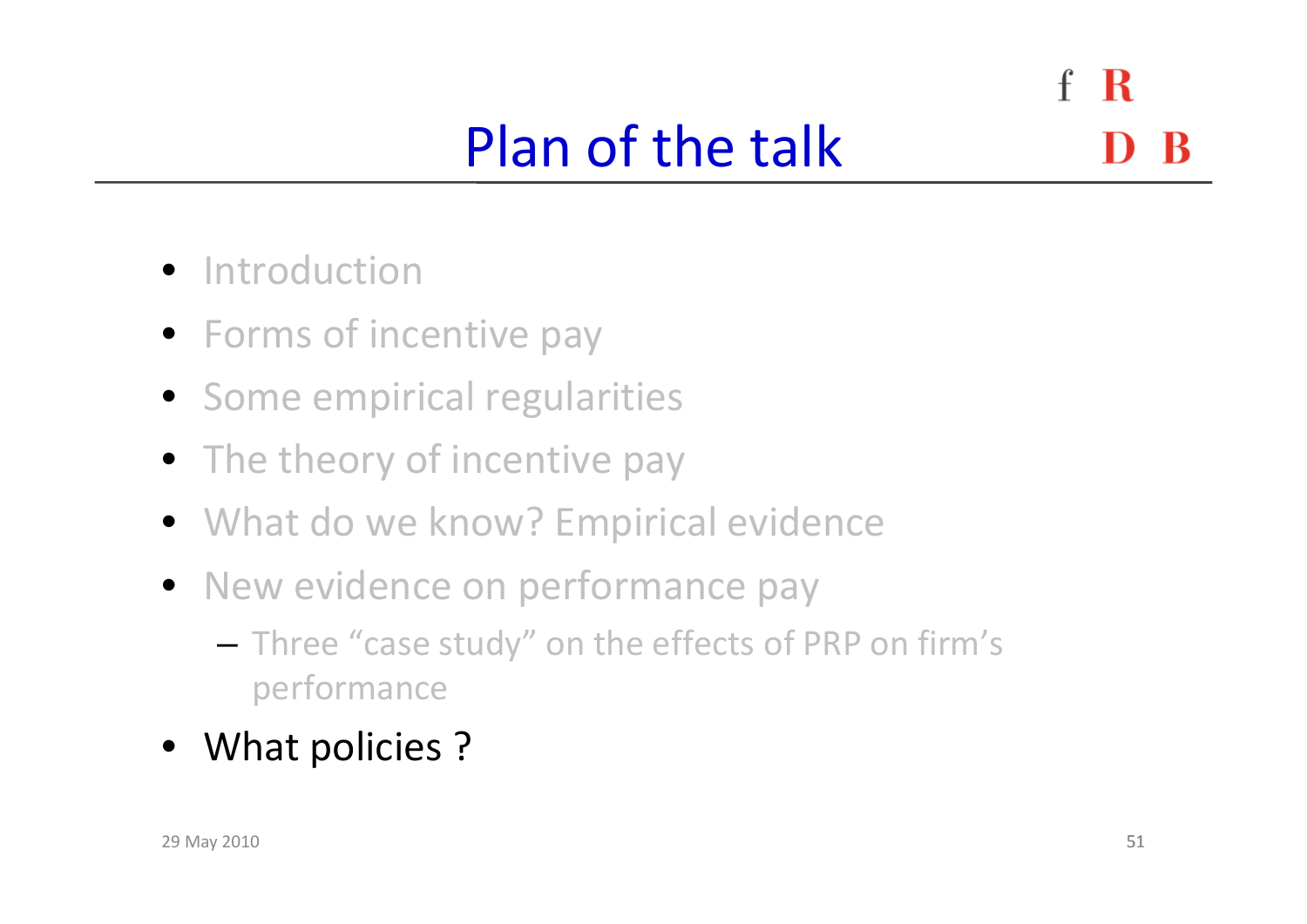- Should governments seek to encourage further development of pay for performance and employee financial participation in their firms?
- If so, what policies might they choose?
	- – We try to answer balancing the scope for intervention "today" (with <sup>a</sup> wide band of confidence), with the need of collecting further evidence to make <sup>a</sup> "more informed" recommendation (and with greater confidence)
	- We also contrast the case for policies to **encourage greater adoption** of pay for performance and the case for **doing nothing**.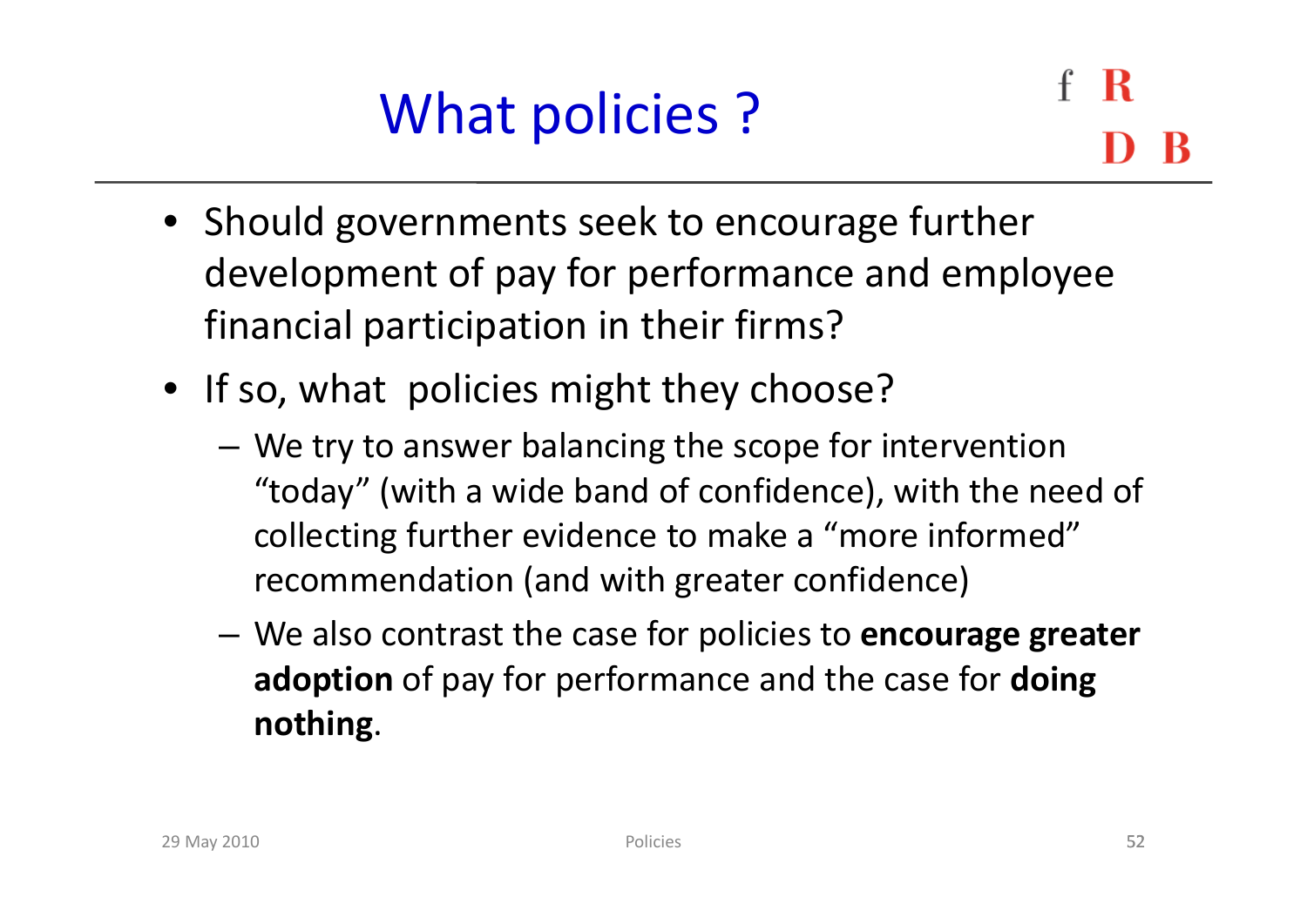### Are policy interventions R justifiable?/1

### • **The case for new policies**

- – $-$  Heterogeneity in firms and workers, suggest that what is right for some firms and workers, it may be wrong for others
	- If firms stick to the *status quo* moving them in <sup>a</sup> more productive direction can justify <sup>a</sup> policy to encourage greater incentive pay (i.e. programs to educate firms about best practice, use tax breaks or subsidies or, even, mandating programs)
- – Maybe governments are the wrong agency for instituting policies
	- Trade unions and employers federations may find collective bargaining a more efficacious way to press for changes in compensation and ownership
- Perhaps neither governments nor private groups can find <sup>a</sup> policy that in fact works  $\Rightarrow$  "experimentation" is needed<br>Policies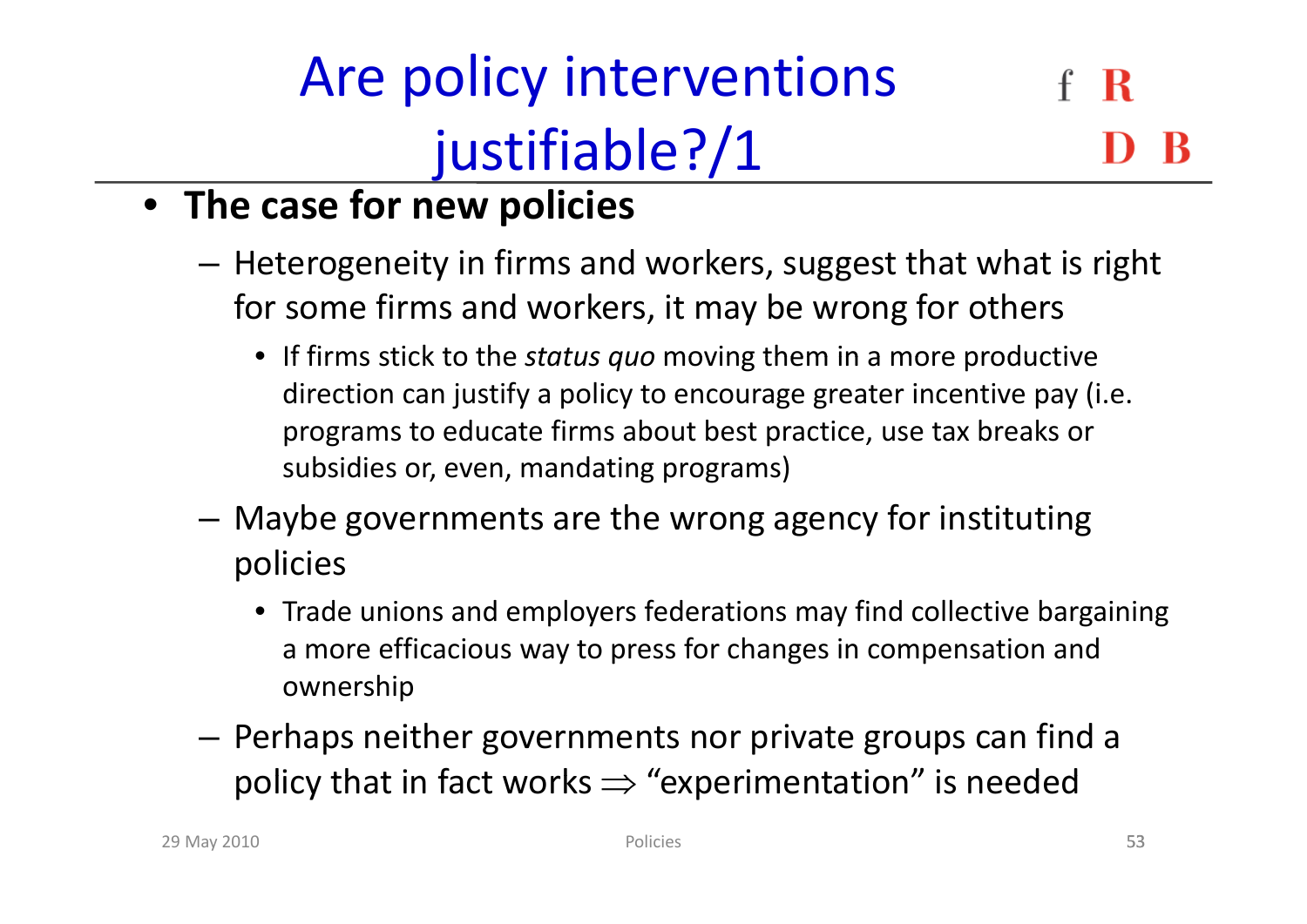## Are policy interventions justifiable?/2

- **The case against policy interventions**
	- – $-$  Tax breaks to firms with performance for pay schemes will primarily benefit the firms and workers that already have them, or may induce firms to change the form of pay to gain tax advantages without changing how they actually operate
	- – Also beneficiaries tend to be the "good" firms, which makes subsidies regressive
	- – In the light of the effects of the untested *laissez‐faire* in the rules governing banks on the global economy, it makes little sense to undertake any reform without detailed simulations of what they may do to the economy under alternative economic scenarios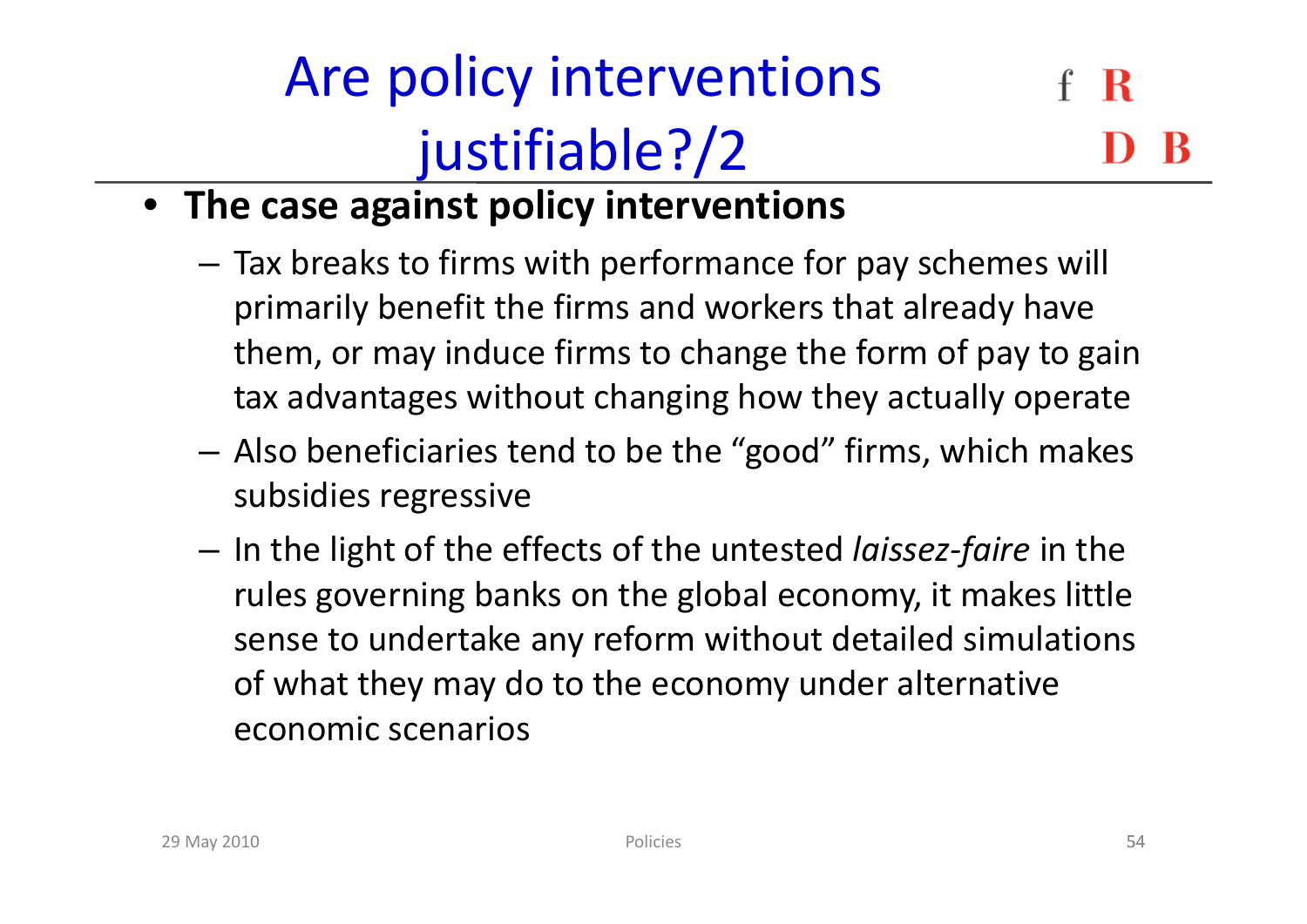### R Possible policy interventions/1

#### **1. Mandatory schemes**

–provide explicit formula to compute workers' share of profits (i.e. easier for small firms), but there are cost of imposing the same formula on firms that may face different economic conditions

### **2. Fiscal incentives/1**

– allow firms to "deduct compensation expenses" as <sup>a</sup> cost of business rather than as distributions of profit, only if the plans cover all workers in the firm proportionate to their wages or in some other fair way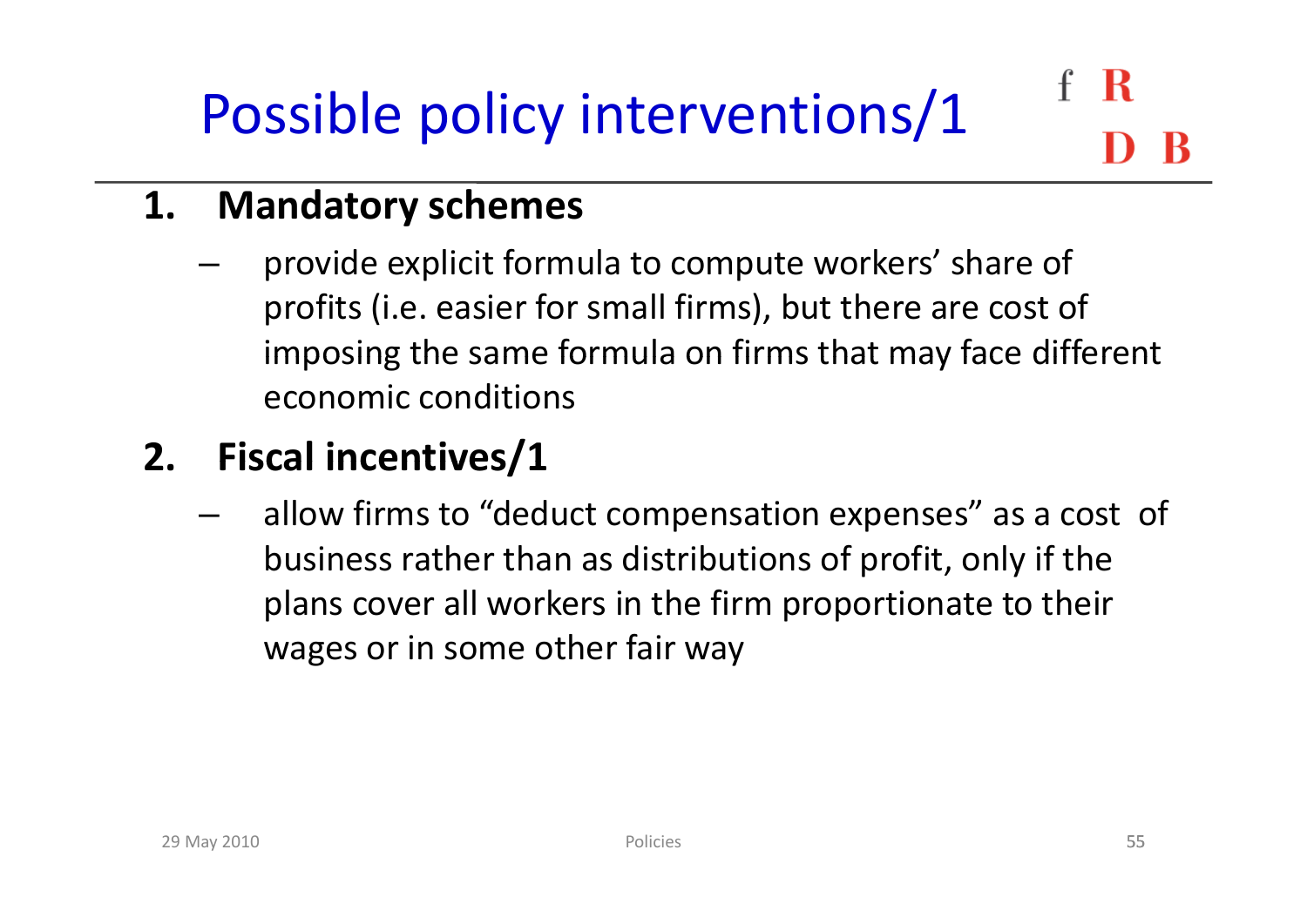### R Possible policy interventions/2

#### **3. Fiscal incentives/2**

- – give "tax breaks" to firms that introduce incentive schemes:
	- • If many firms have profit‐sharing "bribing" them with tax breaks will enrich them without any economic benefits
	- $\bullet$ • If tax breaks only to "marginal firms" penalises early adopters and creates the potential for firms to alter their ownership structure to gain the tax benefit

#### **4. Best practices**

- –gather information about what works and what does not, publicise "best practices" through government agencies
- –prizes and awards for "best workplaces"
	- •*Fortune Magazine* reports on the "best workplaces" in the US
	- $\bullet$ • www.greatplacetowork.com, by the Greatplacetowork Institute